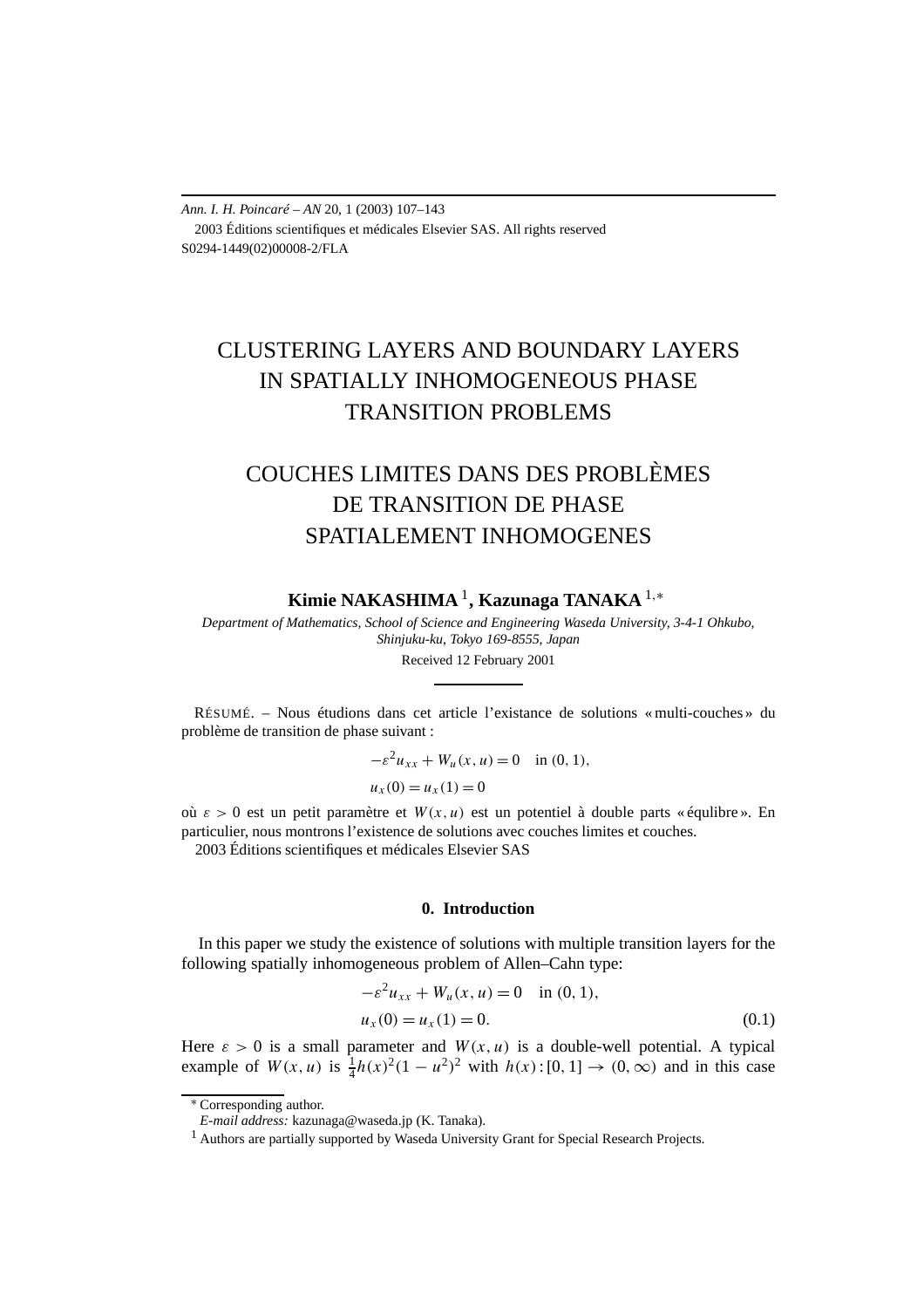(0.1) is called (spatially inhomogeneous) Allen–Cahn equation. Such problems and their higher dimensional versions appear in various situations related to phase transitions.

Here we assume

(W1)  $W(x, u) \in C^2([0, 1] \times \mathbf{R})$ ,

(W2) there exist 2 functions  $\alpha_-(x)$ ,  $\alpha_+(x) \in C^2([0, 1])$  such that

$$
\alpha_{-}(x) < 0 < \alpha_{+}(x) \quad \text{for all } x \in [0, 1],\tag{0.2}
$$

$$
W(x, \alpha_{-}(x)) = W(x, \alpha_{+}(x)) = 0 \quad \text{for all } x \in [0, 1], \tag{0.3}
$$

$$
W_u(x, \alpha_-(x)) = W_u(x, \alpha_+(x)) = 0 \text{ for all } x \in [0, 1], \tag{0.4}
$$

$$
W_{uu}(x, \alpha_-(x)) > 0, \ W_{uu}(x, \alpha_+(x)) > 0 \quad \text{for all } x \in [0, 1], \tag{0.5}
$$

$$
W(x, s) > 0 \quad \text{for all } s \in \mathbf{R} \setminus \{ \alpha_-(x), \alpha_+(x) \}. \tag{0.6}
$$

Two functions  $\alpha_-(x)$ ,  $\alpha_+(x)$  represent two stable states of the potential  $W(x, u)$ . It is not difficult to find two stable solutions of (0.1) which are close to  $\alpha_-(x)$  or  $\alpha_+(x)$  for all  $x \in [0, 1]$ . Besides such stable solutions (0.1) gives rise to solutions with finitely many sharp transition layers joining two stable states  $\alpha_-(x)$  and  $\alpha_+(x)$  for small  $\varepsilon > 0$ . The main purpose of this paper is to study location and multiplicity of such transition layers. Especially we are interested in *clustering layers* and *boundary layers*. Here we mean, by clustering layers, multiple transition layers which are not isolated and appear in a small neighborhood of a particular point in [0*,* 1]. By boundary layers, we mean transition layers which approach to the boundary 0 or 1 of [0, 1] as  $\varepsilon \to 0$ .

We remark that a typical feature of our problem is the property  $(0.3)$  and our potential *W*(*x, u*) is "balanced", that is, depth of two wells are equal for all  $x \in [0, 1]$ . For the study of layered solutions for the "unbalanced" case, we refer to Angenent, Maret-Paret and Peletier [3] and Ai and Hastings [1]. We also refer to Kath [13] and Gedeon, Kokubu, Mischaikow and Oka [8] for the study of slowly varying planar Hamiltonian systems from the dynamical point of view. <sup>2</sup> In particular, in recent paper [8], Gedeon, Kokubu, Mischaikow and Oka showed the existence of complicated dynamics, which is described in terms of symbolic sequence of integers, by means of the Conley index theory.

In previous papers [15,16], the first author studies a special class of balanced potentials; her potential has a form:

$$
W(x, u) = h(x)^2 F(u)
$$

and she assumes conditions related to (W1)–(W2); in particular, for some  $\alpha$  *\_*  $<$  0  $< \alpha$ <sub>+</sub>, she assumes that  $F(\alpha_{-}) = F(\alpha_{+}) = 0$ ,  $F(u) > 0$  for  $u \in \mathbb{R} \setminus {\alpha_{-}, \alpha_{+}}$ ,  $F_u(0) = 0$ ,  $F_{uu}(0) < 0$  and

$$
\frac{F_u(u)}{u} < F_{uu}(u) \quad \text{for all } u \neq 0. \tag{0.7}
$$

We remark that spatially inhomogeneous Allen–Cahn equation satisfies these assumptions.

 $<sup>2</sup>$  After completing this work, the Authors has learned about works [13,8] from Professor H. Kokubu. The</sup> Authors would like to thank to Professor H. Kokubu for this information.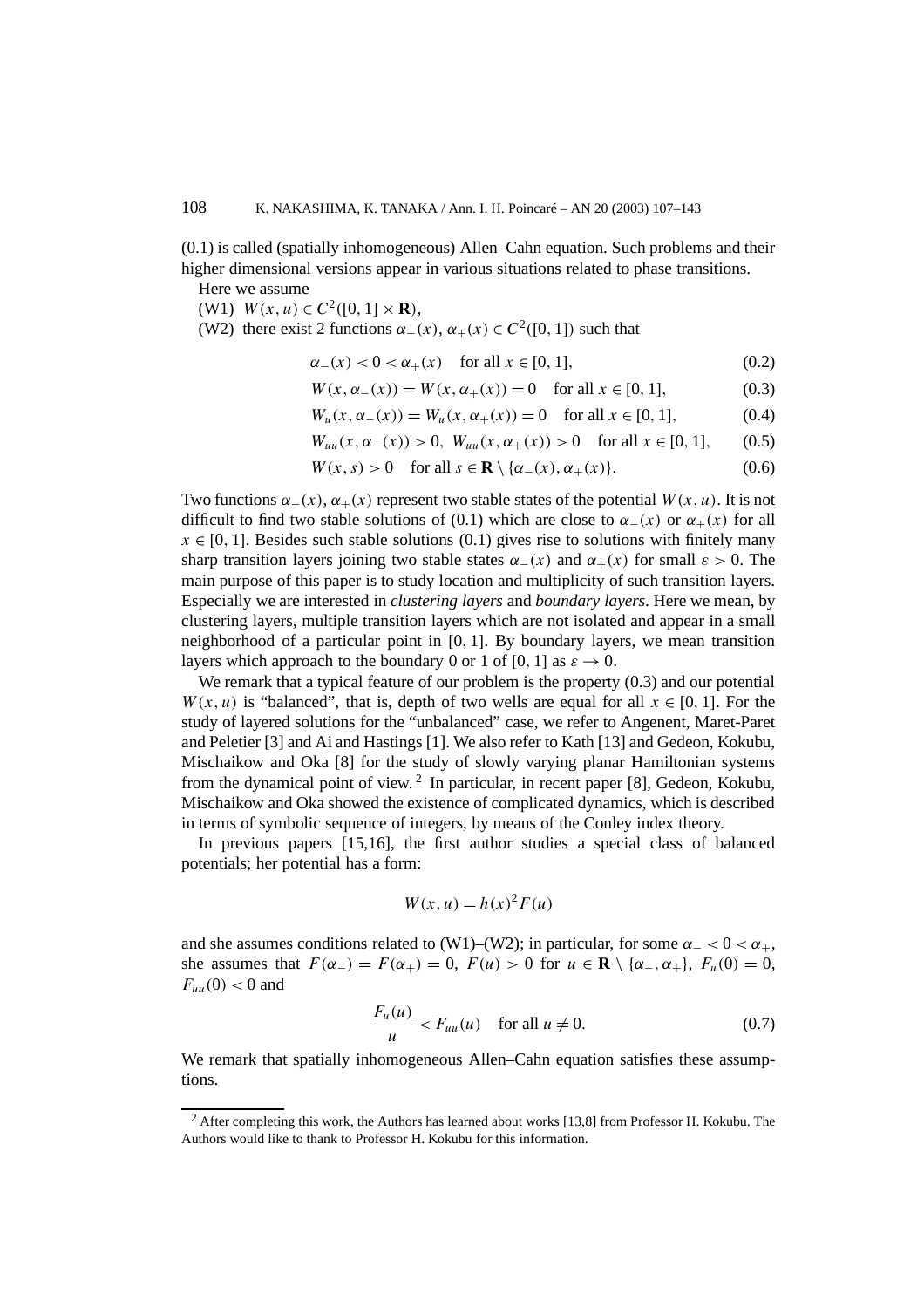We observe in [15,16] that transition layers appear only in a neighborhood of critical points of  $h(x)$  and boundary points 0 and 1 of [0, 1]:

$$
\{x \in (0, 1); h'(x) = 0\} \cup \{0, 1\}.
$$

Moreover at most one transition layer can appear in a neighborhood of interior local minimum of  $h(x)$ .

Under non-degeneracy assumption on  $h(x)$ :

$$
h''(x) \neq 0 \quad \text{if } h'(x) = 0
$$

we studied in [16] non-degeneracy and the existence of solutions with interior clustering layers, but without boundary layers. Our proof of the existence in [16] is based on the non-degeneracy of solutions and global bifurcation theory.

In this paper, we continue a study of layered solutions and we investigate the existence of solutions with boundary and interior layers in more general setting (0.1). We do not assume non-degeneracy conditions. Here we use a variational argument and we find layered solutions rather in a constructive way.

Now we state our main results. In our setting (0.1), the following function plays an important role.

$$
G(t) = \sqrt{2} \int_{\alpha_{-}(t)}^{\alpha_{+}(t)} \sqrt{W(t,\tau)} d\tau : [0,1] \to \mathbf{R}.
$$

We can determine location of layers of solutions by  $G(t)$ . For sufficiently small  $\varepsilon > 0$ , we can find a solution  $u_{\varepsilon}(x)$  of (0.1) which has prescribed number of zeros near local minima and maxima of  $G(t)$ ; as numbers of zeros of solutions, we can prescribe 0 or 1 at interior local minima of  $G(t)$  and any non-negative integers at interior local maxima of  $G(t)$ . At boundary points 0, 1 of the spatial region [0, 1], we can prescribe any nonnegative integer if  $G(t)$  takes local maxima there. To state our existence result precisely, we assume

(W3) *G(t)* has finitely many critical points in *(*0*,* 1*)*

in addition to (W1)–(W2). We use notation

 $M_{+} = \{ p \in [0, 1]; G(t) \text{ takes a local maximum in } [0, 1] \text{ at } p \},$ *M* = { $p \in (0, 1)$ ; *G(t)* takes a local minimum at  $p$ },  $M = M_+ \cup M_-.$ 

We remark that 0 (1 respectively) belongs to  $M_+$  if  $G'(0) < 0$  ( $G'(1) > 0$  respectively). Our main result is the following theorem:

THEOREM  $0.1. -$  *Assume* (W1)–(W3)*. Then for any*  $\delta > 0$  *and for any sequence of non-negative integers*  $(n_p)_{p \in M}$  *satisfying* 

$$
n_p \in \{0, 1\} \quad \text{if } p \in M_-,
$$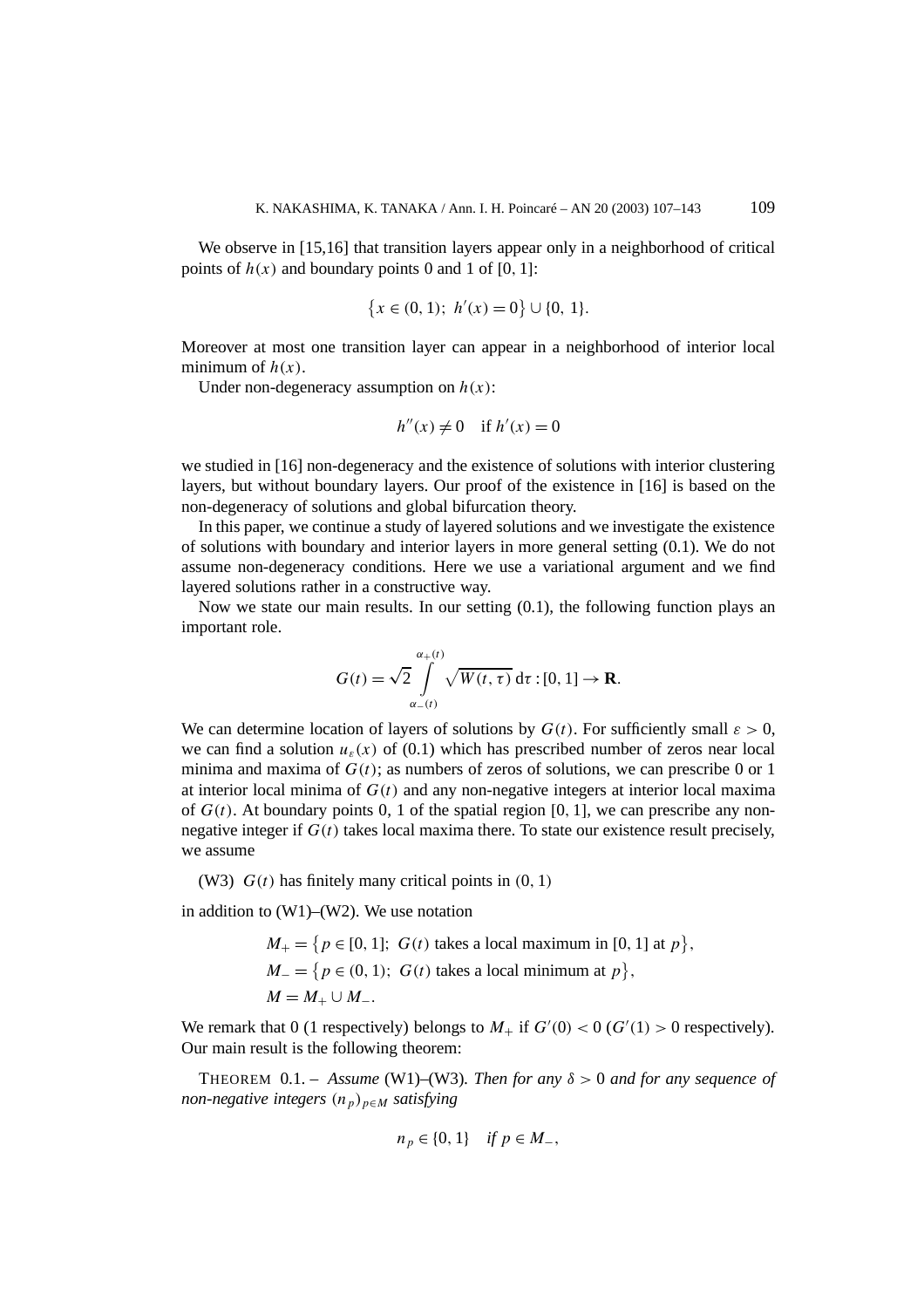*there exists an*  $\varepsilon_0 = \varepsilon_0((n_p), \delta) > 0$  *such that for any*  $0 < \varepsilon \leq \varepsilon_0$ , (0.1) *has solutions*  $u_{\varepsilon}^{+}(x)$ *,*  $u_{\varepsilon}^{-}(x)$  *with the following properties:* 

- (i)  $\pm u_{\varepsilon}^{\pm}(0) > 0$ ,
- (ii)  $u_{\varepsilon}^{\pm}(x)$  *has exactly*  $n_p$  *zeros in*  $[p \delta, p + \delta]$  *for all*  $p \in M$ *,*
- (iii)  $u_{\varepsilon}^{\pm}(x) \neq 0$  *for all*  $x \in [0, 1] \setminus \bigcup_{p \in M} [p \delta, p + \delta].$

*Remark* 0.2. – (i) If  $W(x, u) = h(x)^2 F(u)$ , we have  $G(t) = Ch(t)$ , where  $C =$ √  $\frac{1}{2} \int_{-1}^{1} F(s) ds$  is a constant independent of *t*, and  $M_{\pm}$  are sets of points where  $h(x)$ takes local maximum in [0*,* 1] or local minimum in *(*0*,* 1*)*.

(ii) We can generalize (W3) slightly. See Remark 5.1 below.

Solutions of (0.1) can be characterized as critical points of the following functional:

$$
I_{\varepsilon}(u) = \int_{0}^{1} \frac{\varepsilon}{2} |u_{x}|^{2} + \frac{1}{\varepsilon} W(x, u(x)) dx
$$

and solutions  $u_{\varepsilon}^{\pm}(x)$  in Theorem 0.1 will be obtained as a critical points satisfying

$$
I_{\varepsilon}(u_{\varepsilon}) \to \sum_{p \in M} n_p G(p) \quad \text{as } \varepsilon \to 0.
$$
 (0.8)

By virtue of (0.3), we can also show that solutions  $u_{\varepsilon}(x)$  of (0.1) with finite energy lim sup<sub> $s\rightarrow 0$ </sub>  $I_{\varepsilon}(u_{\varepsilon}) < \infty$  must be very close to  $\alpha_-(x)$  or  $\alpha_+(x)$  in most of the spatial region [0, 1] for  $\varepsilon$  small and  $u_{\varepsilon}(x)$  has finitely many zeros. Moreover any zero of  $u_{\varepsilon}(x)$ belongs to a neighborhood of critical points of  $G(t)$  or boundaries 0, 1. More precisely, we have

THEOREM  $0.3$  – Assume (W1) and (W2). Then for any  $A > 0$ ,  $\delta > 0$  there exist  $\varepsilon_0 = \varepsilon_0(A, \delta) > 0$ ,  $n_0 = n_0(A) \in \mathbb{N}$ ,  $C(\delta) > 0$  *with the following properties: if*  $\varepsilon \in (0, \varepsilon_0]$ *and solutions*  $u_{\varepsilon}(x)$  *of* (0.1) *satisfy* 

$$
I_{\varepsilon}(u_{\varepsilon}) \leqslant A,\tag{0.9}
$$

*then*

- (i) meas $\{x \in [0, 1]; u_{\varepsilon}(x) \notin [\alpha_-(x) \delta, \alpha_-(x) + \delta] \cup [\alpha_+(x) \delta, \alpha_+(x) + \delta] \}$ *C(δ)ε,*
- (ii)  $u_{\varepsilon}(x)$  *has at most*  $n_0$  *zeros in* [0, 1] *and any of zeros belongs to*  $\delta$ -*neighborhood of critical points of G(t) or boundaries* {0*,* 1}*.*

Proofs of Theorems 0.1 and 0.3 will be given in the following sections. To find solutions  $u_{\varepsilon}^{\pm}(x)$  stated in Theorem 0.1, we use a method quite different from [1,3,8, 15,16]; we employ variational arguments and we apply a method originally introduced by Hemple [11] and Chen [4]. More precisely, we set

$$
\Delta = \{(t_1, t_2, \ldots, t_n); \ 0 < t_1 < t_2 < \cdots < t_n < 1\}
$$

and define for  $(t_1, \ldots, t_n) \in \Delta$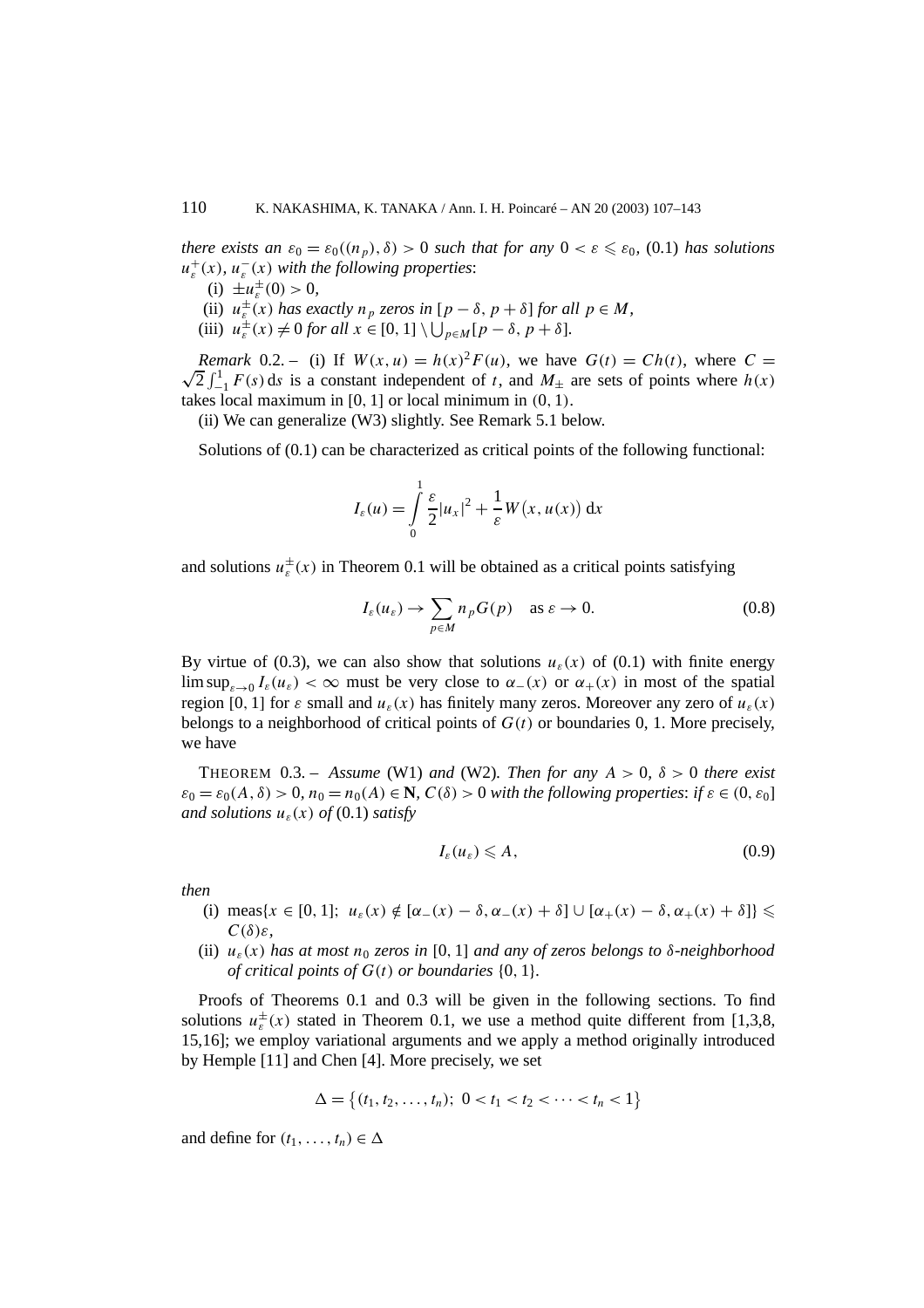K. NAKASHIMA, K. TANAKA / Ann. I. H. Poincaré – AN 20 (2003) 107–143 111

$$
f_{\varepsilon}^{\pm}(t_1, t_2, \dots, t_n) = \inf \{ I_{\varepsilon}(u); \ u \in H^1(0, 1), \pm (-1)^j u(x) \geq 0 \text{ in } [t_j, t_{j+1}]
$$
  
for  $j = 0, 1, 2, \dots, n \}.$  (0.10)

Here we use convention  $t_0 = 0$  and  $t_{n+1} = 1$ .

We will show that critical points of  $f_{\varepsilon}^{\pm}(t_1, t_2, \ldots, t_n)$  are corresponding to critical points of  $I_{\varepsilon}(u)$  with transition layers at  $t_1, t_2, \ldots, t_n$  under condition  $(t_{i+1} - t_i)/\varepsilon \gg 1$ for all *j* (see Corollary 1.6 below). Conversely, if a solution  $u_{\varepsilon}(x)$  satisfies (0.9) for  $\varepsilon > 0$  small, then it is also characterized as a critical point of (0.10).

We study the behavior of  $f_{\varepsilon}^{\pm}(t_1,\ldots,t_n)$  and its derivatives to find critical points of  $f_{\varepsilon}^{\pm}(t_1,\ldots,t_n)$ . We observe that

$$
f_{\varepsilon}^{\pm}(t_1,\ldots,t_n) \sim \sum_{j=1}^n G(t_j) - \sum_{j=0}^n \exp\biggl(-\rho_{\pm,j}(t_j) \frac{t_{j+1}-t_j}{\varepsilon}\biggr). \hspace{1cm} (0.11)
$$

Here  $\rho_{\pm i}(t)$  ( $j = 0, 1, \ldots, n$ ) are positive continuous functions of t. For the precise meaning of (0.11) we refer to Proposition 1.15 and Remark 1.16 below. Estimates of derivatives of  $f_{\varepsilon}^{\pm}$  related to (0.11) are important for the proofs of Theorems 0.1, 0.3 and this is a key of our proof. In particular, the second term of  $(0.11)$  seems to be related to the interaction phenomena between two layers or between a layer and a boundary.

Finally we would like to give a mention about works [2,5–7,9,10,12,14,17–21] where a similar question for nonlinear Schrödinger equation

$$
-\varepsilon^2 \Delta u + V(x)u = u^p \quad \text{in } \mathbf{R}^N
$$

is studied via variational arguments and our approach in this paper is largely motivated by these works.

#### **1. Minimizing problems in subintervals and variational formulation of (0.1)**

#### **1.1. Variational formulation of (0.1)**

To give our variational formulation to (0.1), we use the following notation: for  $0 \leqslant s < t \leqslant \infty$ 

$$
E_{NN}^{\pm}(s, t) = \{u \in H^{1}(s, t); \pm u(x) \ge 0 \text{ in } [s, t]\},
$$
  
\n
$$
E_{DN}^{\pm}(s, t) = \{u \in E_{NN}^{\pm}(s, t); u(s) = 0\},
$$
  
\n
$$
E_{ND}^{\pm}(s, t) = \{u \in E_{NN}^{\pm}(s, t); u(t) = 0\},
$$
  
\n
$$
E_{DD}^{\pm}(s, t) = \{u \in E_{NN}^{\pm}(s, t); u(s) = u(t) = 0\}
$$

and

$$
I_{\varepsilon,(s,t)}(u) = \int\limits_s^t \frac{\varepsilon}{2} |u_x|^2 + \frac{1}{\varepsilon} W(x,u) \, \mathrm{d}x \quad \text{ for } u \in E_{NN}^{\pm}(s,t).
$$

Here *D* and *N* stand for Dirichlet and Neumann boundary conditions. We define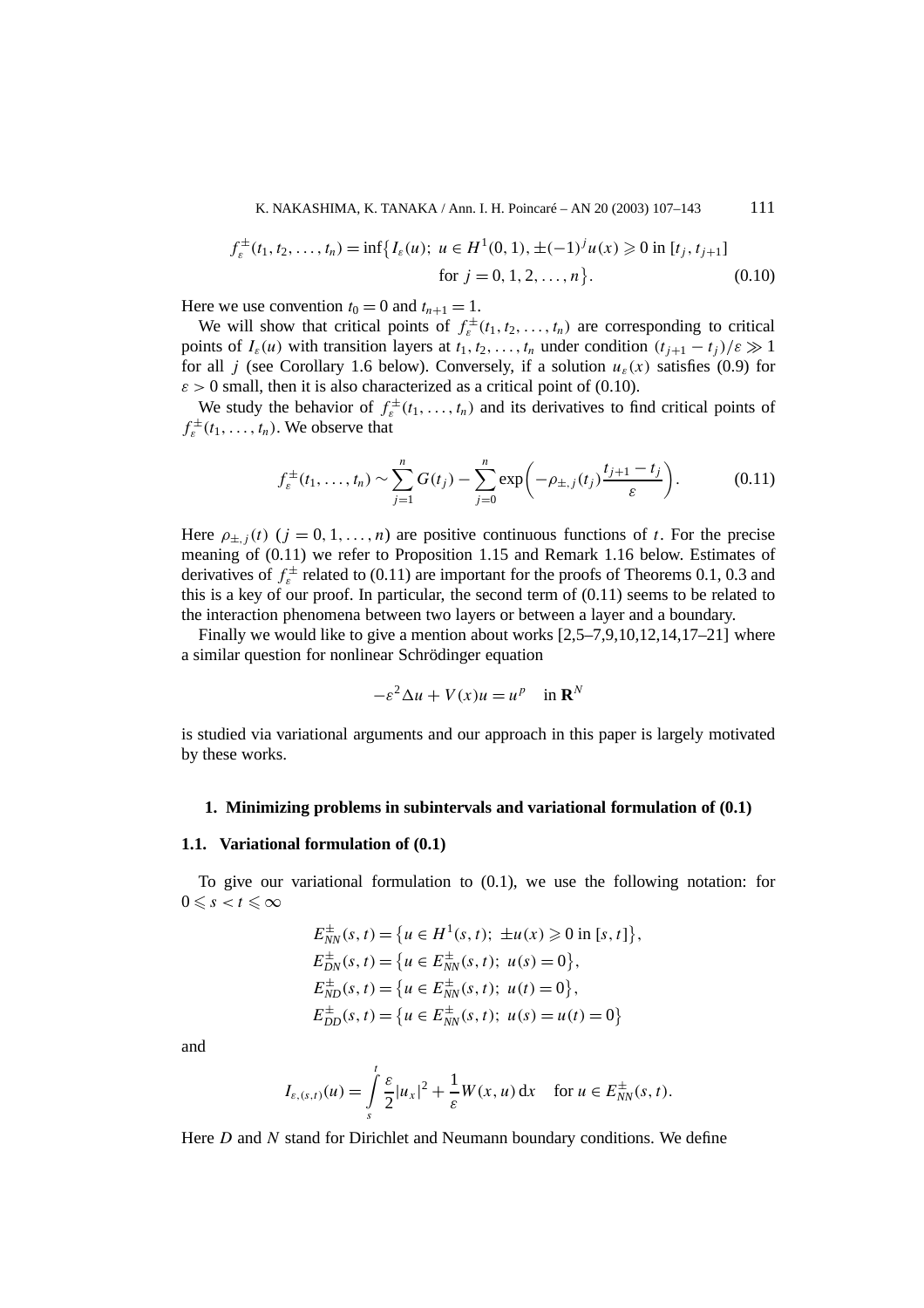$$
m_{DD}^{\pm}(\varepsilon; s, t) = \inf_{u \in E_{DD}^{\pm}(s,t)} I_{\varepsilon,(s,t)}(u),
$$
  
\n
$$
m_{ND}^{\pm}(\varepsilon; s, t) = \inf_{u \in E_{ND}^{\pm}(s,t)} I_{\varepsilon,(s,t)}(u),
$$
  
\n
$$
m_{DN}^{\pm}(\varepsilon; s, t) = \inf_{u \in E_{DN}^{\pm}(s,t)} I_{\varepsilon,(s,t)}(u).
$$

With this notation, our functional  $f_{\varepsilon}^{\pm}(t_1, t_2, \ldots, t_n)$  given in (0.10) can be written as

$$
f_{\varepsilon}^{\pm}(t_1, t_2, \dots, t_n) = m_{ND}^{\pm}(0, t_1) + m_{DD}^{\mp}(t_1, t_2) + \dots
$$
  
+ 
$$
m_{DD}^{\pm(-)^{n-1}}(t_{n-1}, t_n) + m_{DN}^{\pm(-)^n}(t_n, 1).
$$
 (1.1)

Here

$$
(-)^n = \begin{cases} - & \text{if } n \text{ is odd,} \\ + & \text{if } n \text{ is even.} \end{cases}
$$

Thus analysis of minimizing problems  $m_{DD}^{\pm}(\varepsilon; s, t)$ ,  $m_{ND}^{\pm}(\varepsilon; s, t)$ ,  $m_{DN}^{\pm}(\varepsilon; s, t)$  is essential in our approach.

To analyze minimizing problems  $m_{DD}^{\pm}(\varepsilon; s, t)$  etc., we introduce the following minimizing problem for  $s \in [0, 1]$  and  $\ell \in (0, \infty]$ 

$$
b^{\pm}(s,\ell) = \inf_{u \in E_{DN}^{\pm}(0,\ell)} \int_{0}^{\ell} \frac{1}{2} |v_y|^2 + W(s,v(y)) \, dy. \tag{1.2}
$$

After scaling  $v(y) = u(s + \varepsilon y)$ , the above minimizing problem appears as a limit problem of  $m_{DN}^{\pm}(\varepsilon; s, t)$  or  $m_{DD}^{\pm}(\varepsilon; s, t)$ . See Lemma 1.8 below.

When  $\ell < \infty$ , (1.2) is corresponding to positive (or negative) solution of

$$
-v_{yy} + W_u(s, v(y)) = 0 \text{ for } y \in (0, \ell),
$$
  
\n
$$
v(0) = 0,
$$
  
\n
$$
v_y(\ell) = 0.
$$
\n(1.3)

We remark that under (W1)–(W2), solutions of  $(1.4)$  can be extended to 4 $\ell$ -periodic solutions of  $-v_{yy} + W_u(s, v(y)) = 0$  in **R**. When  $\ell = \infty$ , (1.2) is corresponding to a solution of

$$
-v_{yy} + W_u(s, v(y)) = 0 \quad \text{for } y \in (0, \infty),
$$
  
\n
$$
v(0) = 0,
$$
  
\n
$$
v(y) \rightarrow \alpha_{\pm}(s) \quad \text{as } y \rightarrow \infty.
$$
\n(1.4)

We remark that the solution of  $(1.5)$  can be extended to a heteroclinic solution joining  $\alpha_{\pm}(s)$  and  $\alpha_{+}(s)$ :

$$
-v_{yy} + W_u(s, v(y)) = 0 \text{ for } y \in (-\infty, \infty),
$$
  
\n
$$
v(0) = 0,
$$
  
\n
$$
v(y) \rightarrow \alpha_{\pm}(s) \text{ as } y \rightarrow -\infty,
$$
  
\n
$$
v(y) \rightarrow \alpha_{\pm}(s) \text{ as } y \rightarrow \infty.
$$
  
\n(1.5)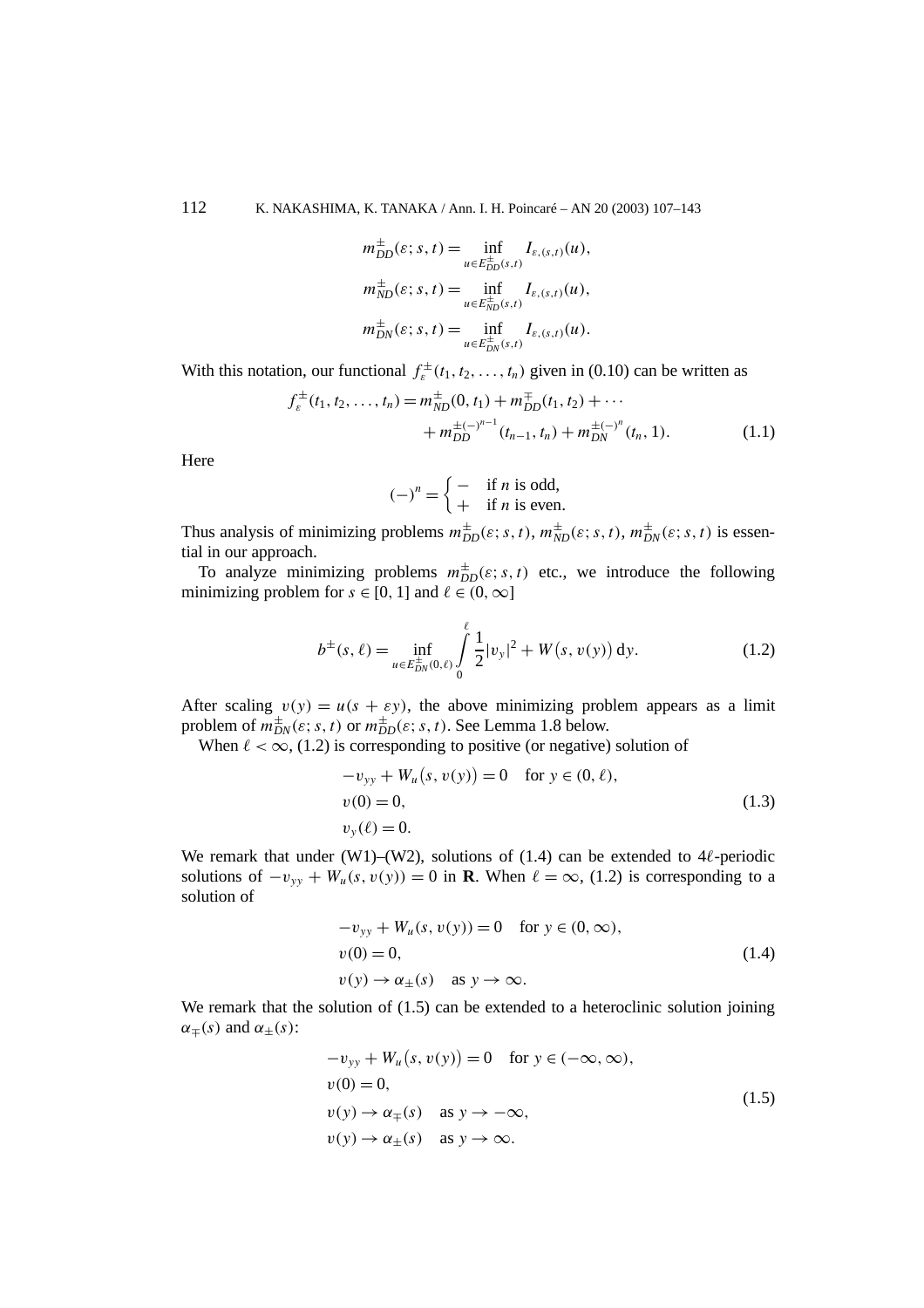Uniqueness of the heteroclinic solution of (1.5) is easily seen and we denote the unique heteroclinic solution by  $\omega^{\pm}(s, \infty; y)$ .

Here we give some remarks on solutions  $v(y)$  of

$$
-v_{yy} + W_u(s, v(y)) = 0.
$$
 (1.6)

It is not difficult to show the following

LEMMA 1.1. – *Assume* (W1)–(W2). For any fixed  $s \in [0, 1]$  and for any solution *v(y) of* (1.6)*, we have the following properties*:

- (i)  $E_v \equiv \frac{1}{2} |v_y(y)|^2 W(s, v(y))$  *is independent of y. Moreover we have*  $E_v < 0$ *for all periodic solutions*  $v(y)$  *of* (1.6)*, in particular, for minimizers of*  $b(s, \ell)$  $(\ell < \infty)$ ,  $E_v = 0$  *for heteroclinic solutions joining*  $\alpha_+(s)$  *and*  $\alpha_-(s)$ *, in particular, for minimizer of b(s,*  $\infty$ ).  $E_v \leq 0$  *for all bounded solutions of (1.6).*
- (ii) *If a bounded solution v(y) of* (1.6) *satisfies*

$$
v(y_n) \to \alpha_+(s) \quad or \quad \alpha_-(s)
$$

*for some sequence*  $y_n$  *satisfying*  $y_n \to \infty$  *or*  $y_n \to -\infty$ *, then*  $v(y)$  *is a heteroclinic solutions joining*  $\alpha_-(s)$  *and*  $\alpha_+(s)$ *.* 

We will use the above properties repeatedly in the following arguments.

Next we give basic properties of  $m_{DD}^{\pm}(\varepsilon; s, t)$ ,  $m_{ND}^{\pm}(\varepsilon; s, t)$ ,  $m_{DN}^{\pm}(\varepsilon; s, t)$ ,  $b^{\pm}(s, \ell)$ . Proofs of the following proposition will be given later in Section 6.

**PROPOSITION** 1.2. – *There exist*  $\varepsilon_0 > 0$  *and*  $\ell_0 > 0$  *such that* 

(i) *for*  $\varepsilon \in (0, \varepsilon_0]$ ,  $(t - s)/\varepsilon \geq \ell_0$  *the minimizing problems*  $m_{DD}^{\pm}(\varepsilon; s, t)$ *,*  $m_{ND}^{\pm}(\varepsilon; s, t)$ *,*  $m_{DN}^{\pm}(\varepsilon; s, t)$  *have unique minimizers*  $u(x)$ *. The minimizers satisfy* 

$$
-\varepsilon^2 u_{xx} + W_u(x, u) = 0 \quad \text{in } (s, t),
$$
  

$$
\pm u(x) > 0 \quad \text{in } (s, t)
$$

*and*

$$
\begin{cases}\n u(s) = u(t) = 0 & \text{for } m_{DD}^{\pm}(\varepsilon; s, t), \\
 u_x(s) = u(t) = 0 & \text{for } m_{ND}^{\pm}(\varepsilon; s, t), \\
 u(s) = u_x(t) = 0 & \text{for } m_{DN}^{\pm}(\varepsilon; s, t),\n\end{cases}
$$

(ii) *for*  $\ell \in [\ell_0, \infty]$ *, the minimizing problem* (1.2) *has a unique minimizer*  $\omega(y)$  *and it satisfies* (1.4) *or* (1.5)*.*

In what follows, we denote the unique minimizers by

$$
u_{DD}^{\pm}(\varepsilon, s, t; x), \qquad u_{ND}^{\pm}(\varepsilon, s, t; x), \qquad u_{DN}^{\pm}(\varepsilon, s, t; x), \qquad \omega^{\pm}(\varepsilon, \ell; y)
$$

for  $\varepsilon \in (0, \varepsilon_0]$ ,  $(t - s)/\varepsilon \geq \ell_0$ ,  $\ell \geq \ell_0$ .

By the uniqueness of the minimizers, we can see that the minimizers depend on the parameters  $\varepsilon$ ,  $\bar{s}$ ,  $\bar{t}$ ,  $\ell$  continuously in  $C^1$ -sense. In particular, setting

$$
\mathcal{D} = \big\{ (\varepsilon, s, t); \ \varepsilon \in (0, \varepsilon_0], \ 0 \leq s < t \leq 1, \ (t - s)/\varepsilon \geq \ell_0 \big\},
$$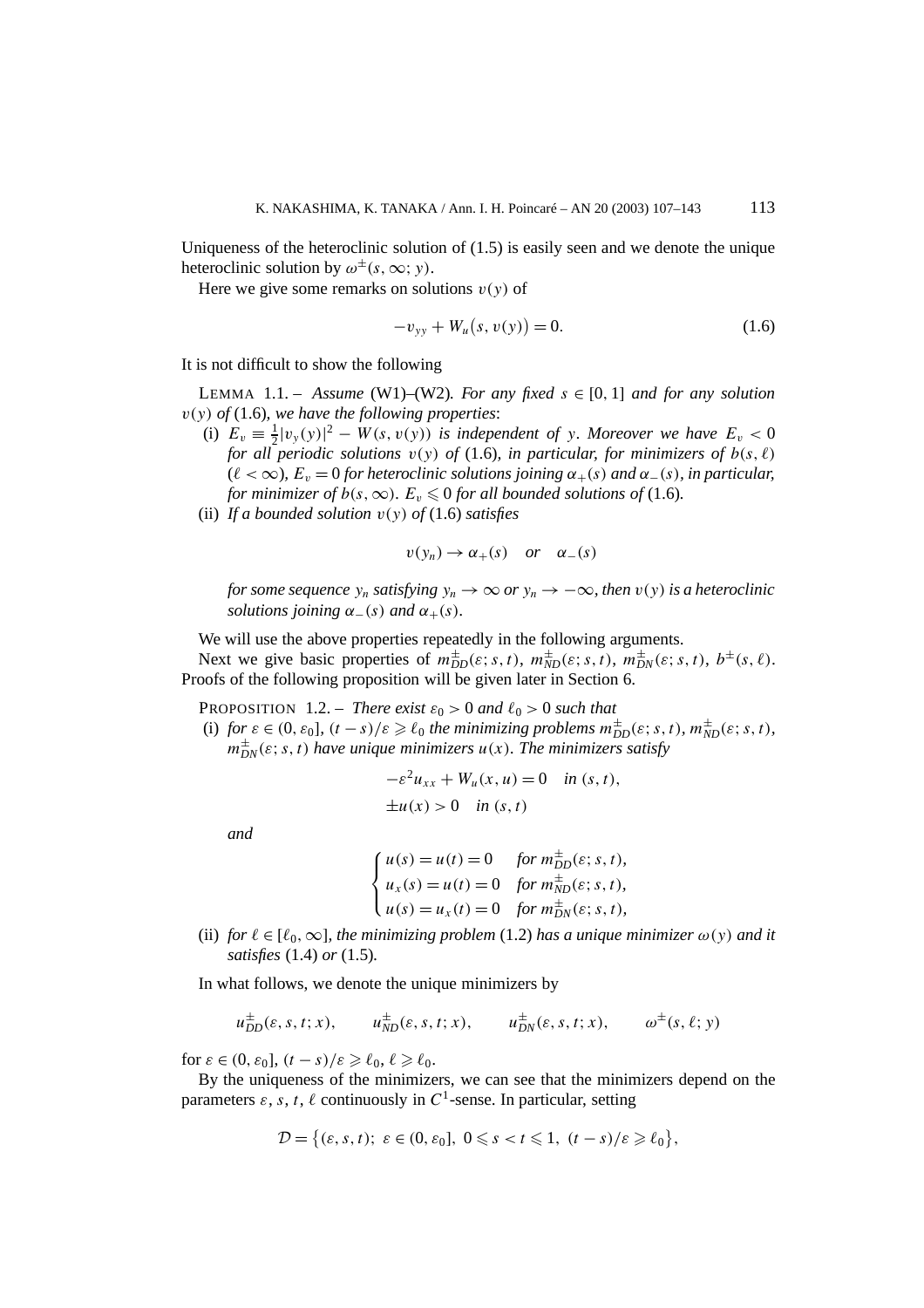we have

**LEMMA** 1.3. – *Functions*  $u_{DD,x}^{\pm}(\varepsilon, s, t; s)$ ,  $u_{DD,x}^{\pm}(\varepsilon, s, t; t)$ ,  $u_{ND,x}^{\pm}(\varepsilon, s, t; t)$ ,  $u_{DN,x}^{\pm}(\varepsilon, s, t; t)$  $s, t; s$ :  $D \rightarrow \mathbf{R}$  *are functions of class*  $C^1$ .

We remark here that the minimizer  $u(x)$  is uniquely determined by its initial data  $u(s)$ and  $u_x(s)$ . For  $\omega^{\pm}(s, \ell; y)$ , we can see that  $\omega^{\pm}(s, \ell; y)$  is continuous also at  $\ell = \infty$ . In particular,

LEMMA 1.4. – *For any*  $L > 0$  *and*  $\delta > 0$ *, there exists*  $\eta = \eta(L, \delta) \geq \ell_0$  *such that for*  $\ell \geqslant \eta$ 

$$
\|\omega^{\pm}(s,\ell; y) - \omega^{\pm}(s,\infty; y)\|_{C^{2}([0,L])} < \delta.
$$

The following lemma is essentially due to Hemple [11] and it is easily derived from *C*<sup>1</sup>-dependence of  $u_{DD}^{\pm}$ ,  $u_{ND}^{\pm}$ ,  $u_{DN}^{\pm}$  on *s*, *t*.

LEMMA 1.5. – (i)  $m_{DD}^{\pm}$ ,  $m_{ND}^{\pm}$ ,  $m_{DN}^{\pm}$ :  $\mathcal{D} \rightarrow \mathbf{R}$  are differentiable and

$$
\frac{\partial}{\partial s} m_{DD}^{\pm}(\varepsilon; s, t) = \frac{\varepsilon}{2} \left| u_{DD,x}^{\pm}(\varepsilon, s, t; s) \right|^2 - \frac{1}{\varepsilon} W(s, 0),
$$
  

$$
\frac{\partial}{\partial t} m_{DD}^{\pm}(\varepsilon; s, t) = -\frac{\varepsilon}{2} \left| u_{DD,x}^{\pm}(\varepsilon, s, t; t) \right|^2 + \frac{1}{\varepsilon} W(t, 0),
$$
  

$$
\frac{\partial}{\partial t} m_{ND}^{\pm}(\varepsilon; s, t) = -\frac{\varepsilon}{2} \left| u_{ND,x}^{\pm}(\varepsilon, s, t; t) \right|^2 + \frac{1}{\varepsilon} W(t, 0),
$$
  

$$
\frac{\partial}{\partial s} m_{DN}^{\pm}(\varepsilon; s, t) = \frac{\varepsilon}{2} \left| u_{DN,x}^{\pm}(\varepsilon, s, t; s) \right|^2 - \frac{1}{\varepsilon} W(s, 0).
$$

(ii)  $b^{\pm}(s, \ell): [0, 1] \times [\ell_0, \infty) \rightarrow \mathbf{R}$  *is differentiable and* 

$$
\frac{\partial}{\partial \ell}b^{\pm}(s,\ell)=-\frac{1}{2}|\omega_{y}(s,\ell;\ell)|^{2}+W(s,\omega(s,\ell;\ell))=W(s,\omega(s,\ell;\ell)).
$$

In the setting of Lemma 1.5(ii), we can see  $-\frac{1}{2}|\omega_y(y)|^2 + W(s, \omega(y))$  is independent of *y*. Thus we also have

$$
\frac{\partial}{\partial \ell}b^{\pm}(s,\ell)=-\frac{1}{2}|\omega_{y}(s,\ell;0)|^{2}+W(s,0).
$$

Here we omit proofs of Lemmas 1.3–1.5.

As to the corollary to the above lemma, we can give a variational formulation of (0.1).

COROLLARY 1.6. – *The function*  $f_{\varepsilon}^{\pm}(t_1, t_2,..., t_n)$  *defined in* (1.1) *is differentiable in*  $(0, \varepsilon_0] \times \{(t_1, t_2, \ldots, t_n); t_1/\varepsilon, (t_2 - t_1)/\varepsilon, \ldots, (t_n - t_{n-1})/\varepsilon, (1 - t_n)/\varepsilon \geq \ell_0\}$ *. Moreover*  $(t_1, t_2, \ldots, t_n)$  *with*  $t_1/\varepsilon$ ,  $(t_2 - t_1)/\varepsilon$ , ...,  $(t_n - t_{n-1})/\varepsilon$ ,  $(1 - t_n)/\varepsilon \geq \ell_0$  *is a critical point*  $\int_{\varepsilon}^{f} f_{\varepsilon}^{(t)}(t_1, t_2, \ldots, t_n) \text{ if and only if}$ 

$$
u_{\varepsilon}(x) = \begin{cases} u_{ND}^{\pm}(\varepsilon, 0, t_1; x) & \text{for } x \in [0, t_1], \\ u_{DD}^{\pm(-)^j}(\varepsilon, t_j, t_{j+1}; x) & \text{for } x \in [t_j, t_{j+1}] \ (j = 1, 2, \dots, t_n), \\ u_{DN}^{\pm(-)^n}(\varepsilon, t_n, 1; x) & \text{for } x \in [t_n, 1] \end{cases}
$$

*is a solution of* (0.1)*.*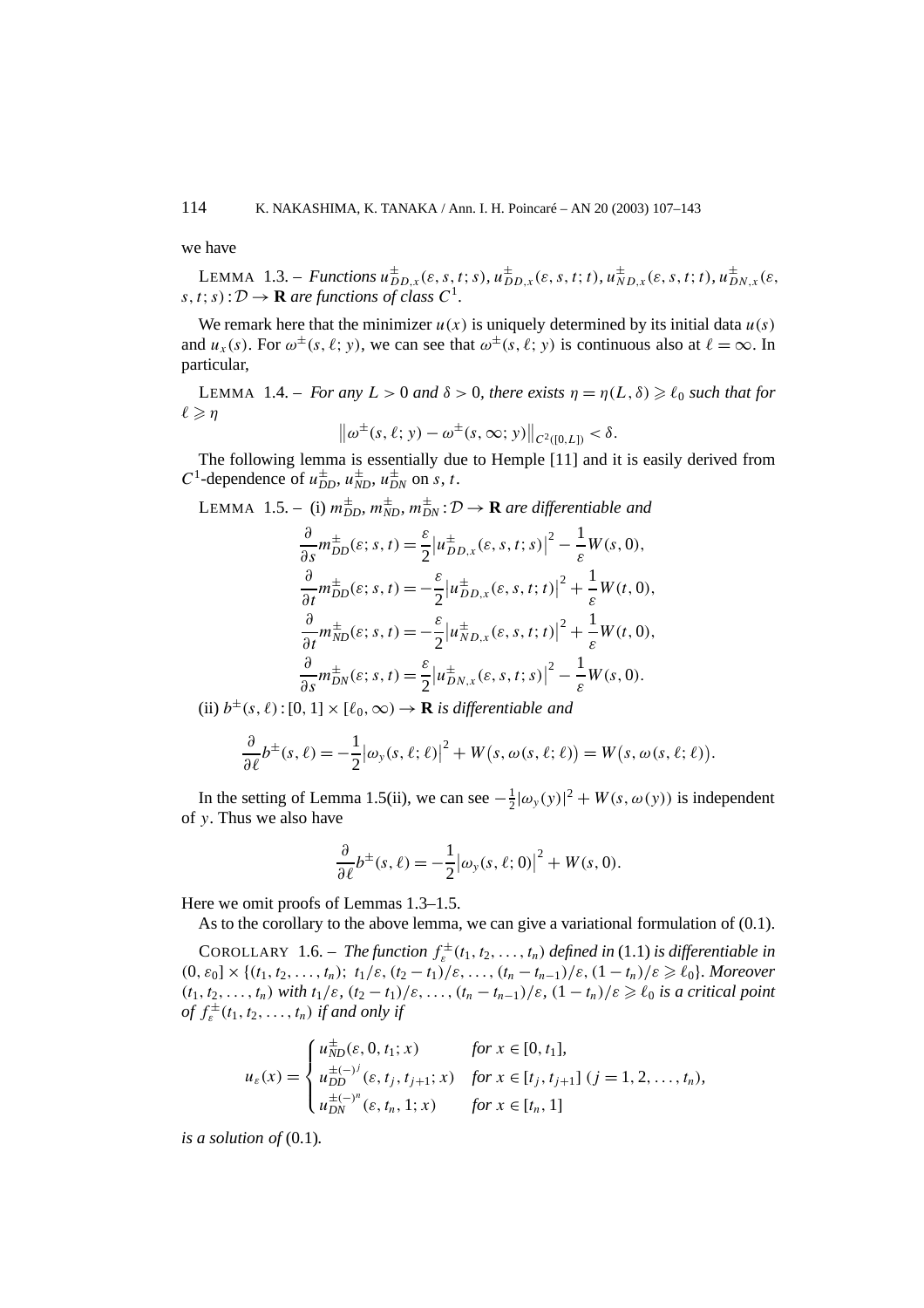*Proof. –* Recall that

$$
f_{\varepsilon}^{\pm}(t_1, t_2, \dots, t_n) = m_{ND}^{\pm}(\varepsilon; 0, t_1) + m_{DD}^{\mp}(\varepsilon; t_1, t_2) + \dots
$$

$$
+ m_{DD}^{\pm(-)^{n-1}}(\varepsilon; t_{n-1}, t_n) + m_{DN}^{\pm(-)^n}(\varepsilon; t_n, 1)
$$

and  $u_{ND}^{\pm}(\varepsilon, 0, t_1; x)$ ,  $u_{DD}^{\pm}(\varepsilon; t_1, t_2; x)$ , ... are the corresponding minimizers. It is clear that  $u_{\varepsilon}(x)$  satisfies (0.1) except *n* points  $t_1, t_2, \ldots, t_n$  and it solves (0.1) if and only if

$$
\frac{\partial}{\partial t_1} u_{ND}^{\pm}(\varepsilon, 0, t_1; t_1) = \frac{\partial}{\partial t_1} u_{DD}^{\pm}(\varepsilon, t_1, t_2; t_1), \n\frac{\partial}{\partial t_j} u_{ND}^{\pm(-)^{j-1}}(\varepsilon, t_{j-1}, t_j; t_j) = \frac{\partial}{\partial t_j} u_{DD}^{\pm(-)^j}(\varepsilon, t_j, t_{j+1}; t_j) \quad \text{for } j = 2, 3, ..., n-1, \n\frac{\partial}{\partial t_n} u_{ND}^{\pm(-)^{n-1}}(\varepsilon, t_{n-1}, t_n; t_n) = \frac{\partial}{\partial t_n} u_{DD}^{\pm(-)^n}(\varepsilon, t_n, 1; t_n).
$$

We can easily see that these are equivalent to  $\nabla f_{\varepsilon}^{\pm}(t_1, t_2, \dots, t_n) = 0. \quad \Box$ 

*Remark* 1.7. – If  $W(x, u)$  has a form:

$$
W(x, u) = h(x)^2 F(u)
$$

and  $F(u)$  satisfies (0.7) in addition to (W1)–(W2), Hemple [11] showed the uniqueness of minimizer  $m_{DD}^{\pm}(\varepsilon; s, t)$  without assumption of smallness of  $\varepsilon$  and largeness of  $(t - s)/\varepsilon$ . His proof of uniqueness works also for  $m_{ND}^{\pm}(\varepsilon; s, t)$ ,  $m_{DN}^{\pm}(\varepsilon; s, t)$  after minor modification. Thus under the assumption  $(0.7)$ , all solutions of  $(0.1)$  can be characterized as critical points of  $f_{\varepsilon}^{\pm}(t_1,\ldots,t_n)$ .

## **1.2.** Properties of  $m_{DD}^{\pm}(\varepsilon; s, t)$ ,  $m_{ND}^{\pm}(\varepsilon; s, t)$ ,  $m_{ND}^{\pm}(\varepsilon; s, t)$

From now on, we try to find critical points of  $\nabla f_{\varepsilon}^{\pm}(t_1, t_2, \ldots, t_n)$ . We remark that re-scaled function  $v(y) = u_{DD}^{\pm}(\varepsilon, s, t; s + \varepsilon y)$ , etc. satisfies

$$
-v_{yy} + W_u(s + \varepsilon y, v(y)) = 0 \quad \text{in } \left(0, \frac{t-s}{\varepsilon}\right).
$$

We use frequently the following properties of minimizers.

LEMMA 1.8. – *For any*  $L > 0$  *and*  $\delta > 0$  *there exists*  $\varepsilon_1 = \varepsilon_1(L, \delta) > 0$  *independent of s*, *t such that for*  $\varepsilon \in (0, \varepsilon_1]$  *and*  $(t - s)/\varepsilon \geq \ell_0$ 

$$
\left\| u_{DD}^{\pm}(\varepsilon, s, t; s + \varepsilon y) - \omega^{\pm} \left( s, \frac{t - s}{2\varepsilon}; y \right) \right\|_{C^{2}([0, \tilde{L}/2])} < \delta,
$$
  

$$
\left\| u_{DD}^{\pm}(\varepsilon, s, t; t - \varepsilon y) - \omega^{\pm} \left( t, \frac{t - s}{2\varepsilon}; y \right) \right\|_{C^{2}([0, \tilde{L}/2])} < \delta,
$$
  

$$
\left\| u_{ND}^{\pm}(\varepsilon, s, t; t - \varepsilon y) - \omega^{\pm} \left( t, \frac{t - s}{\varepsilon}; y \right) \right\|_{C^{2}([0, \tilde{L}])} < \delta,
$$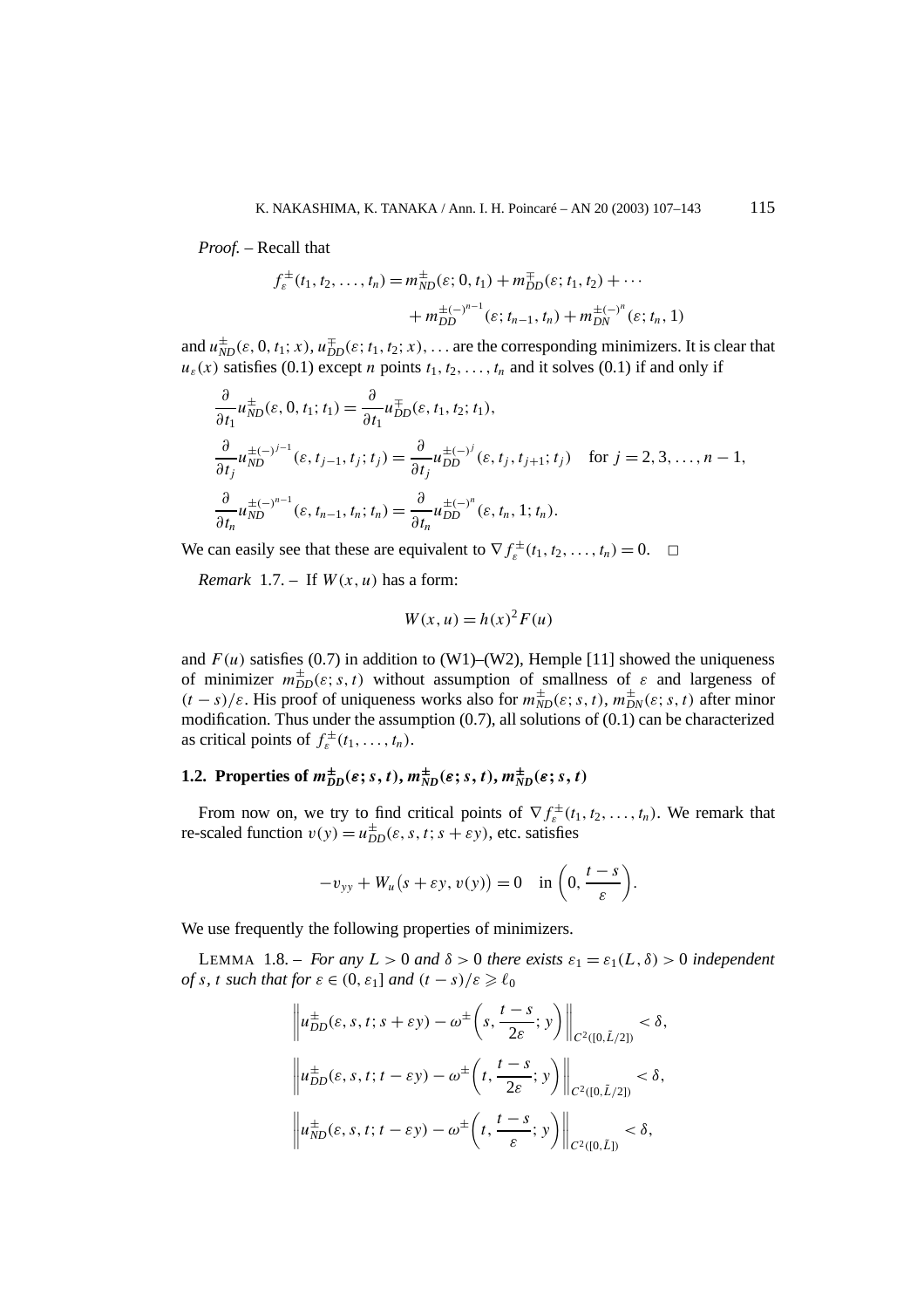116 K. NAKASHIMA, K. TANAKA / Ann. I. H. Poincaré – AN 20 (2003) 107–143

$$
\left\|u_{DN}^{\pm}(\varepsilon,s,t;s+\varepsilon y)-\omega^{\pm}\left(s,\frac{t-s}{\varepsilon};y\right)\right\|_{C^{2}([0,\tilde{L}])}<\delta,
$$

*where*  $\tilde{L} = \min\{L, \frac{t-s}{\varepsilon}\} > 0$ .

From Lemma 1.4, we have

COROLLARY 1.9. – *For any*  $L > 0$  *and*  $\delta > 0$  *there exist*  $\varepsilon_1 = \varepsilon_1(L, \delta) > 0$  *and*  $\eta = \eta(L, \delta) \geqslant \ell_0$  *such that for*  $\varepsilon \in (0, \varepsilon_1]$  *and*  $(t - s)/\varepsilon \geqslant \eta$ 

$$
\|u_{DD}^{\pm}(\varepsilon, s, t; s + \varepsilon y) - \omega^{\pm}(s, \infty; y)\|_{C^{2}([0, L])} < \delta,
$$
  

$$
\|u_{DD}^{\pm}(\varepsilon, s, t; t - \varepsilon y) - \omega^{\pm}(t, \infty; y)\|_{C^{2}([0, L])} < \delta,
$$
  

$$
\|u_{ND}^{\pm}(\varepsilon, s, t; t - \varepsilon y) - \omega^{\pm}(t, \infty; y)\|_{C^{2}([0, L])} < \delta,
$$
  

$$
\|u_{DN}^{\pm}(\varepsilon, s, t; s + \varepsilon y) - \omega^{\pm}(s, \infty; y)\|_{C^{2}([0, L])} < \delta.
$$

LEMMA 1.10. – *For any*  $\delta > 0$  *there exist*  $L_1 = L_1(\delta) > 0$  *and*  $\varepsilon_1 = \varepsilon_1(\delta) > 0$  *such that for*  $\varepsilon \in (0, \varepsilon_1]$  *and*  $(t - s)/\varepsilon \geq \ell_0$ 

$$
\int_{s+\epsilon \tilde{L}_{1}/2}^{t-\epsilon \tilde{L}_{1}/2} \frac{\varepsilon}{2} \left| u_{DD,x}^{\pm}(\varepsilon, s, t; x) \right|^{2} + \frac{1}{\varepsilon} W(x, u_{DD}^{\pm}) dx < \delta,
$$
  

$$
\int_{s}^{t-\epsilon \tilde{L}_{1}} \frac{\varepsilon}{2} \left| u_{ND,x}^{\pm}(\varepsilon, s, t; x) \right|^{2} + \frac{1}{\varepsilon} W(x, u_{ND}^{\pm}) dx < \delta,
$$
  

$$
\int_{s+\epsilon \tilde{L}_{1}}^{t} \frac{\varepsilon}{2} \left| u_{DN,x}^{\pm}(\varepsilon, s, t; x) \right|^{2} + \frac{1}{\varepsilon} W(x, u_{DN}^{\pm}) dx < \delta,
$$

*where*  $\tilde{L}_1 = \min\{L_1, (t-s)/\varepsilon\} > 0$ .

LEMMA 1.11. − *There are constants*  $a_1, a_2, a_3 > 0$  *such that for*  $y \in [0, (t - s)/ε]$ 

$$
\left|u_{DD}^{\pm}(\varepsilon, s, t; s + \varepsilon y) - \alpha_{\pm}(s + \varepsilon y)\right| + \left|\frac{d}{dy}\left(u_{DD}^{\pm}(\varepsilon, s, t; s + \varepsilon y) - \alpha_{\pm}(s + \varepsilon y)\right)\right|
$$
  

$$
\leq a_1 \varepsilon^2 + a_2 \exp(-a_3 y) + a_2 \exp\left(-a_3 \left(\frac{t - s}{\varepsilon} - y\right)\right),
$$
  

$$
\left|u_{ND}^{\pm}(\varepsilon, s, t; s + \varepsilon y) - \alpha_{\pm}(s + \varepsilon y)\right| + \left|\frac{d}{dy}\left(u_{ND}^{\pm}(\varepsilon, s, t; s + \varepsilon y) - \alpha_{\pm}(s + \varepsilon y)\right)\right|
$$
  

$$
\leq a_1 \varepsilon^2 + a_2 \exp\left(-a_3 \left(\frac{t - s}{\varepsilon} - y\right)\right),
$$
  

$$
\left|u_{DN}^{\pm}(\varepsilon, s, t; s + \varepsilon y) - \alpha_{\pm}(s + \varepsilon y)\right| + \left|\frac{d}{dy}\left(u_{DN}^{\pm}(\varepsilon, s, t; s + \varepsilon y) - \alpha_{\pm}(s + \varepsilon y)\right)\right|
$$
  

$$
\leq a_1 \varepsilon^2 + a_2 \exp(-a_3 y).
$$

Proofs of Lemmas 1.8–1.11 will be given later in Section 6. As a corollary to Lemma 1.11, we have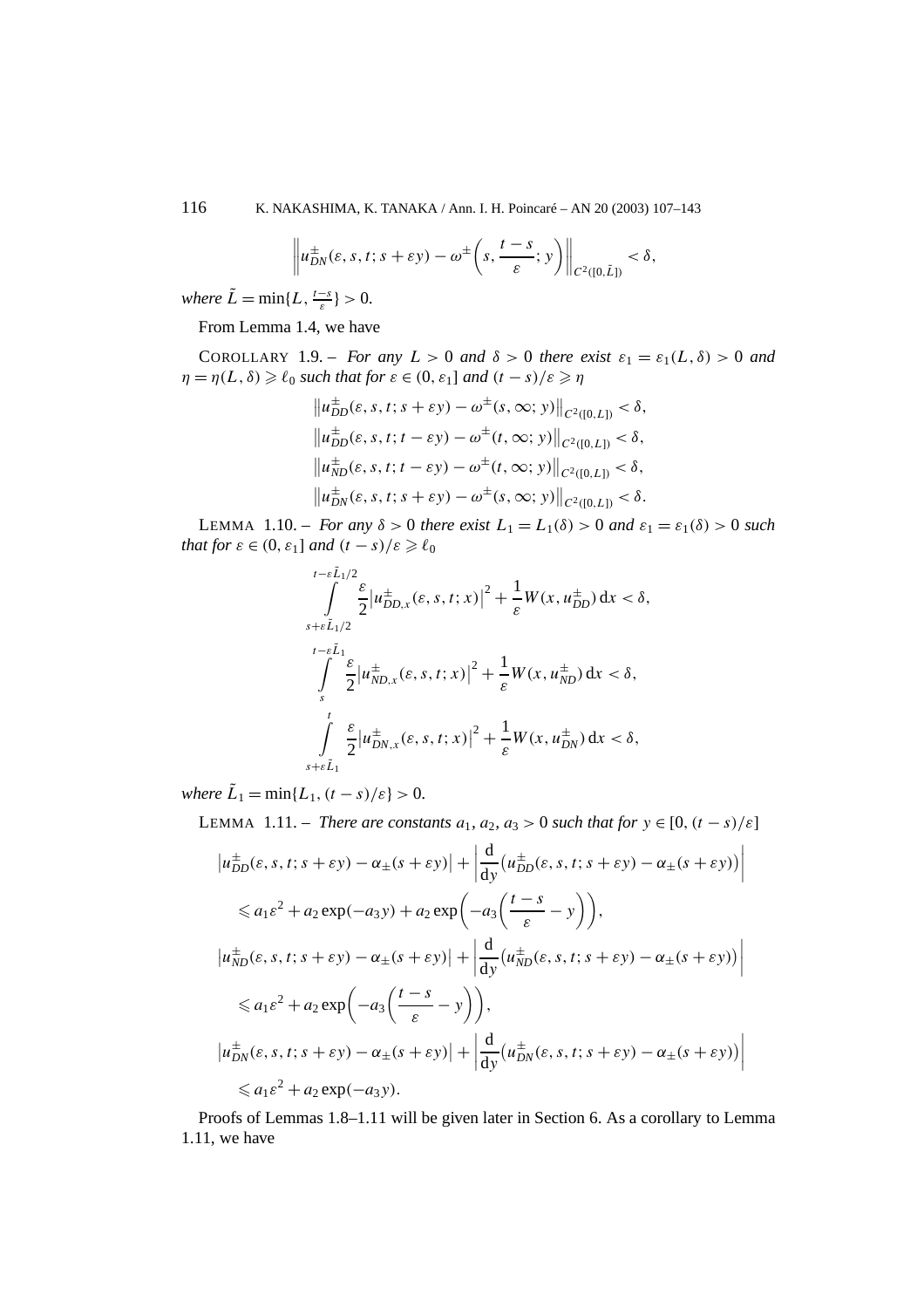COROLLARY 1.12. – There is a constant 
$$
a_4 > 0
$$
 such that for  $(t - s)/\varepsilon \ge 2a_4 |\log \varepsilon|$   
\n
$$
\left| u_{DD}^{\pm}(\varepsilon, s, t; s + \varepsilon y) - \alpha_{\pm}(s + \varepsilon y) \right| + \left| \frac{d}{dy} (u_{DD}^{\pm}(\varepsilon, s, t; s + \varepsilon y) - \alpha_{\pm}(s + \varepsilon y)) \right| \le 2a_1\varepsilon^2
$$
\nfor  $y \in [a_4 |\log \varepsilon|, (t - s)/\varepsilon - a_4 |\log \varepsilon|]$ ,  
\n
$$
\left| u_{ND}^{\pm}(\varepsilon, s, t; s + \varepsilon y) - \alpha_{\pm}(s + \varepsilon y) \right| + \left| \frac{d}{dy} (u_{ND}^{\pm}(\varepsilon, s, t; s + \varepsilon y) - \alpha_{\pm}(s + \varepsilon y)) \right| \le 2a_1\varepsilon^2
$$
\nfor  $y \in [0, (t - s)/\varepsilon - a_4 |\log \varepsilon|]$ ,  
\n
$$
\left| u_{DN}^{\pm}(\varepsilon, s, t; s + \varepsilon y) - \alpha_{\pm}(s + \varepsilon y) \right| + \left| \frac{d}{dy} (u_{DN}^{\pm}(\varepsilon, s, t; s + \varepsilon y) - \alpha_{\pm}(s + \varepsilon y)) \right| \le 2a_1\varepsilon^2
$$
\nfor  $y \in [a_4 |\log \varepsilon|, (t - s)/\varepsilon]$ .

## **1.3. Behavior of**  $f_{\varepsilon}^{\pm}(t_1,\ldots,t_n)$

In this section we give an explanation and a proof of  $(0.11)$ . We do not need estimates given in this section for the proofs of Theorems 0.1 and 0.3 directly. The readers can skip this section and proceed to Section 2.

First we compare  $m_{DD}^{\pm}(\varepsilon; s, t)$ ,  $m_{ND}^{\pm}(\varepsilon; s, t)$ ,  $m_{DN}^{\pm}(\varepsilon; s, t)$  and  $b^{\pm}(s, \frac{t-s}{\varepsilon})$ ,  $b^{\pm}(t, \frac{t-s}{\varepsilon})$ . Here we use results in previous subsections.

LEMMA 1.13. – *For any*  $\delta > 0$  *there exists*  $\varepsilon_1 > 0$  *such that for any*  $\varepsilon \in (0, \varepsilon_1]$  *and*  $(t-s)/\varepsilon \geqslant \ell_0$ 

$$
\left| m_{DD}^{\pm}(\varepsilon; s, t) - b^{\pm} \left( s, \frac{t - s}{2\varepsilon} \right) - b^{\pm} \left( t, \frac{t - s}{2\varepsilon} \right) \right| \leq \delta,
$$
  

$$
\left| m_{ND}^{\pm}(\varepsilon; s, t) - b^{\pm} \left( t, \frac{t - s}{\varepsilon} \right) \right| \leq \delta,
$$
  

$$
\left| m_{DN}^{\pm}(\varepsilon; s, t) - b^{\pm} \left( s, \frac{t - s}{\varepsilon} \right) \right| \leq \delta.
$$

*Proof. –* We only prove the first inequality. By Lemma 1.10, we can find *L >* 0 such that

$$
\int_{s+\epsilon\tilde{L}}^{t-\epsilon\tilde{L}} \frac{\varepsilon}{2} |u_{DD,x}^{\pm}(\varepsilon, s, t; x)|^{2} + \frac{1}{\varepsilon} W(x, u_{DD}^{\pm}) dx < \frac{\delta}{3} \quad \text{for sufficiently small } \varepsilon > 0, \quad (1.7)
$$

where

$$
\tilde{L} = \min\bigg\{L, \frac{t-s}{2\varepsilon}\bigg\}.
$$

On the other hand

$$
\int_{s}^{s+\varepsilon\tilde{L}} \frac{\varepsilon}{2} \left| u_{DD,x}^{\pm}(\varepsilon, s, t; x) \right|^{2} + \frac{1}{\varepsilon} W(x, u_{DD}^{\pm}) dx
$$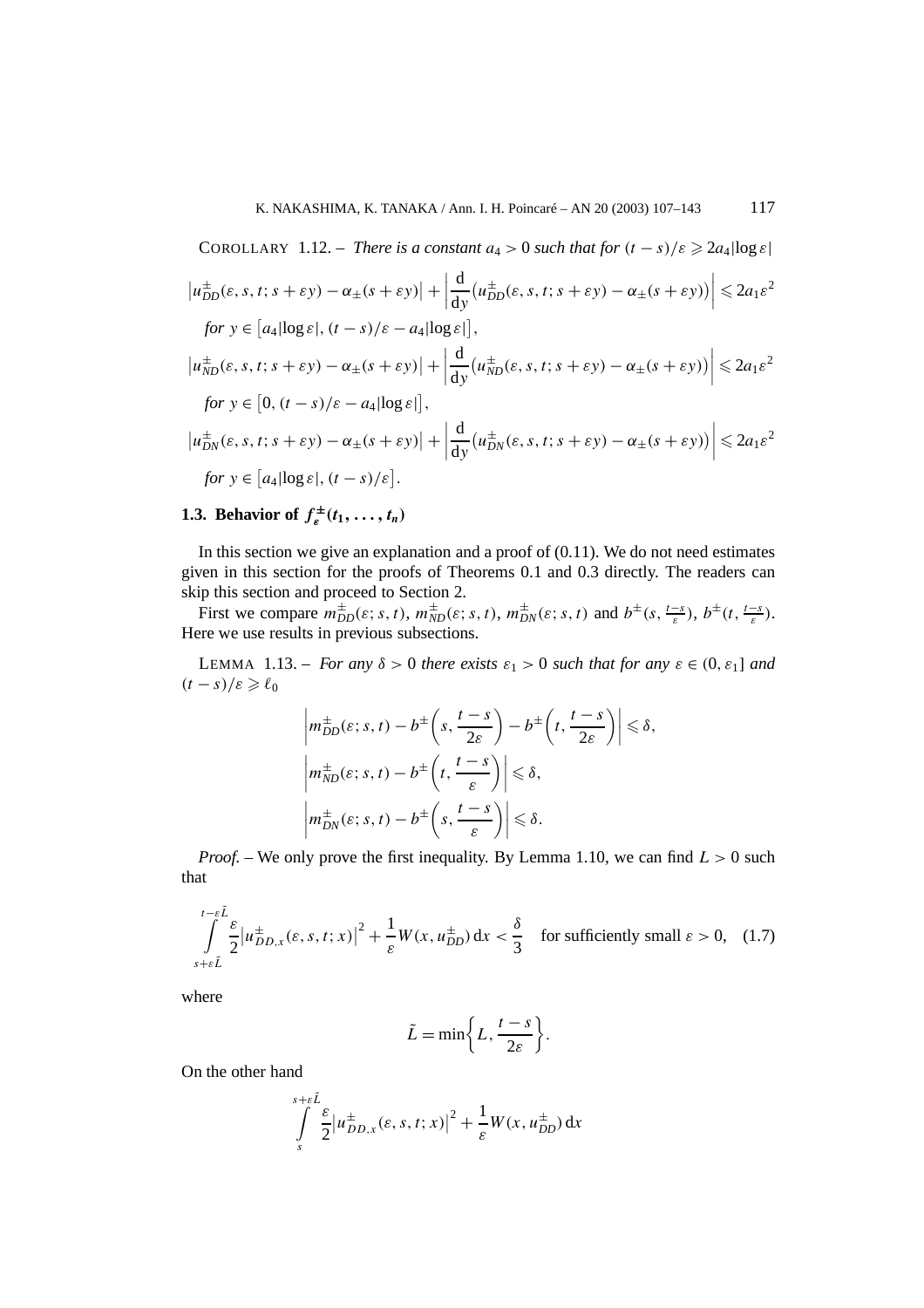118 K. NAKASHIMA, K. TANAKA / Ann. I. H. Poincaré – AN 20 (2003) 107–143

$$
= \int_{0}^{\tilde{L}} \frac{1}{2} \left| \frac{d}{dy} u_{DD}^{\pm}(\varepsilon, s, t; s + \varepsilon y) \right|^{2} + W(s + \varepsilon y, u_{DD}^{\pm}) dy \tag{1.8}
$$

and by Corollary 1.9 we have for sufficiently small *ε*

$$
\left| \int_{0}^{\tilde{L}} \frac{1}{2} \left| \frac{d}{dy} u_{DD}^{\pm}(\varepsilon, s, t; s + \varepsilon y) \right|^{2} + W(s + \varepsilon y, u_{DD}^{\pm}) dy - \int_{0}^{\tilde{L}} \frac{1}{2} \left| \omega_{y}^{\pm} \left( s, \frac{t - s}{2\varepsilon}; y \right) \right|^{2} + W \left( s, \omega^{\pm} \left( s, \frac{t - s}{2\varepsilon}; y \right) \right) dy \right| < \frac{\delta}{6}.
$$
 (1.9)

We can also see

$$
\left| \int_{0}^{\tilde{L}} \frac{1}{2} \left| \omega_{y}^{\pm} \left( s, \frac{t-s}{2\varepsilon}; y \right) \right|^{2} + W \left( s, \omega^{\pm} \left( s, \frac{t-s}{2\varepsilon}; y \right) \right) dy - b^{\pm} \left( s, \frac{t-s}{2\varepsilon} \right) \right| < \frac{\delta}{6} \quad (1.10)
$$

for large  $L \ge 1$  independent of *s*, *t* satisfying  $(t - s)/\varepsilon \ge \ell_0$ . It follows from (1.8)–(1.10) that

$$
\left| \int_{s}^{s+\varepsilon} \frac{\varepsilon}{2} |u_{DD,x}^{\pm}(\varepsilon, s, t; x)|^{2} + \frac{1}{\varepsilon} W(x, u_{DD}^{\pm}) dx - b^{\pm} \left( s, \frac{t-s}{2\varepsilon} \right) \right| < \frac{\delta}{3}.
$$
 (1.11)

Similarly we have

$$
\left| \int_{t-\epsilon \tilde{L}}^{t} \frac{\varepsilon}{2} \left| u_{DD,x}^{\pm}(\varepsilon, s, t; x) \right|^2 + \frac{1}{\varepsilon} W(x, u_{DD}^{\pm}) dx - b^{\pm} \left( t, \frac{t-s}{2\varepsilon} \right) \right| < \frac{\delta}{3}.
$$
 (1.12)

Thus by (1.7), (1.11), (1.12) we have

$$
\left| m_{DD}^{\pm}(\varepsilon;s,t) - b^{\pm} \left( s, \frac{t-s}{2\varepsilon} \right) - b^{\pm} \left( t, \frac{t-s}{2\varepsilon} \right) \right| \leq \delta. \qquad \Box
$$

Next we give an estimate for  $b^{\pm}(s, \ell)$ .

LEMMA 1.14. – *It holds that*

$$
b^{\pm}(s,\ell) \sim b^{\pm}(s,\infty) - \exp(-2\sqrt{W_{uu}(s,\alpha_{\pm}(s))}\ell)
$$

*for large*  $\ell$ *. More precisely for any*  $\nu > 0$  *there exists*  $\tilde{\ell}(\nu) \geqslant \ell_0$  *such that* 

$$
-\exp(-(2\sqrt{W_{uu}(s,\alpha_{\pm}(s))}-\nu)\ell) \leq b^{\pm}(s,\ell) - b^{\pm}(s,\infty)
$$
  

$$
\leq -\exp(-(2\sqrt{W_{uu}(s,\alpha_{\pm}(s))}+\nu)\ell) \quad (1.13)
$$

*for*  $\ell \geqslant \tilde{\ell}(\nu)$ *.*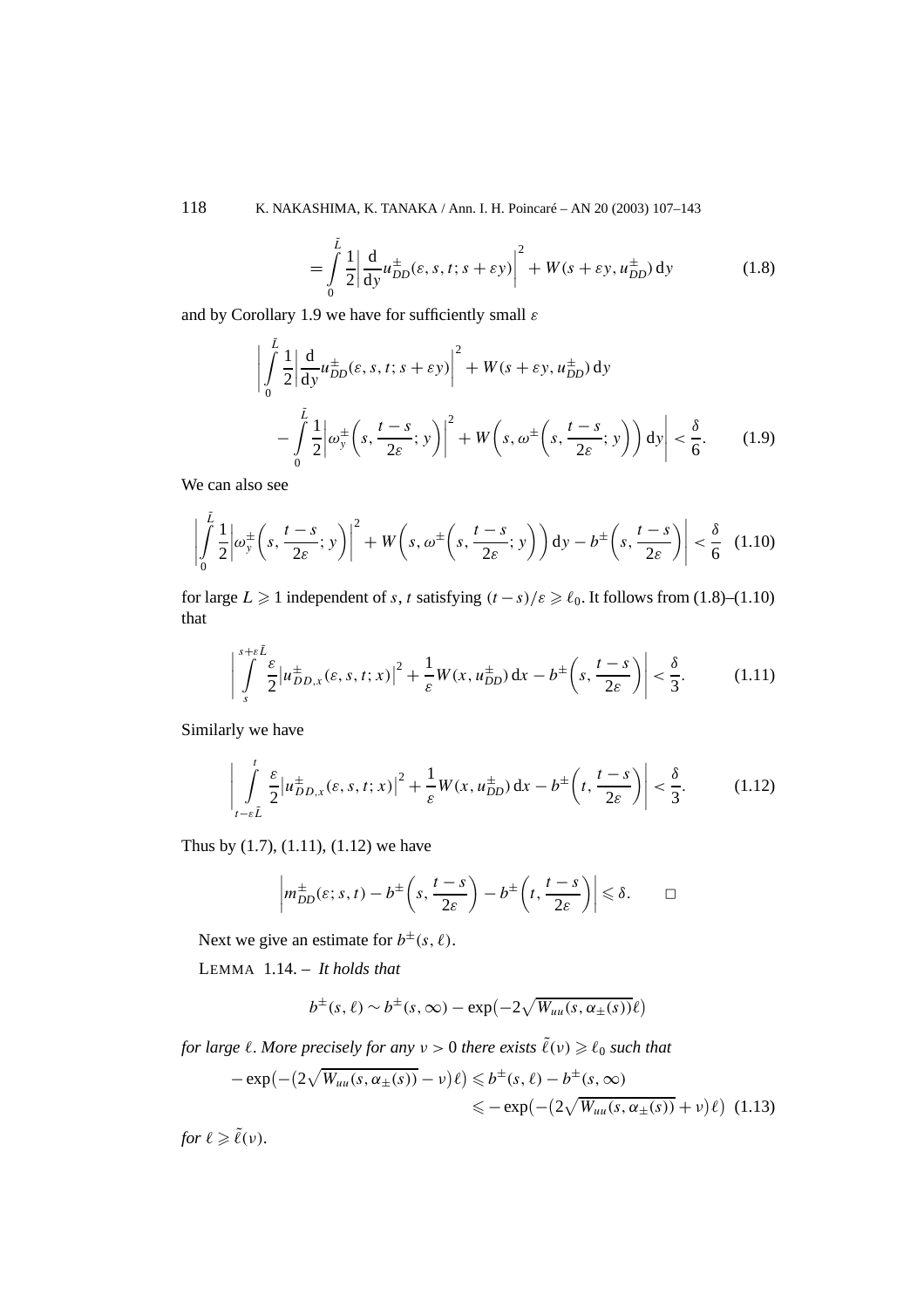*Proof.* – We deal with '+' case. '–' case can be dealt in a similar way. By (ii) of Lemma 1.5,

$$
\frac{\partial}{\partial \ell}b^+(s,\ell) = W(s,\omega^+(s,\ell;\ell)).
$$

We remark that  $y \mapsto -\frac{1}{2} |\omega_y(s, \ell; y)|^2 + W(s, \omega^+(s, \ell; y))$  is independent of *y* and we have

$$
\omega_{y}^{+}(s,\ell; y) = \sqrt{2(W(s,\omega^{+}(s,\ell; y)) - W(s,\omega^{+}(s,\ell;\ell)))}
$$

for all  $y \in [0, \ell]$ . Thus

$$
\ell = \int_{0}^{\ell} dy = \int_{0}^{\omega(s,\ell;\ell)} \frac{1}{\sqrt{2(W(s,\zeta) - W(s,\omega^+(s,\ell;\ell)))}} d\zeta.
$$
 (1.14)

We remark that

$$
\omega^+(s,\ell;\ell) \to \alpha_+(s) - 0 \quad \text{as } \ell \to \infty.
$$

To analyze the behavior of  $\omega^+(s, \ell; \ell)$  as  $\ell \to \infty$  precisely, we fix small  $h_0 > 0$  and consider behavior of

$$
\int_{\alpha_{+}(s)-h_{0}}^{\alpha_{+}(s)-h} \frac{1}{\sqrt{2(W(s,\zeta)-W(s,\alpha_{+}(s)-h))}} d\zeta
$$
\n(1.15)

as  $h \to +0$ . We remark that we can find constant  $C_0(h_0)$  depending only on  $h_0$  such that

$$
\int_{0}^{\alpha_{+}(s)-h_{0}} \frac{1}{\sqrt{2(W(s,\zeta)-W(s,\alpha_{+}(s)-h))}} d\zeta \leqslant C_{0}(h_{0}).
$$
\n(1.16)

Introducing  $\widetilde{W}(\tau) = W(s, \alpha_+(s) - \tau)$ , we can rewrite (1.15) as

$$
\int\limits_{h}^{h_0}\frac{1}{\sqrt{2(\widetilde{W}(\tau)-\widetilde{W}(h))}}\,\mathrm{d}\tau.
$$

Using Cauchy's mean value theorem, we can find  $\theta_1 \in (h, h_0)$  and  $\theta_2 \in (0, \theta_1) \subset (0, h_0)$ such that

$$
\frac{\widetilde{W}(\tau) - \widetilde{W}(h)}{\tau^2 - h^2} = \frac{\widetilde{W}_u(\theta_1)}{2\theta_1} = \frac{1}{2}\widetilde{W}_{uu}(\theta_2).
$$

Thus, setting  $C_{\pm}(\nu) = \sqrt{W_{uu}(s, \alpha_{+}(s)) \pm \frac{1}{2}\nu}$ , for any  $\nu > 0$  we can choose small  $h_0 > 0$ such that

$$
\frac{1}{2}C_{-}(\nu)^{2}(\tau^{2}-h^{2}) \leq \widetilde{W}(\tau)-\widetilde{W}(h) \leq \frac{1}{2}C_{+}(\nu)^{2}(\tau^{2}-h^{2}) \quad \text{for } 0 < h < \tau < h_{0}.
$$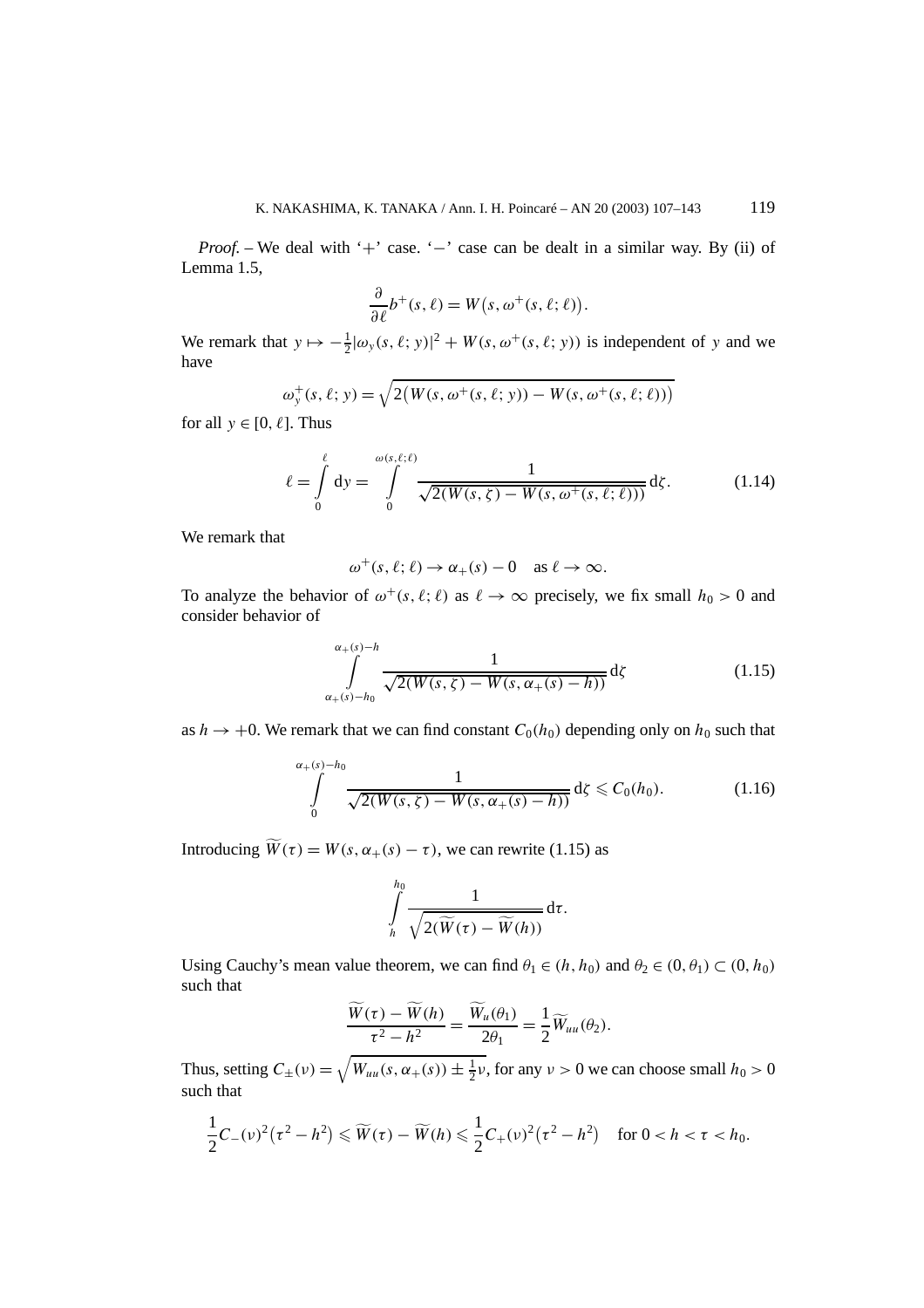Thus we have

$$
\frac{1}{C_{+}(\nu)}\int_{h}^{h_0}\frac{1}{\sqrt{\tau^2-h^2}}\,d\tau\leqslant\int_{h}^{h_0}\frac{1}{\sqrt{2(\widetilde{W}(\tau)-\widetilde{W}(h))}}\,d\tau
$$

$$
\leqslant\frac{1}{C_{-}(\nu)}\int_{h}^{h_0}\frac{1}{\sqrt{\tau^2-h^2}}\,d\tau.
$$

Since

$$
\int_{h}^{h_0} \frac{1}{\sqrt{\tau^2 - h^2}} d\tau = \log\left(\frac{h_0}{h} + \sqrt{\left(\frac{h_0}{h}\right)^2 - 1}\right) \in \left[\log\left(\frac{2h_0}{h} - 1\right), \log\left(\frac{2h_0}{h}\right)\right],
$$

we have

$$
\frac{1}{C_{+}(\nu)}\log\left(\frac{2h_{0}}{h}-1\right) \leqslant \int_{h}^{h_{0}} \frac{1}{\sqrt{2(\widetilde{W}(\tau)-\widetilde{W}(h))}}d\tau
$$

$$
\leqslant \frac{1}{C_{-}(\nu)}\log\left(\frac{2h_{0}}{h}\right).
$$
(1.17)

Setting  $h = \alpha_+(s) - \omega^+(s, \ell; \ell)$ , we have from (1.14), (1.16) that

$$
\ell - C_0(h_0) \leqslant \int\limits_{h}^{h_0} \frac{1}{\sqrt{2(\widetilde{W}(\tau) - \widetilde{W}(h))}} d\tau \leqslant \ell.
$$

Thus by (1.17)

$$
\exp(C_{-}(\nu)(\ell-C_{0}(h_{0}))) \leqslant \frac{2h_{0}}{h} \leqslant \exp(C_{+}(\nu)\ell)+1.
$$

That is, for any  $v > 0$  we can find

$$
\exp(-C_+(2\nu)\ell) \leq \alpha_+(s) - \omega^+(s,\ell;\ell) \leq \exp(-C_-(2\nu)\ell) \quad \text{for } l \gg 1.
$$

Using

$$
\frac{\partial}{\partial \ell}b^+(s,\ell) = W(s,\omega^+(s,\ell;\ell)) \sim \frac{1}{2}W_{uu}(s,\alpha_+(s))(\alpha_+(s)-\omega(s,\ell;\ell))^2
$$

and

$$
b^+(s,\ell) - b^+(s,\infty) = -\int_{\ell}^{\infty} \frac{\partial}{\partial \ell} b^+(s,\ell) \, \mathrm{d}\tau,
$$

we can get the desired result (1.13).  $\Box$ 

Combining Lemmas 1.13 and 1.14, we have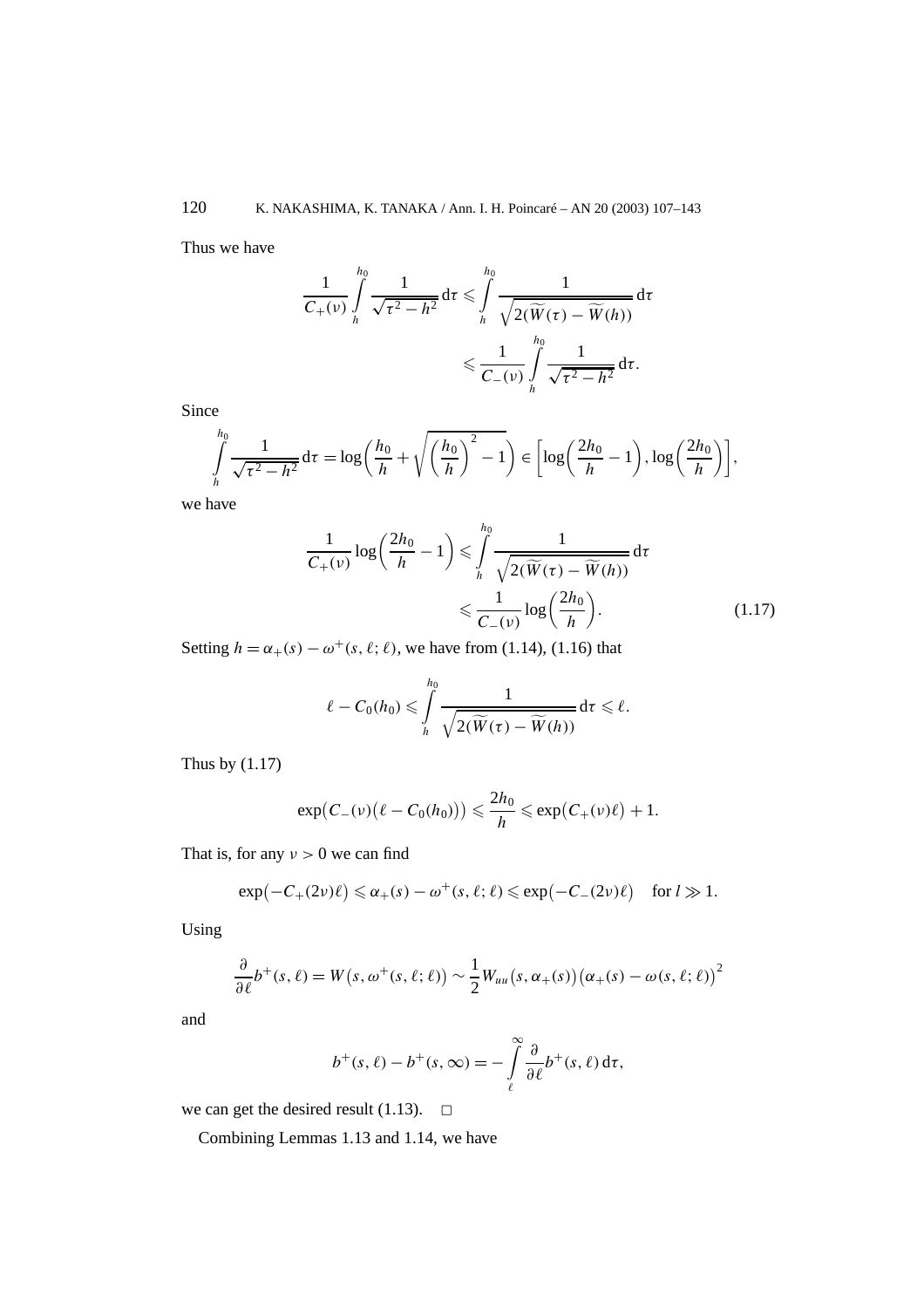**PROPOSITION** 1.15. – *For any*  $\delta > 0$  *and*  $\nu > 0$  *there exist*  $\varepsilon_1 = \varepsilon_1(\delta) > 0$  *and*  $\ell_1 = \ell_1(\nu) \geq \ell_0$  *such that for any*  $\varepsilon \in (0, \varepsilon_1]$  *and for any*  $(t_1, \ldots, t_n)$  *satisfying*  $0 = t_0 <$  $t_1 < t_2 < \cdots < t_n < t_{n+1} = 1$  *and*  $(t_{j+1} - t_j)/\varepsilon \geq \ell_1$  *it holds that* 

$$
-\exp\left(-(\rho_{\pm}(t_1) - \nu)\frac{t_1 - t_0}{\varepsilon}\right) - \sum_{j=1}^{n-1} \exp\left(-(\rho_{\pm(-j)}(t_j) - \nu)\frac{t_{j+1} - t_j}{2\varepsilon}\right)
$$
  

$$
-\exp\left(-(\rho_{\pm(-j^n)}(t_n) - \nu)\frac{t_{n+1} - t_n}{\varepsilon}\right) - \delta
$$
  

$$
\leq f_{\varepsilon}^{\pm}(t_1, ..., t_n) - \sum_{j=1}^n G(t_j)
$$
  

$$
\leq -\exp\left(-(\rho_{\pm}(t_1) + \nu)\frac{t_1 - t_0}{\varepsilon}\right) - \sum_{j=1}^{n-1} \exp\left(-(\rho_{\pm(-j)}(t_j) + \nu)\frac{t_{j+1} - t_j}{2\varepsilon}\right)
$$
  

$$
-\exp\left(-(\rho(t_n)_{\pm(-j^n)} + \nu)\frac{t_{n+1} - t_n}{\varepsilon}\right) + \delta,
$$

*where*  $\rho_{\pm}(t) = 2\sqrt{W_{uu}(t,\alpha_{\pm}(t))}$ *.* 

*Remark* 1.16. – Proposition 1.15 means that (0.11) holds with

$$
\rho_{\pm,0}(t) = 2\sqrt{W_{uu}(t, \alpha_{\pm}(t))},
$$
  
\n
$$
\rho_{\pm,j}(t) = \sqrt{W_{uu}(t, \alpha_{\pm(-j)}(t))} \quad \text{for } j = 1, 2, ..., n-1,
$$
  
\n
$$
\rho_{\pm,n}(t) = 2\sqrt{W_{uu}(t, \alpha_{\pm(-j^n)}(t))}.
$$

*Proof.* – We remark that  $G(s) = \int_{-\infty}^{\infty} \frac{1}{2} |\omega_y^+(s, \infty; y)|^2 + W(s, \omega_y^+(s, \infty; y)) dy$  and it holds that  $G(s) = b^+(s, \infty) + b^-(s, \infty)$ . Since

$$
f_{\varepsilon}^{\pm}(t_1,\ldots,t_n)=m_{ND}^{\pm}(\varepsilon;0,t_1)+m_{DD}^{\mp}(\varepsilon;t_1,t_2)+\cdots+m_{DN}^{\pm(-)^n}(\varepsilon;t_n,1),
$$

Proposition 1.15 follows from Lemmas 1.13, 1.14 and the continuity of  $W_{uu}(t, \alpha_{\pm}(t))$ easily.  $\square$ 

Thus we have (0.11). Heuristically we can derive our existence result from (0.11). Here we explain the case  $n = 1$ . Since

$$
f_{\varepsilon}^{\pm}(t_1) \sim G(t_1) \quad \text{for } \frac{t_1}{\varepsilon}, \frac{1-t_1}{\varepsilon} \gg 1,
$$

we can find critical points in a neighborhood of strict interior minima and maxima.

As to boundary layers, we assume that 0 is a strict local maximum of  $G(t)$ . Choose *n*  $\in$  (0, 1) so that *G*(*t*) < *G*(0) in (0, *n*]. We have

$$
f_{\varepsilon}^{\pm}(t_1) \sim G(t_1) - \exp\left(-\frac{\rho_{\pm}(0)t_1}{\varepsilon}\right)
$$
 near  $t_1 \sim 0$ .

More precisely by Proposition 1.15, for any  $\delta > 0$  and  $\nu > 0$  there exists  $\varepsilon_1(\delta) > 0$  and  $\ell_1(\nu) \geq \ell_0$  such that for  $\varepsilon \in (0, \varepsilon_1]$  and  $\ell \geq \ell_1(\nu)$ , it holds that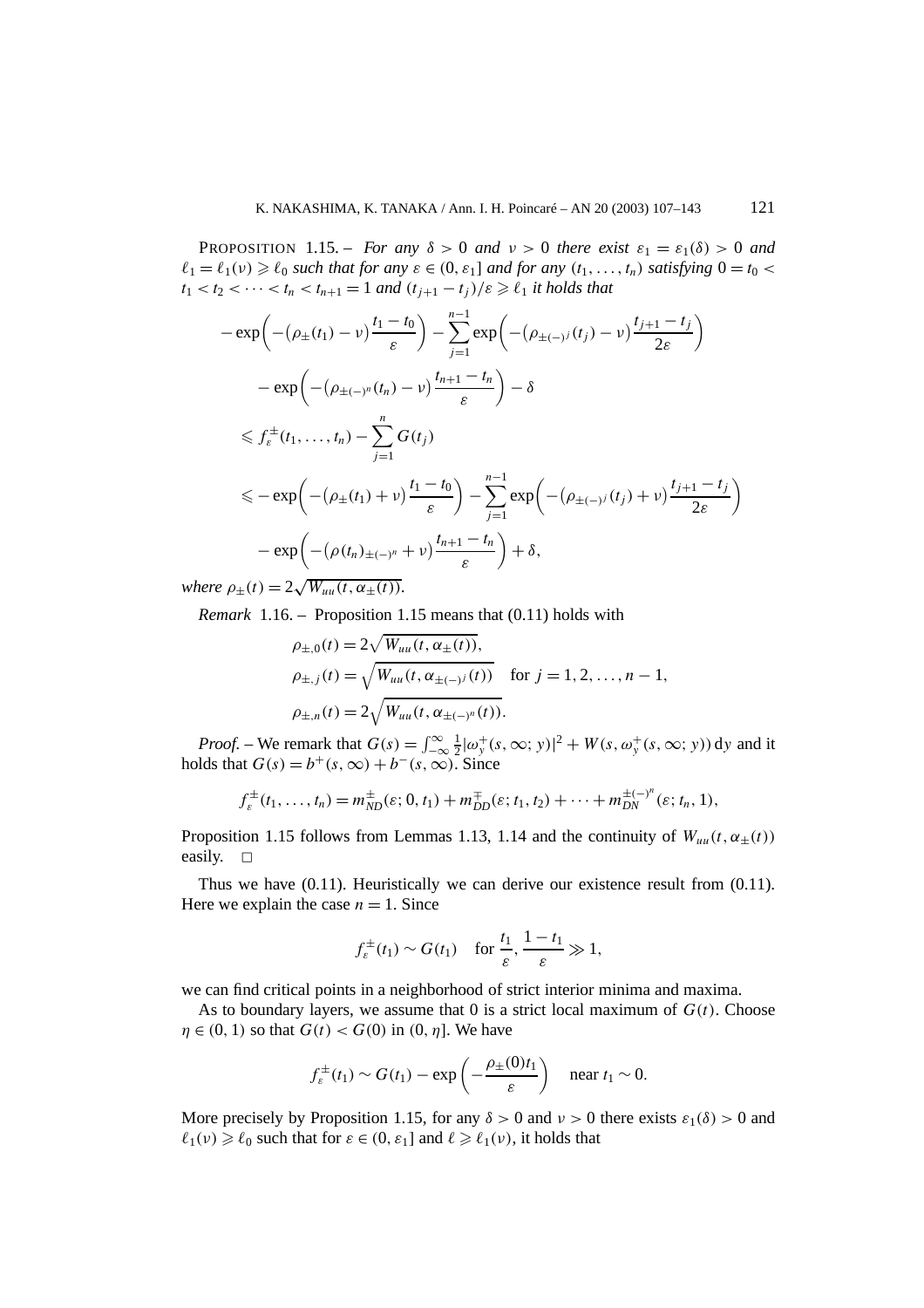$$
f_{\varepsilon}^{\pm}(\varepsilon \ell) \leq G(\varepsilon \ell) - \exp(-(\rho_{\pm}(\varepsilon \ell) + \nu)\ell) + \delta,
$$
  

$$
f_{\varepsilon}^{\pm}(2\varepsilon \ell) \geq G(2\varepsilon \ell) - \exp(-2(\rho_{\pm}(2\varepsilon \ell) - \nu)\ell) - \delta.
$$

We choose  $\nu$ ,  $\ell$ ,  $\delta$  in the following way: first we choose small  $\nu$  so that

$$
2(\rho_{\pm}(0)-\nu) > \rho_{\pm}(0)+\nu.
$$

Next we choose large  $\ell \geq \ell_1(\nu)$  so that

$$
G(0) - \exp(-2(\rho_{\pm}(0) - \nu)\ell) > G(\eta).
$$

Finally we choose  $\delta > 0$  so that

$$
-\exp(-( \rho_{\pm}(0) + \nu)\ell) + \delta < -\exp(-2(\rho_{\pm}(0) - \nu)\ell) - \delta,
$$
  
\n
$$
G(0) - \exp(-2(\rho_{\pm}(0) - \nu)\ell) - \delta > G(\eta).
$$

Letting  $\varepsilon \to 0$ , we have

$$
\limsup_{\varepsilon \to 0} f_{\varepsilon}^{\pm}(\varepsilon \ell) \leq G(0) - \exp(-(\rho_{\pm}(0) + \nu)\ell) + \delta,
$$
  
\n
$$
\liminf_{\varepsilon \to 0} f_{\varepsilon}^{\pm}(2\varepsilon \ell) \geq G(0) - \exp(-2(\rho_{\pm}(0) - \nu)\ell) - \delta,
$$
  
\n
$$
\lim_{\varepsilon \to 0} f_{\varepsilon}^{\pm}(\eta) = G(\eta).
$$

Thus we have

$$
f_{\varepsilon}^{\pm}(2\varepsilon \ell) > \max \{ f_{\varepsilon}^{\pm}(\varepsilon \ell), f_{\varepsilon}^{\pm}(\eta) \} \quad \text{for sufficiently small } \varepsilon > 0.
$$

Therefore  $f_{\varepsilon}^{\pm}(t_1)$  has a critical point in  $(\varepsilon \ell, \eta)$ . Since we can choose  $\eta > 0$  arbitrarily, we can see that  $f_{\varepsilon}^{\pm}(t_1)$  has a critical point in a neighborhood of 0.

To find critical points of  $f_{\varepsilon}^{\pm}(t_1,\ldots,t_n)$  for  $n \geq 1$ , we need to use minimax methods or degree arguments and we need estimates of  $\partial_{t_j} f_{\varepsilon}^{\pm}(t_1,\ldots,t_n)$  which will be developed in the following sections.

## **2.** A constraint for  $f_{\epsilon}^{\pm}(t_1, \ldots, t_n)$

From now on, we try to find a critical point of  $f_{\varepsilon}^{\pm}(t_1,\ldots,t_n)$  with a profile given in Theorem 0.1. We choose a small *h >* 0 such that

$$
h < \frac{1}{6} \min\{|p - p'|; p, p' \in M \cup \{0, 1\}, p \neq p'\}.
$$

Then  $p \in M_+$  ( $p \in M_-$  respectively) implies

 $G'(t) > 0$  (< 0 respectively) for  $t \in [p - 2h, p)$ ,  $G'(t) < 0$  (> 0 respectively) for  $t \in (p, p + 2h]$ .

We write  $M = \{p_1, p_2, ..., p_N\}$  ( $p_1 < p_2 < ... < p_N$ ). For a sequence  $n_j = n_{p_j}$  ( $j =$  $1, \ldots, N$ ) of non-negative integers satisfying the assumption of Theorem 0.1, i.e.,

$$
n_j \in \{0, 1\} \quad \text{if } p_j \in M_-
$$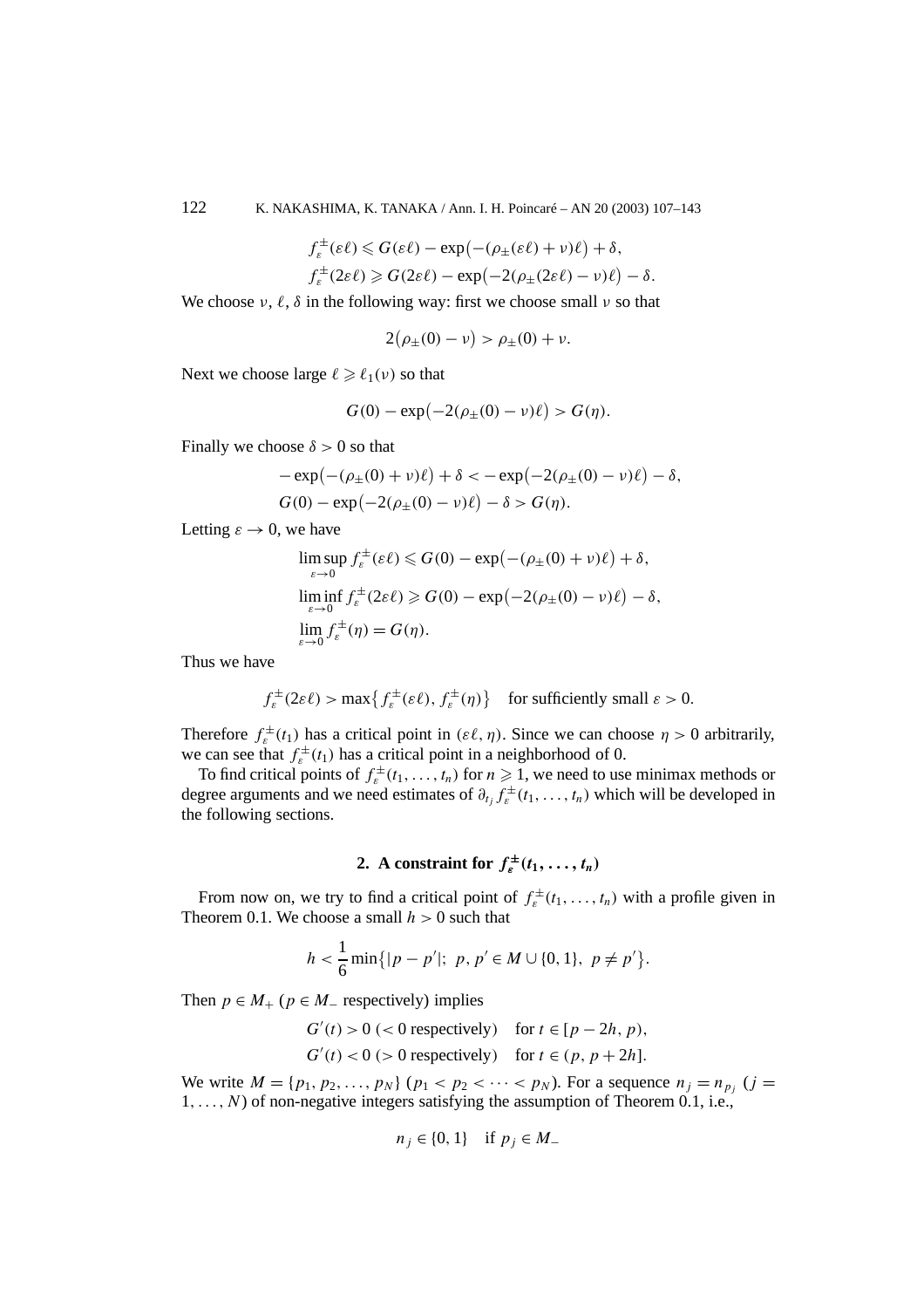we try to find a critical point  $u_{\varepsilon}(x)$  of  $I_{\varepsilon}(x)$  which has exactly  $n_j$  zeros in a neighborhood of  $p_j$  for each *j*. To do so, we arrange  $t_1, t_2, \ldots, t_n$   $(n = \sum_{i=1}^{N} n_{p_i})$  into *N* groups. We write

$$
(t_1, \ldots, t_n) = (t_{11}, \ldots, t_{1n_1}, t_{21}, \ldots, t_{2n_2}, \ldots, t_{N1}, \ldots, t_{Nn_N})
$$

and we assume the *i*th group  $(t_{i1},...,t_{in})$  lie in  $[p_i - 2h, p_i + 2h]$ . (Some of these groups may be empty.)

If  $p_i \notin \{0, 1\}$ , we set

$$
\Delta_{\varepsilon}^{i} = \{ (\tau_{1}, \ldots, \tau_{n_{i}}); \ p_{i} - 2h \leq \tau_{1} < \tau_{2} < \cdots < \tau_{n_{i}} \leq p_{i} + 2h, \\
 (\tau_{j+1} - \tau_{j})/\varepsilon \geq \ell_{0} \text{ for } j = 1, 2, \ldots, n_{i} - 1 \}.
$$
\n(2.1)

If  $p_i = 0$ , we have  $i = 1$  and set

$$
\Delta_{\varepsilon}^{1} = \{ (\tau_{1}, \ldots, \tau_{n_{1}}); \ \varepsilon \ell_{0} \leq \tau_{1} < \tau_{2} < \cdots < \tau_{n_{1}} \leq 2h, \\ (\tau_{j+1} - \tau_{j})/\varepsilon \geq \ell_{0} \text{ for } j = 1, 2, \ldots, n_{1} - 1 \}. \tag{2.2}
$$

If  $p_i = 1$ , we have  $i = N$  and set

$$
\Delta_{\varepsilon}^{N} = \{ (\tau_{1}, \ldots, \tau_{n_{i}}); \ 1 - 2h \leq \tau_{1} < \tau_{2} < \cdots < \tau_{n_{N}} \leq 1 - \varepsilon \ell_{0}, \\
 (\tau_{j+1} - \tau_{j}) / \varepsilon \geq \ell_{0} \text{ for } j = 1, 2, \ldots, n_{N} - 1 \}.
$$
\n(2.3)

For sufficiently small  $\varepsilon > 0$  we try to find a critical point of

$$
f_{\varepsilon}^{\pm} : \Delta_{\varepsilon}^1 \times \dots \times \Delta_{\varepsilon}^N \to \mathbf{R}.
$$
 (2.4)

We will show the existence of a critical point of  $(2.4)$  by means of Brouwer degree; that is, we will show

$$
\deg\left(\nabla f_{\varepsilon}^{\pm},\Delta_{\varepsilon}^{1}\times\cdots\times\Delta_{\varepsilon}^{N},0\right)\neq0.\tag{2.5}
$$

Estimates of  $\nabla f_{\varepsilon}^{\pm}$  on  $\partial(\Delta_{\varepsilon}^1 \times \cdots \times \Delta_{\varepsilon}^N)$  are important in the proof of (2.5).

We choose  $i \in \{1, 2, ..., N\}$  and we deal with estimates of

$$
(\partial_{t_{i1}}f^{\pm}_{\varepsilon},\ldots,\partial_{t_{in_i}}f^{\pm}_{\varepsilon}) : \Delta_{\varepsilon}^{i} \to \mathbf{R}^{n_i}
$$

for fixed  $(t_{11},...,t_{i-1,n_{i-1}},t_{i+1,1},...,t_{Nn_N}) \in \Delta_{\varepsilon}^1 \times \cdots \times \Delta_{\varepsilon}^{i-1} \times \Delta_{\varepsilon}^{i+1} \times \cdots \times \Delta_{\varepsilon}^N$ . By the definition of  $f_{\varepsilon}^{\pm}$ , it is clear that  $(\partial_{t_{i1}} f_{\varepsilon}^{\pm}, \ldots, \partial_{t_{in_i}} f_{\varepsilon}^{\pm})$  depends only on  $t_{i-1,n_{i-1}}, t_{i1}, \ldots, t_{in_i}$ ,  $t_{i+1,1}$ .

For the sake of simplicity of notation, we write

$$
p = p_i, \t n = n_i,
$$
  
\n
$$
\tau_0 = t_{i-1, n_{i-1}}, \tau_1 = t_{i1}, \tau_2 = t_{i2}, \dots, \tau_n = t_{in}, \tau_{n+1} = t_{i+1, 1},
$$
  
\n
$$
\nabla_{\tau} = (\partial_{\tau_1}, \dots, \partial_{\tau_n}),
$$
  
\n
$$
\Delta_{\varepsilon} = \{ (\tau_1, \dots, \tau_n); \ p - 2h \leq \tau_1 < \tau_2 < \dots < \tau_n \leq p + 2h,
$$
  
\n
$$
(\tau_{j+1} - \tau_j)/\varepsilon \geq \ell_0 \text{ for } j = 0, 1, \dots, n \}
$$
\n(2.6)

and compute deg( $\nabla_{\tau}g_{\varepsilon}, \Delta_{\varepsilon}$ , 0), where

$$
g_{\varepsilon}(\tau_1,\ldots,\tau_n)=m_{DD}^+(\varepsilon;\tau_0,\tau_1)+m_{DD}^-(\varepsilon;\tau_1,\tau_2)+\cdots+m_{DD}^{(-)^n}(\varepsilon;\tau_n,\tau_{n+1}).
$$
 (2.7)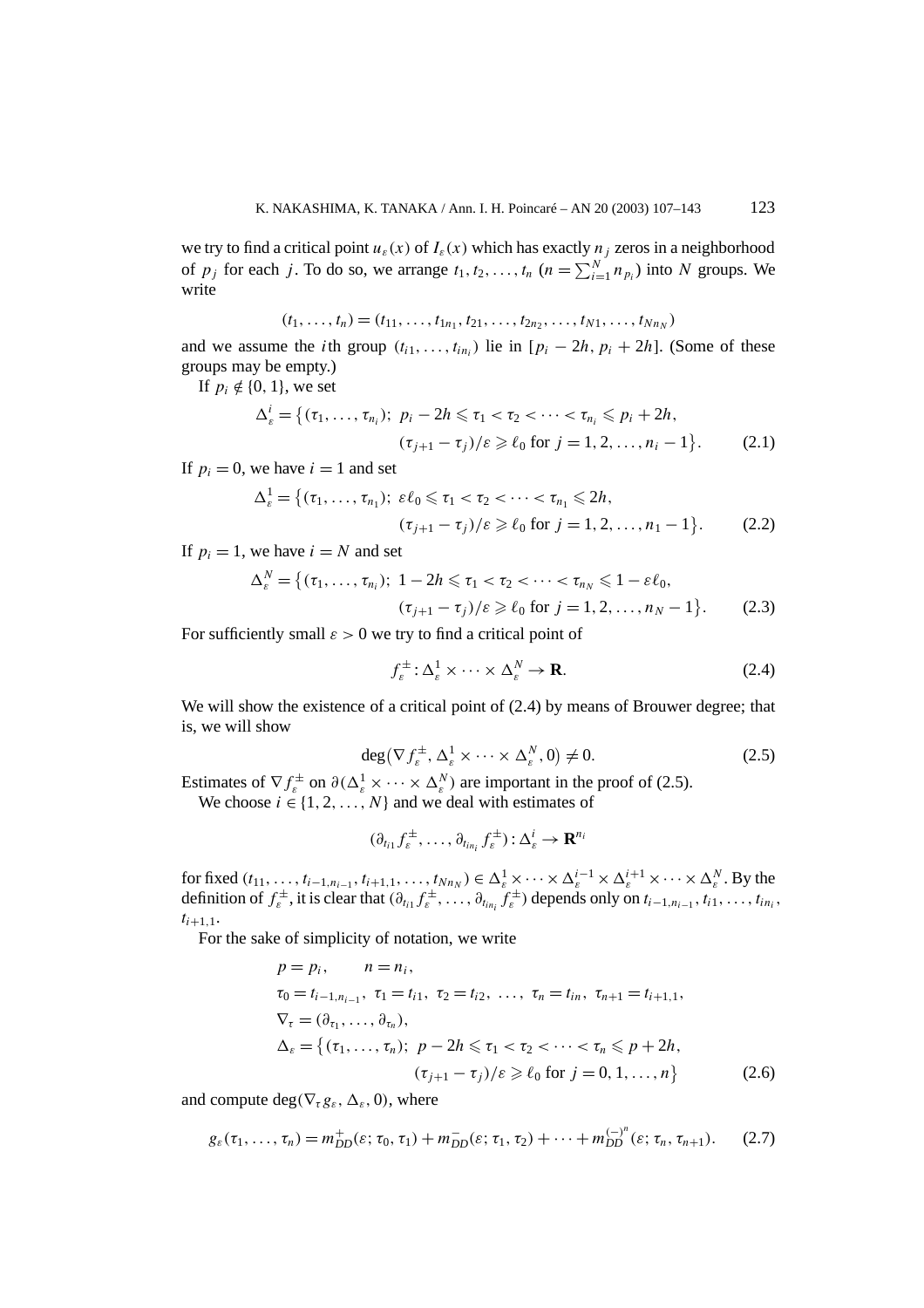If  $i = 1$  or  $i = N$ , we regard

$$
\begin{cases} \tau_0 = 0 & \text{if } i = 1, \\ \tau_{n+1} = 1 & \text{if } i = N \end{cases}
$$

and we replace the first term of (2.7) by  $m_{ND}^+$  if  $\tau_0 = 0$  and the last term by  $m_{DN}^{(-)^n}$  if  $\tau_{n+1} = 1$ . We remark that we may assume  $\varepsilon \ell_0 < h$  and any set  $\Delta_{\varepsilon}^i$  in (2.1)–(2.3) can be written in form  $(2.6)$  in a unified way.

We will estimate  $\nabla_{\tau} g_{\varepsilon}$  on the boundary  $\partial \Delta_{\varepsilon}$  of  $\Delta_{\varepsilon}$  to show deg( $\nabla_{\tau} g_{\varepsilon}, \Delta_{\varepsilon}$ , 0)  $\neq 0$ . We remark that if  $p \notin \{0, 1\}$ ,

$$
\partial \Delta_{\varepsilon} = \{ (\tau_1, ..., \tau_n); \ \tau_1 = p - 2h \} \cup \{ (\tau_1, ..., \tau_n); \ \tau_n = p + 2h \}
$$
  
 
$$
\cup \{ (\tau_1, ..., \tau_n); \ (\tau_{j+1} - \tau_j) / \varepsilon = \ell_0 \text{ for some } j \in \{1, 2, ..., n-1\} \}.
$$

If  $p = 0$ , then

$$
\partial \Delta_{\varepsilon} = \{ (\tau_1, ..., \tau_n); \ \tau_n = p + 2h \}
$$
  
 
$$
\cup \{ (\tau_1, ..., \tau_n); \ (\tau_{j+1} - \tau_j) / \varepsilon = \ell_0 \text{ for some } j \in \{0, 1, 2, ..., n-1\} \}.
$$

If  $p = 1$ , then

$$
\partial \Delta_{\varepsilon} = \{ (\tau_1, \ldots, \tau_n); \ \tau_1 = p - 2h \}
$$
  

$$
\cup \{ (\tau_1, \ldots, \tau_n); \ (\tau_{j+1} - \tau_j) / \varepsilon = \ell_0 \text{ for some } j \in \{1, 2, \ldots, n\} \}.
$$

We remark that  $j = 0$  or  $j = n$  takes a place if  $p = 0$  or  $p = 1$ .

In what follows, we show two types of estimates of  $\nabla_{\tau} g_{\varepsilon}$  on  $\partial \Delta_{\varepsilon}$ . The first type of estimates deal with the case  $\tau_1 = p - 2h$  or  $\tau_n = p + 2h$  and it reflects the influence of the function  $G(t)$ , i.e., the first term of (0.11). The second type of estimates deal with the case  $(\tau_{i+1} - \tau_i)/\varepsilon = \ell_0$  and it reflects the interaction between two layers or between a layer and boundary 0, 1, i.e., the second term of (0.11).

#### **3. Estimates of ∇***τgε*

## 3.1. Estimates of derivatives of  $m_{DD}^{\pm}(\varepsilon; s, t), m_{ND}^{\pm}(\varepsilon; s, t), m_{DN}^{\pm}(\varepsilon; s, t)$  for *relatively large*  $(t - s)/\varepsilon$

The aim of this subsection is to show the following estimates:

**PROPOSITION** 3.1. – *For any*  $\delta > 0$  *there exists*  $\varepsilon_2 > 0$  *such that if*  $\varepsilon \in (0, \varepsilon_2]$  *and*  $(t - s)/\varepsilon \geqslant 3a_4 \log \varepsilon$  (*a*<sub>4</sub> > 0 *is given in Corollary* 1.12)*, then* 

$$
\left|\frac{\partial}{\partial s}m_{DD}^{\pm}(\varepsilon;s,t) - G^{\pm \prime}(s)\right| \leq \delta,\tag{3.1}
$$

$$
\left|\frac{\partial}{\partial t}m_{DD}^{\pm}(\varepsilon;s,t) - G^{\pm \prime}(t)\right| \leqslant \delta,\tag{3.2}
$$

$$
\left|\frac{\partial}{\partial t}m_{ND}^{\pm}(\varepsilon;s,t) - G^{\pm \prime}(t)\right| \leqslant \delta,\tag{3.3}
$$

$$
\left|\frac{\partial}{\partial s}m_{DN}^{\pm}(\varepsilon;s,t) - G^{\pm \prime}(s)\right| \leq \delta.
$$
 (3.4)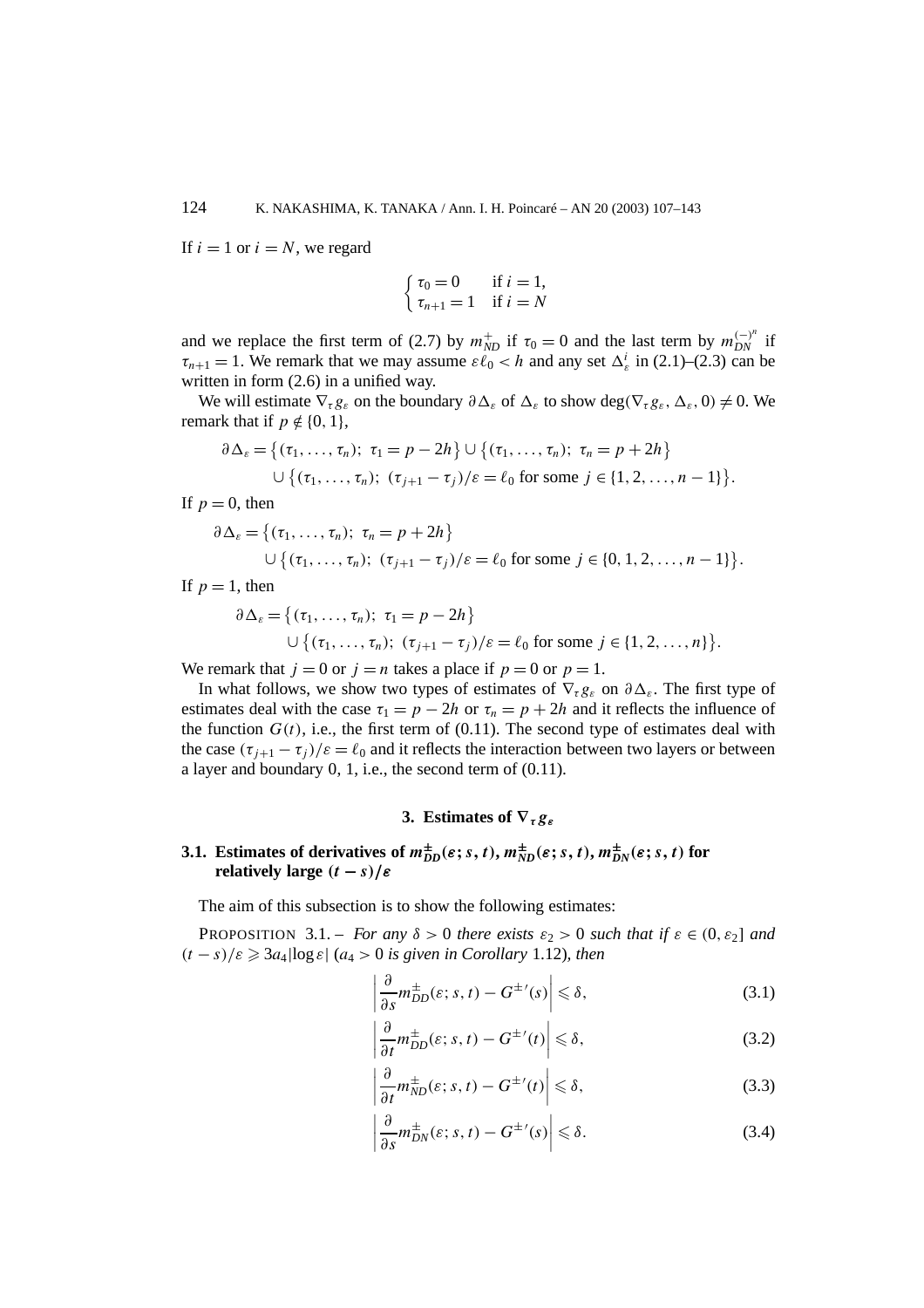*Here*  $G^{\pm}(t)$  *is defined by* 

$$
G^+(t) = \sqrt{2} \int\limits_0^{\alpha_+(t)} \sqrt{W(t,\tau)} \, \mathrm{d}\tau, \qquad G^-(t) = \sqrt{2} \int\limits_{\alpha_-(t)}^0 \sqrt{W(t,\tau)} \, \mathrm{d}\tau.
$$

Before giving a proof of Proposition 3.1, we remark that

$$
G^{+}(t) = \sqrt{2} \int_{0}^{\alpha_{+}(t)} \sqrt{W(t, \tau)} d\tau
$$
  
=  $\sqrt{2} \int_{0}^{\infty} \sqrt{W(t, \omega^{+}(t, \infty; y))} \omega_{y}^{+}(t, \infty; y) dy$   
=  $\int_{0}^{\infty} \frac{1}{2} |\omega_{y}^{+}(t, \infty; y)|^{2} + W(t, \omega^{+}(t, \infty; y)) dy.$ 

Thus we have

$$
G^{+'}(t) = \int_{0}^{\infty} (-\omega_{yy}^{+} + W_{u}(t, \omega^{+})) \omega_{t}^{+} + W_{x}(t, \omega^{+}(t, \infty; y)) dy
$$
  
= 
$$
\int_{0}^{\infty} W_{x}(t, \omega^{+}(t, \infty; y)) dy.
$$
 (3.5)

In a similar way, we have

$$
G^{-1}(t) = \int_{-\infty}^{0} W_x(t, \omega^+(t, \infty; y)) dy.
$$
 (3.6)

*Proof.* – We give a proof of (3.1). (3.2)–(3.4) can be proved in a similar way. We fix  $t \in (0, 1]$  and we show (3.1) for '+' sign. Here we write  $u(x) = u_{DD}^+(ε, s, t; x)$ . Let  $\varphi(\tau) : [0, \infty) \to \mathbf{R}$  be a function of class  $C^1$  such that

$$
\varphi(\tau) = 1 \quad \text{for } \tau \in [0, 1],
$$
  

$$
\varphi(\tau) = 0 \quad \text{for } \tau \in [2, \infty),
$$
  

$$
\varphi'(\tau) \leq 0 \quad \text{for } \tau \in [0, \infty)
$$

and we set

$$
\mu_{\varepsilon} = a_4 |\log \varepsilon|,
$$

where  $a_4 > 0$  is a constant appeared in Corollary 1.12.

We suppose  $(t - s)/\varepsilon \geqslant 3\mu_{\varepsilon}$  and it follows from Lemma 1.5 that

$$
\frac{\partial}{\partial s}m_{DD}^+(\varepsilon; s, t) = \frac{\varepsilon}{2} |u_x(s)|^2 - \frac{1}{\varepsilon} W(s, 0)
$$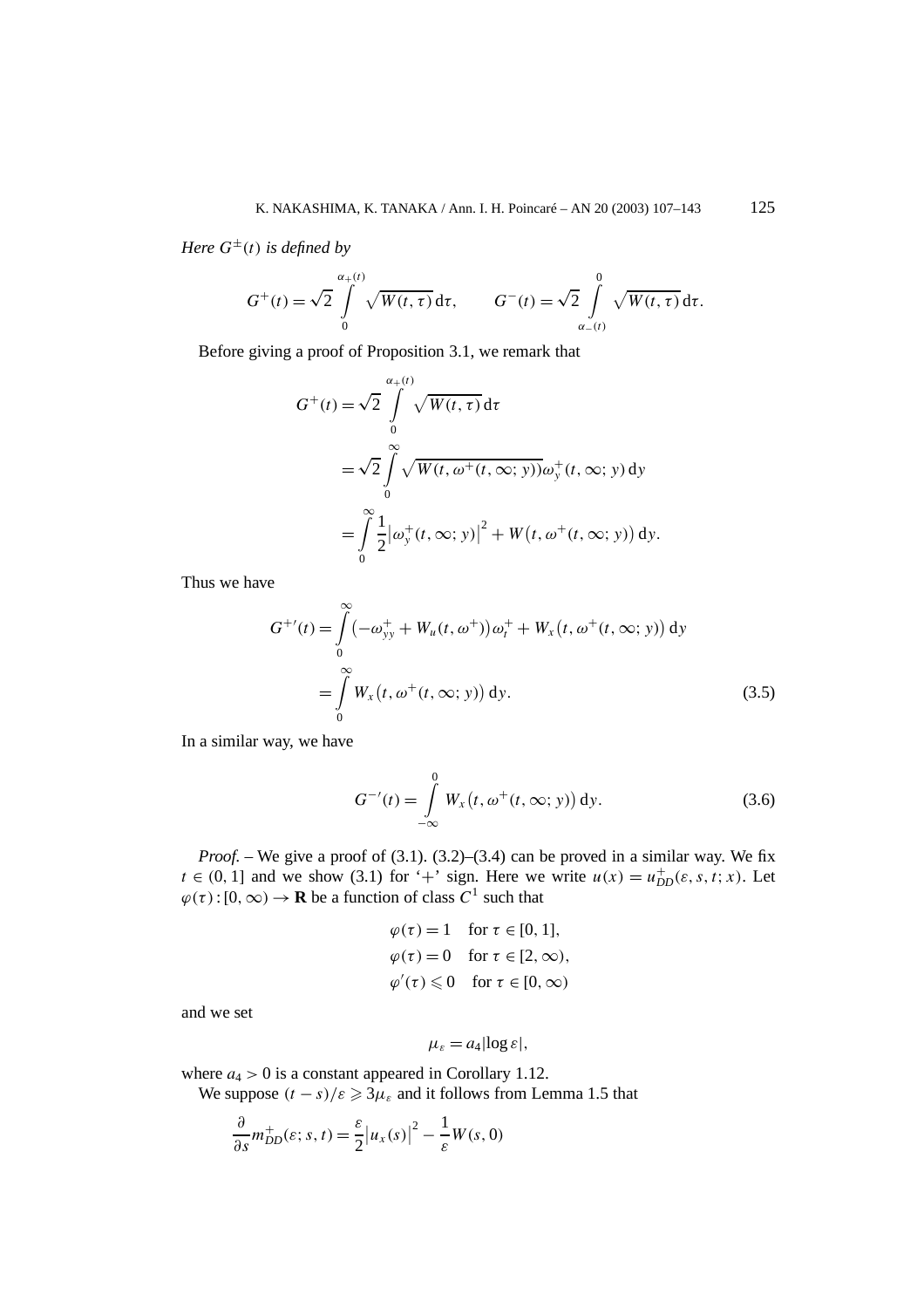126 K. NAKASHIMA, K. TANAKA / Ann. I. H. Poincaré – AN 20 (2003) 107–143

$$
\begin{split}\n&= \frac{\varepsilon}{2} |u_x(s)|^2 - \frac{1}{\varepsilon} W(s, u(s)) \\
&= \int_s^t \frac{d}{dx} \left\{ \varphi \left( \frac{x-s}{\varepsilon \mu_{\varepsilon}} \right) \left( -\frac{\varepsilon}{2} |u_x(x)|^2 + \frac{1}{\varepsilon} W(x, u(x)) \right) \right\} dx \\
&= \int_s^t \frac{1}{\varepsilon \mu_{\varepsilon}} \varphi' \left( \frac{x-s}{\varepsilon \mu_{\varepsilon}} \right) \left( -\frac{\varepsilon}{2} |u_x(x)|^2 + \frac{1}{\varepsilon} W(x, u(x)) \right) dx \\
&+ \int_s^t \varphi \left( \frac{x-s}{\varepsilon \mu_{\varepsilon}} \right) \frac{1}{\varepsilon} W_x(x, u(x)) dx.\n\end{split}
$$

Changing variable  $x = s + \varepsilon y$  and introducing  $v(y) = u(s + \varepsilon y) = u_{DD}^+(s, s, t; s + \varepsilon y)$ , we have

$$
\frac{\partial}{\partial s} m_{DD}^{+}(\varepsilon; s, t) = \int_{\mu_{\varepsilon}}^{2\mu_{\varepsilon}} \frac{1}{\varepsilon \mu_{\varepsilon}} \varphi' \left(\frac{y}{\mu_{\varepsilon}}\right) \left(-\frac{1}{2} |v_{y}|^{2} + W(s + \varepsilon y, v(y))\right) dy
$$

$$
+ \int_{0}^{2\mu_{\varepsilon}} \varphi \left(\frac{y}{\mu_{\varepsilon}}\right) W_{x}(s + \varepsilon y, v(y)) dy
$$

$$
= (I) + (II). \tag{3.7}
$$

By Corollary 1.12 and (W3), we have

$$
\left|-\frac{1}{2}|v_{y}|^{2}+W(s+\varepsilon y,v(y))\right|\leqslant C\varepsilon^{2} \quad \text{for } y\in[\mu_{\varepsilon},2\mu_{\varepsilon}],
$$

where  $C > 0$  is independent of  $\varepsilon > 0$ . Thus

$$
|(I)| \leqslant \int_{\mu_{\varepsilon}}^{2\mu_{\varepsilon}} - \frac{1}{\varepsilon \mu_{\varepsilon}} \varphi' \left(\frac{y}{\mu_{\varepsilon}}\right) C \varepsilon^2 dy = \frac{1}{2} (\varphi(1) - \varphi(2)) C \varepsilon = \frac{C}{2} \varepsilon.
$$
 (3.8)

Using Corollary 1.9 and Lemma 1.10, we have

$$
\begin{aligned} \n\text{(II)} &= \int_{0}^{2\mu_{\varepsilon}} \varphi\left(\frac{y}{\mu_{\varepsilon}}\right) W_{x}\left(s+\varepsilon y, v(y)\right) \, \mathrm{d}y \\ \n&\to \int_{0}^{\infty} W_{x}\left(s, \omega^{+}(s, \infty; y)\right) \, \mathrm{d}y = G^{+'}(s) \end{aligned} \tag{3.9}
$$

as  $\varepsilon \to 0$  uniformly in  $s \in [0, 1]$ . Here we used (3.5). Combining (3.7)–(3.9), we get (3.1).  $\Box$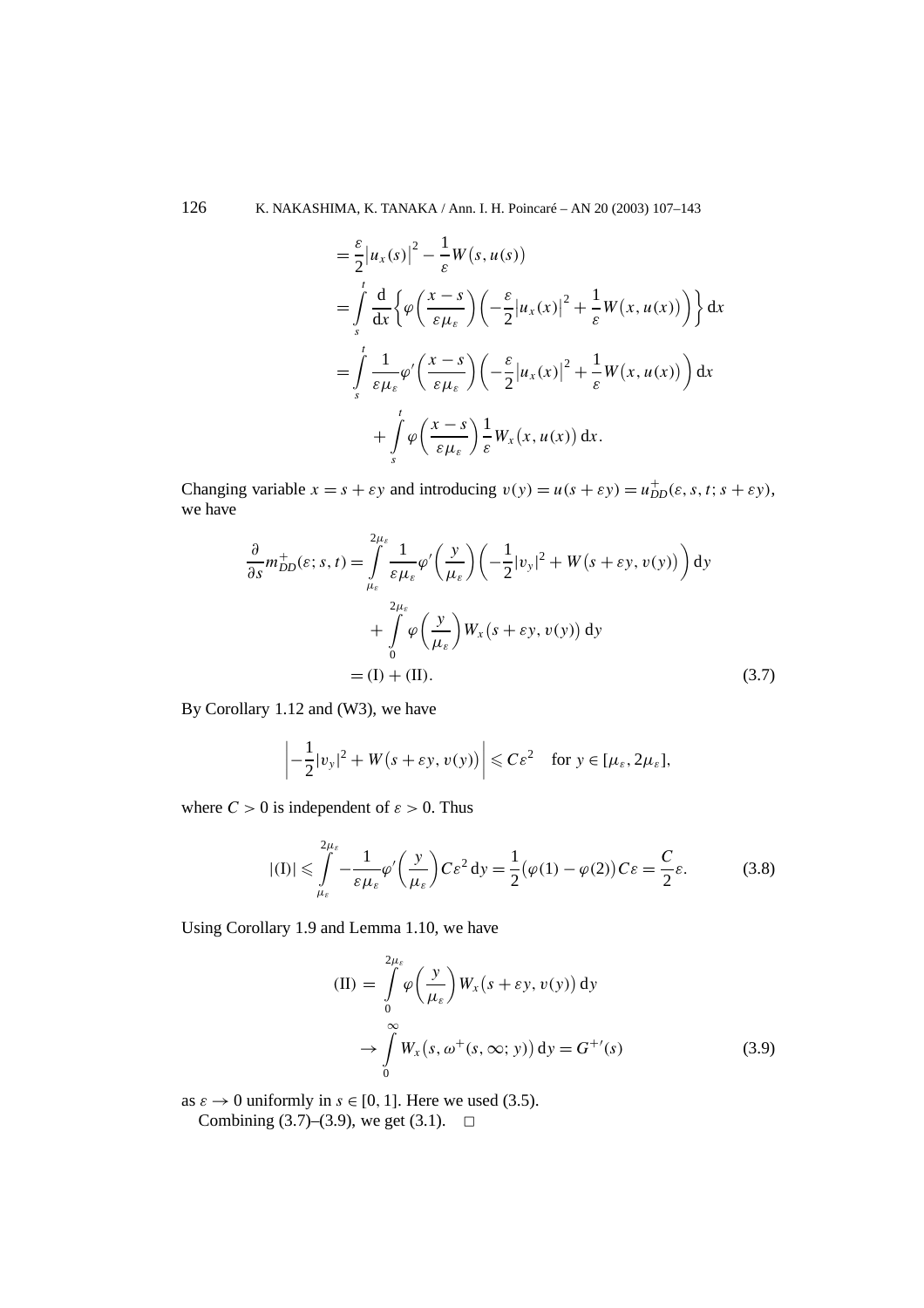We also need the following estimate.

**PROPOSITION** 3.2. – *For any*  $\delta > 0$  *there exist*  $\varepsilon_2 > 0$  *and*  $\ell_2 \ge \ell_0$  *such that for*  $\varepsilon \in (0, \varepsilon_2]$  *and t*, *s satisfying*  $(t - s)/\varepsilon \ge \ell_2$ ,

$$
\left| \left( \frac{\partial}{\partial s} + \frac{\partial}{\partial t} \right) m_{DD}^{\pm}(\varepsilon; s, t) - \left( G^{\pm \prime}(s) + G^{\pm \prime}(t) \right) \right| \leq \delta. \tag{3.10}
$$

*Proof.* – We deal with just '+' case. Here we write  $u(x) = u_{DD}^+(ε, s, t; x)$  and  $v(y) =$  $u(s + \varepsilon y) = u_{DD}^+(s, s, t; s + \varepsilon y)$ . As in the proof of Proposition 3.1, we have

$$
\begin{split}\n&\left(\frac{\partial}{\partial s} + \frac{\partial}{\partial t}\right) m_{DD}^{+}(\varepsilon; s, t) \\
&= -\left(-\frac{\varepsilon}{2} |u_{x}(s)|^{2} + \frac{1}{\varepsilon} W(s, 0)\right) + \left(-\frac{\varepsilon}{2} |u_{x}(t)|^{2} + \frac{1}{\varepsilon} W(t, 0)\right) \\
&= \int_{s}^{t} \frac{d}{dx} \left\{-\frac{\varepsilon}{2} |u_{x}|^{2} + \frac{1}{\varepsilon} W(x, u(x))\right\} dx \\
&= \int_{s}^{t} \frac{1}{\varepsilon} W_{x}(x, u(x)) dx = \int_{0}^{(t-s)/\varepsilon} W_{x}(s + \varepsilon y, v(y)) dy.\n\end{split}
$$

Thus by Corollary 1.9 and Lemma 1.10, for sufficiently small *ε >* 0 and sufficiently large  $(t - s)/\varepsilon$ , we have

$$
\left| \int_{0}^{(t-s)/\varepsilon} W_x(s + \varepsilon y, v(y)) dy - \int_{0}^{\infty} W_x(s, \omega^+(s, \infty; y)) dy \right|
$$
  
- 
$$
\int_{0}^{\infty} W_x(t, \omega^+(t, \infty; y)) dy \le \delta.
$$

By (3.5), we have (3.10).  $\Box$ 

## 3.2. Estimates of derivatives of  $m_{DD}^{\pm}(\varepsilon; s, t), m_{ND}^{\pm}(\varepsilon; s, t), m_{DN}^{\pm}(\varepsilon; s, t)$  for **relatively small**  $(t - s)/\varepsilon$

Next we deal with estimates of  $\frac{\partial}{\partial s} m_{DD}^{\pm}(\varepsilon; s, t)$ ,  $\frac{\partial}{\partial t} m_{DD}^{\pm}(\varepsilon; s, t)$ ,  $\frac{\partial}{\partial t} m_{ND}^{\pm}(\varepsilon; s, t)$ ,  $\frac{\partial}{\partial s} m_{DN}^{\pm}(\varepsilon; s, t)$  for relatively small  $(t - s)/\varepsilon$ .

**PROPOSITION** 3.3. – (i) For any  $\ell \geq \ell_0$  there exists  $\rho(\ell) > 0$  and  $\varepsilon_3(\ell) > 0$  such that *for*  $(t - s)/\varepsilon \in [\ell_0, \ell]$  *and*  $\varepsilon \in (0, \varepsilon_3(\ell))$ *, it holds that* 

$$
\varepsilon \frac{\partial}{\partial s} m_{DD}^{\pm}(\varepsilon; s, t) \leq -\rho(\ell),
$$
  
\n
$$
\varepsilon \frac{\partial}{\partial t} m_{DD}^{\pm}(\varepsilon; s, t) \geq \rho(\ell),
$$
  
\n
$$
\varepsilon \frac{\partial}{\partial t} m_{ND}^{\pm}(\varepsilon; s, t) \geq \rho(\ell),
$$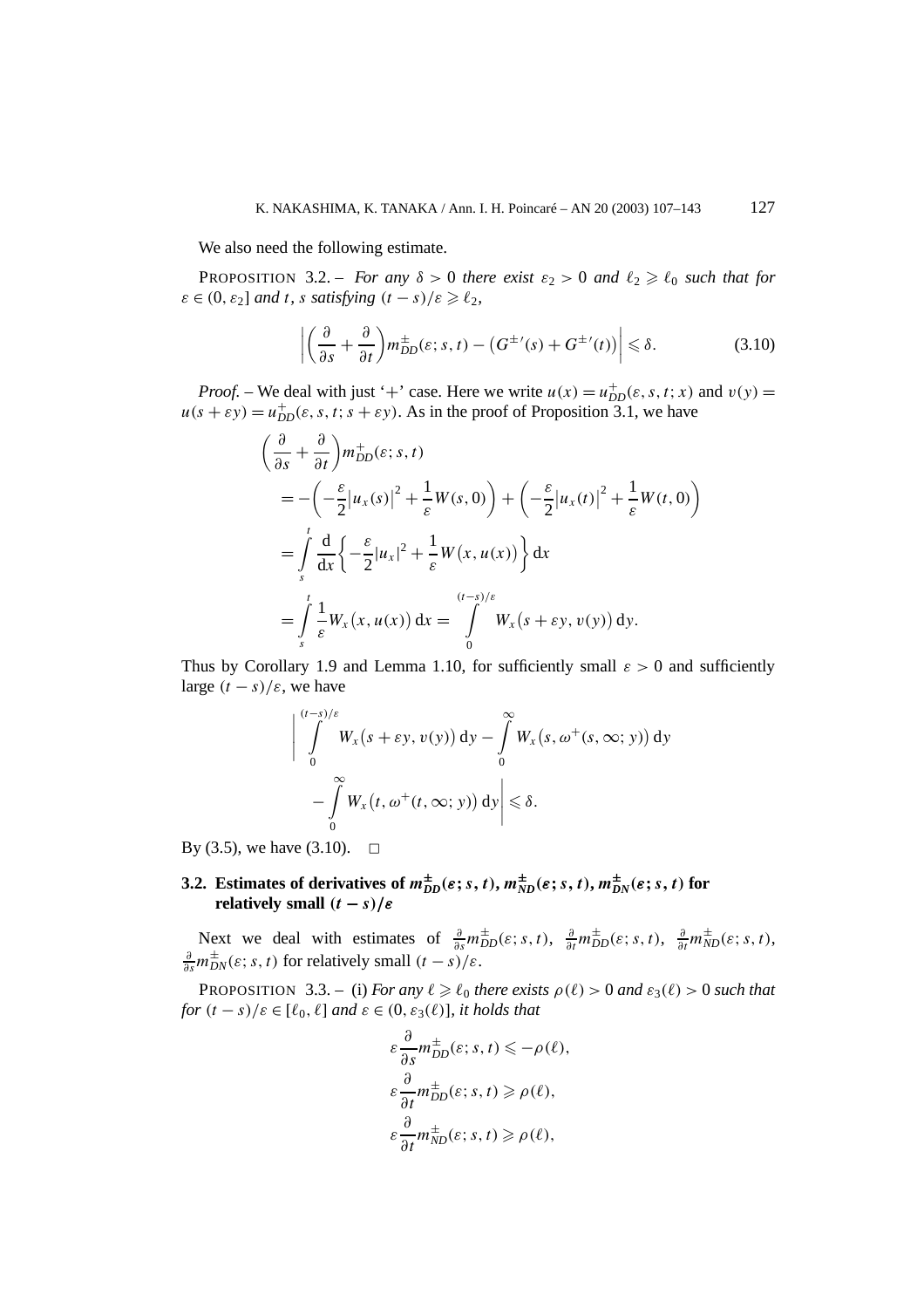128 K. NAKASHIMA, K. TANAKA / Ann. I. H. Poincaré – AN 20 (2003) 107–143

$$
\varepsilon \frac{\partial}{\partial s} m_{DN}^{\pm}(\varepsilon; s, t) \leqslant -\rho(\ell).
$$

(ii) *For any*  $\delta > 0$  *there exists*  $\ell(\delta) \geq \ell_0$  *and*  $\varepsilon_4 > 0$  *such that for*  $(t - s)/\varepsilon \geq \ell(\delta)$  *and*  $\varepsilon \in (0, \varepsilon_4]$ *, it holds that* 

$$
\varepsilon \left| \frac{\partial}{\partial s} m_{DD}^{\pm}(\varepsilon; s, t) \right|, \varepsilon \left| \frac{\partial}{\partial t} m_{DD}^{\pm}(\varepsilon; s, t) \right|, \varepsilon \left| \frac{\partial}{\partial t} m_{ND}^{\pm}(\varepsilon; s, t) \right|, \varepsilon \left| \frac{\partial}{\partial s} m_{DN}^{\pm}(\varepsilon; s, t) \right| \leq \delta.
$$

*Proof.* – We prove just for  $\frac{\partial}{\partial s} m_{DD}^{\dagger}(\varepsilon; s, t)$ .

(i) We argue indirectly. If the conclusion of (i) does not hold, there exist sequences  $s_i$ ,  $t_i$ ,  $\varepsilon_i$  such that

$$
(t_j - s_j)/\varepsilon_j \in [\ell_0, \ell],
$$
  
\n
$$
\varepsilon_j \to 0,
$$
  
\n
$$
\liminf_{j \to \infty} \varepsilon_j \frac{\partial}{\partial s} m_{DD}^+(\varepsilon_j; s_j, t_j) \ge 0.
$$
\n(3.11)

We may assume  $s_i \to \tilde{s}$ ,  $t_i \to \tilde{s}$  and  $(t_i - s_j)/\varepsilon_j \to \tilde{\ell} \in [\ell_0, \ell]$ . Let  $u_i(x)$  be a minimizer corresponding to  $m_{DD}^+(ε_j; s_j, t_j)$  and set  $v_j(y) = u_j(s_j + ε_jy)$ . Then by Lemma 1.8, we have

$$
||v_j(y) - \omega^+(\tilde{s}, \tilde{\ell}/2; y)||_{C^2} \to 0 \text{ as } j \to \infty.
$$

Since  $\omega^+(\tilde{s}, \tilde{\ell}/2; y)$  can be extended to a  $2\tilde{\ell}$ -periodic solution of

$$
-v_{yy} + W_u(\tilde{s}, v(y)) = 0,
$$

we have

$$
\frac{1}{2} |\omega_{y}^{+}(\tilde{s}, \tilde{\ell}/2; 0)|^{2} - W_{u}(\tilde{s}, 0) < 0.
$$

On the other hand by Lemma 1.5, we have

$$
\varepsilon_j \frac{\partial}{\partial s} m_{DD}^+(\varepsilon_j; s_j, t_j) = \frac{1}{2} |v_{j,y}(0)|^2 - W(s_j, 0) \to \frac{1}{2} |\omega_y^+(\tilde{s}, \tilde{\ell}/2; 0)|^2 - W(\tilde{s}, 0) < 0
$$

as  $j \rightarrow \infty$ . This is a contradiction to (3.11).

(i) Since  $\omega^+(s, \infty; y)$  is a heteroclinic solution of (1.5), it satisfies

$$
\frac{1}{2} |\omega_{y}^{+}(s, \infty; 0)|^{2} - W(s, 0) = 0.
$$

Using this property, we can deduce the second statement of Proposition 3.3 from Lemma 1.5 and Corollary 1.9.  $\Box$ 

### **3.3.** Estimates of  $\nabla_{\tau} g_{\varepsilon}$  when  $\tau_1 = p - 2h$  or  $\tau_n = p + 2h$  holds

From now on we give estimates  $\nabla_{\tau} g_{\varepsilon}$  on  $\partial \Delta_{\varepsilon}$ . First we deal with the case  $\tau_1 = p - 2h$ or  $\tau_n = p + 2h$ . Mainly we consider the case  $p \in M_+ \setminus \{0\}$  and  $\tau_1 = p - 2h$ .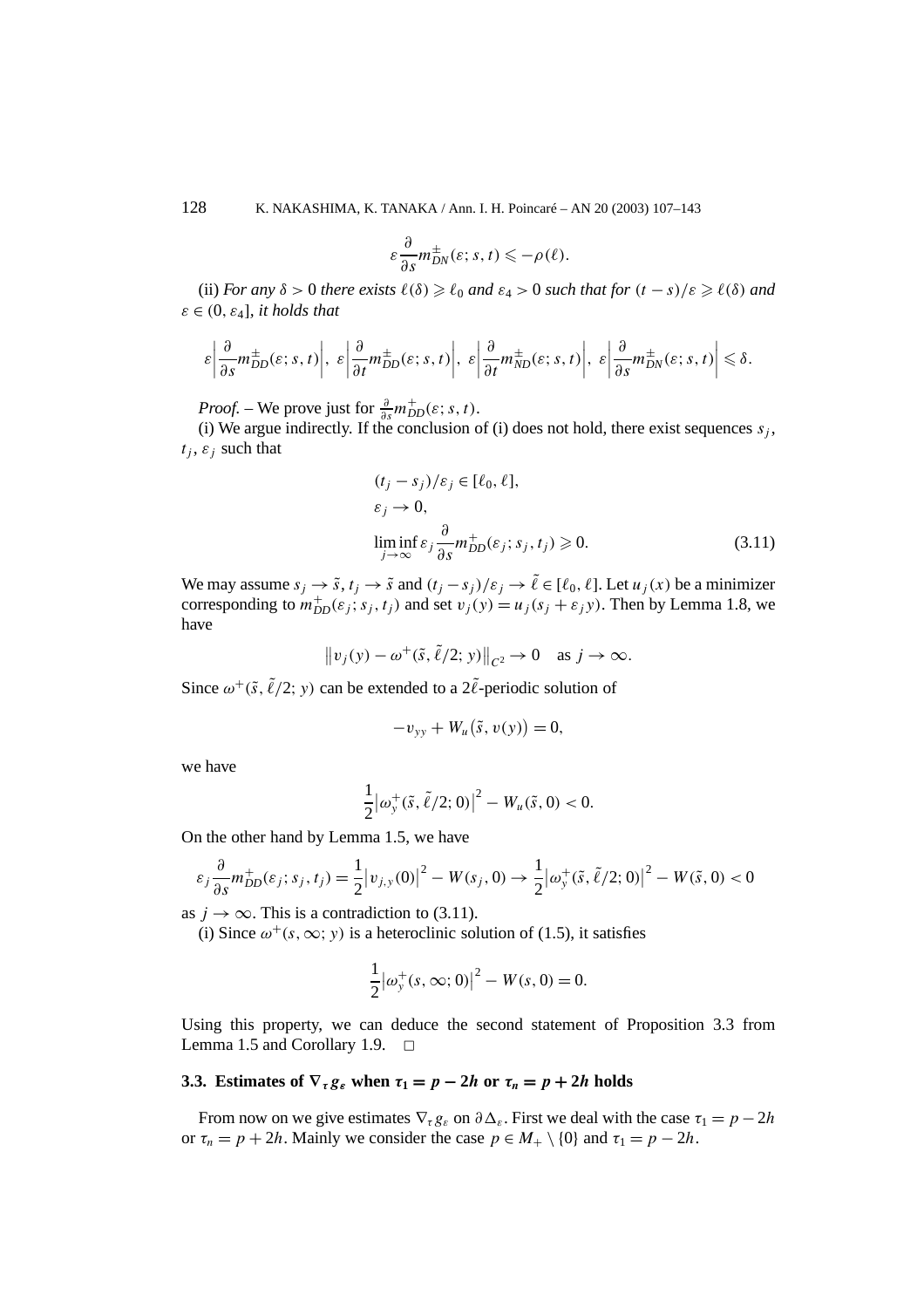Suppose that  $p \in M_+$  and  $(\tau_1, \ldots, \tau_n) \in \Delta_{\varepsilon}$  satisfies  $\tau_1 = p - 2h$ . Then for sufficiently small  $\varepsilon > 0$  we can find  $j \in \{1, 2, ..., n\}$  such that

$$
p - 2h = \tau_1 < \tau_2 < \dots < \tau_j \leqslant p - h,\tag{3.12}
$$

$$
(\tau_{j+1} - \tau_j)/\varepsilon \geqslant 3a_4 |\log \varepsilon|.
$$
\n(3.13)

We choose  $\delta > 0$  sufficiently small so that

$$
\min_{p-2h\leqslant t\leqslant p-h}G'(t)>\delta.
$$

Applying Propositions 3.1 and 3.2, we choose  $\varepsilon_2 > 0$  so that (3.1)–(3.4) holds for  $\varepsilon \in (0, \varepsilon_2]$ . Then we have

$$
\begin{split}\n&\left(\frac{\partial}{\partial \tau_{1}} + \cdots + \frac{\partial}{\partial \tau_{j}}\right) g_{\varepsilon}(\tau_{1}, \ldots, \tau_{n}) \\
&= \frac{\partial}{\partial \tau_{1}} m_{DD}^{\pm}(\varepsilon; \tau_{0}, \tau_{1}) + \left(\frac{\partial}{\partial \tau_{1}} + \frac{\partial}{\partial \tau_{2}}\right) m_{DD}^{\pm}(\varepsilon; \tau_{1}, \tau_{2}) + \cdots \\
&+ \left(\frac{\partial}{\partial \tau_{j-1}} + \frac{\partial}{\partial \tau_{j}}\right) m_{DD}^{\pm}(-j^{-1}(\varepsilon; \tau_{j-1}, \tau_{j}) + \frac{\partial}{\partial \tau_{j}} m_{DD}^{\pm}(-j^{j}(\varepsilon; \tau_{j}, \tau_{j+1}) \\
&\geq (G^{\pm \prime}(\tau_{1}) - \delta) + (G^{\mp \prime}(\tau_{1}) + G^{\mp \prime}(\tau_{2}) - \delta) + \cdots \\
&+ (G^{\pm (-j^{-1})}(\tau_{j-1}) + G^{\pm (-j^{-1})}(\tau_{j}) - \delta) + (G^{\pm (-j^{j})}(\tau_{j}) - \delta) \\
&= G'(\tau_{1}) + \cdots + G'(\tau_{j}) - j\delta \\
&> 0.\n\end{split}
$$

We can argue in a similar way and we have

PROPOSITION 3.4. – (i) *Suppose that*  $p \in M_+ \setminus \{0\}$  ( $p \in M_- \setminus \{0\}$  *respectively)* and  $\tau_1 = p - 2h$ *. Then there exist*  $j \in \{1, 2, ..., n\}$  *such that* (3.12) *and* (3.13) *hold. For such a j , we have*

$$
\left(\frac{\partial}{\partial \tau_1} + \dots + \frac{\partial}{\partial \tau_j}\right) g_{\varepsilon}(\tau_1, \dots, \tau_n) > 0 \quad (<0 \text{ respectively}). \tag{3.14}
$$

(ii) *A similar result holds for the case*  $p \in M_+ \setminus \{1\}$  ( $p \in M_- \setminus \{1\}$  *respectively) and*  $\tau_n = p + 2h$ *. More precisely, there exists*  $j \in \{1, 2, ..., n\}$  *such that* 

$$
p + h \le \tau_j < \tau_{j+1} < \dots < \tau_n = p + 2h,\tag{3.15}
$$

$$
(\tau_j - \tau_{j-1})/\varepsilon \geqslant 3a_4 |\log \varepsilon| \tag{3.16}
$$

*and for such a j we have*

$$
\left(\frac{\partial}{\partial \tau_j} + \dots + \frac{\partial}{\partial \tau_n}\right) g_{\varepsilon}(\tau_1, \dots, \tau_n) < 0 \quad (\gt; 0 \text{ respectively}). \tag{3.17}
$$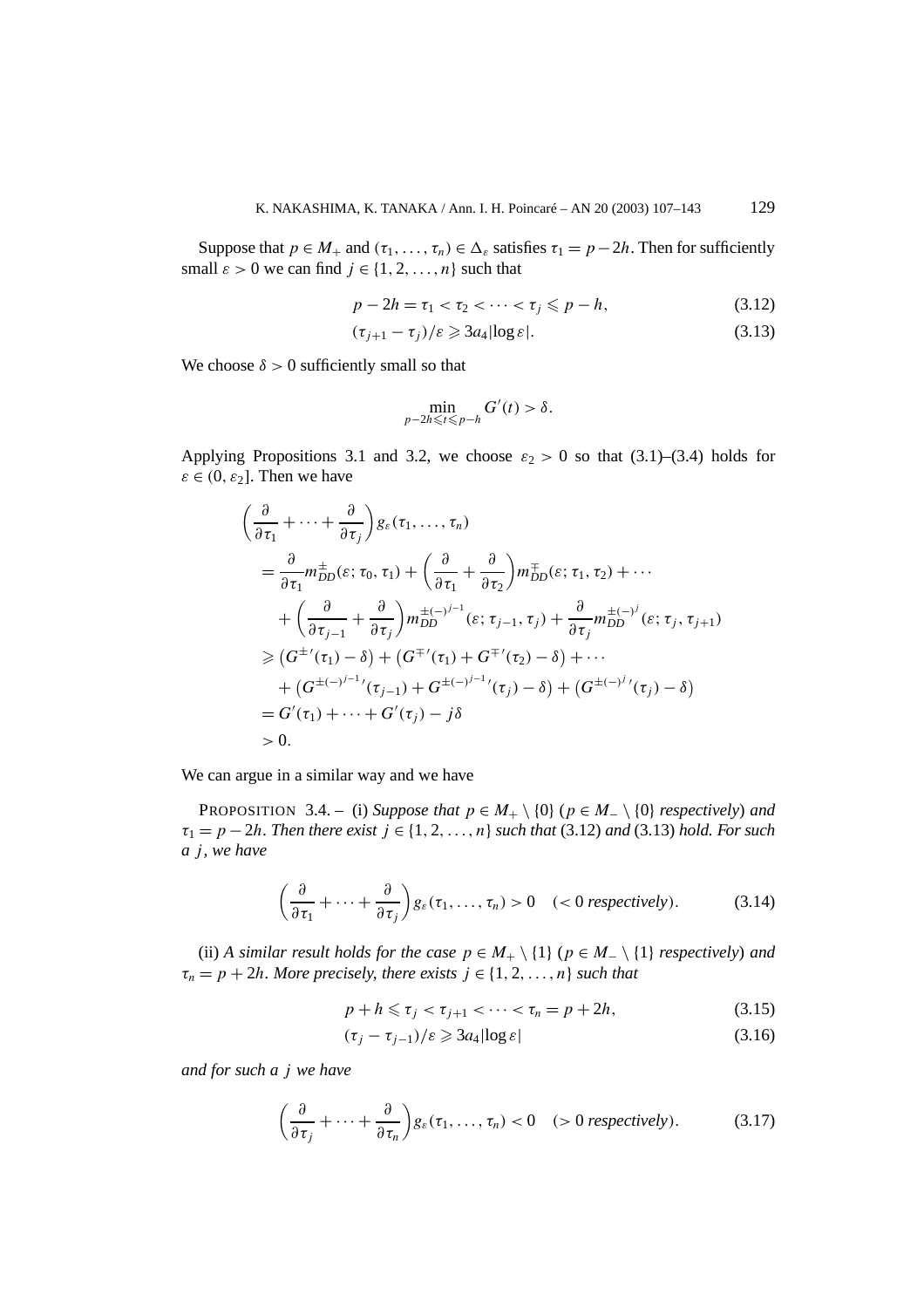## **3.4.** Estimates of  $\nabla_{\tau} g_{\varepsilon}$  when  $(\tau_{i+1} - \tau_i)/\varepsilon = \ell_0$  for some  $j \in \{0, 1, \ldots, n\}$

Next we deal with the case  $(\tau_{i+1} - \tau_i)/\varepsilon = \ell_0$ . Here we use Proposition 3.3. We choose  $\ell_1, \ell_2, \ldots, \ell_n$  in the following way. First we apply Proposition 3.3(i) to choose

$$
\rho_0 = \rho(\ell_0).
$$

Next we apply (ii) of Proposition 3.3 for  $\delta = \rho_0/2 > 0$  and let

$$
\ell_1 = \ell(\rho_0/2).
$$

We continue this process and set

$$
\rho_1 = \rho(\ell_1), \ \ell_2 = \ell(\rho_1/2), \ \rho_2 = \rho(\ell_2), \ \ell_3 = \ell(\rho_2/2), \ \ldots, \ \ell_n = \ell(\rho_{n-1}/2), \ \rho_n = \rho(\ell_n).
$$

By the definition, we have

$$
\rho_0 > \rho_1 > \cdots > \rho_n,
$$
  

$$
\ell_0 < \ell_1 < \cdots < \ell_n.
$$

As a consequence of Proposition 3.3, we have the following

**PROPOSITION** 3.5. – *Suppose that*  $(\tau_1, \ldots, \tau_n) \in \Delta_{\varepsilon}$  *satisfies* 

$$
(\tau_{i+1} - \tau_i)/\varepsilon = \ell_0 \quad \text{for some } i \in \{0, 1, \dots, n\}. \tag{3.18}
$$

*Then we can find*  $j \in \{1, 2, ..., n\}$  *and*  $k \in \{1, 2, ..., n\}$  *such that* 

$$
\begin{cases} (\tau_j - \tau_{j-1})/\varepsilon \in [\ell_0, \ell_k], \\ (\tau_{j+1} - \tau_j)/\varepsilon \in [\ell_{k+1}, \infty) \end{cases}
$$
\n(3.19)

*or*

$$
\begin{cases} (\tau_j - \tau_{j-1})/\varepsilon \in [\ell_{k+1}, \infty), \\ (\tau_{j+1} - \tau_j)/\varepsilon \in [\ell_0, \ell_k]. \end{cases}
$$
\n(3.20)

*For such j , k, we have*

$$
\left(\frac{\partial}{\partial \tau_j}\right) g_{\varepsilon}(\tau_1,\ldots,\tau_n) \begin{cases} > 0 & \text{if } (3.19) \text{ holds,} \\ < 0 & \text{if } (3.20) \text{ holds.} \end{cases} \tag{3.21}
$$

*Proof.* – First we show (3.19) or (3.20) holds. If (3.19) does not hold, we have for any  $j, k$ 

$$
(\tau_j - \tau_{j-1})/\varepsilon \in [\ell_0, \ell_k] \quad \Rightarrow \quad (\tau_{j+1} - \tau_j)/\varepsilon \in [\ell_0, \ell_{k+1}]. \tag{3.22}
$$

Since (3.18) holds, we apply (3.22) repeatedly and we get

$$
(\tau_{i+1} - \tau_i)/\varepsilon \in [\ell_0, \ell_1],
$$
  
\n
$$
(\tau_{i+2} - \tau_{i+1})/\varepsilon \in [\ell_0, \ell_2],
$$
  
\n
$$
\vdots
$$
  
\n
$$
(\tau_{n+1} - \tau_n)/\varepsilon \in [\ell_0, \ell_{n-i+1}].
$$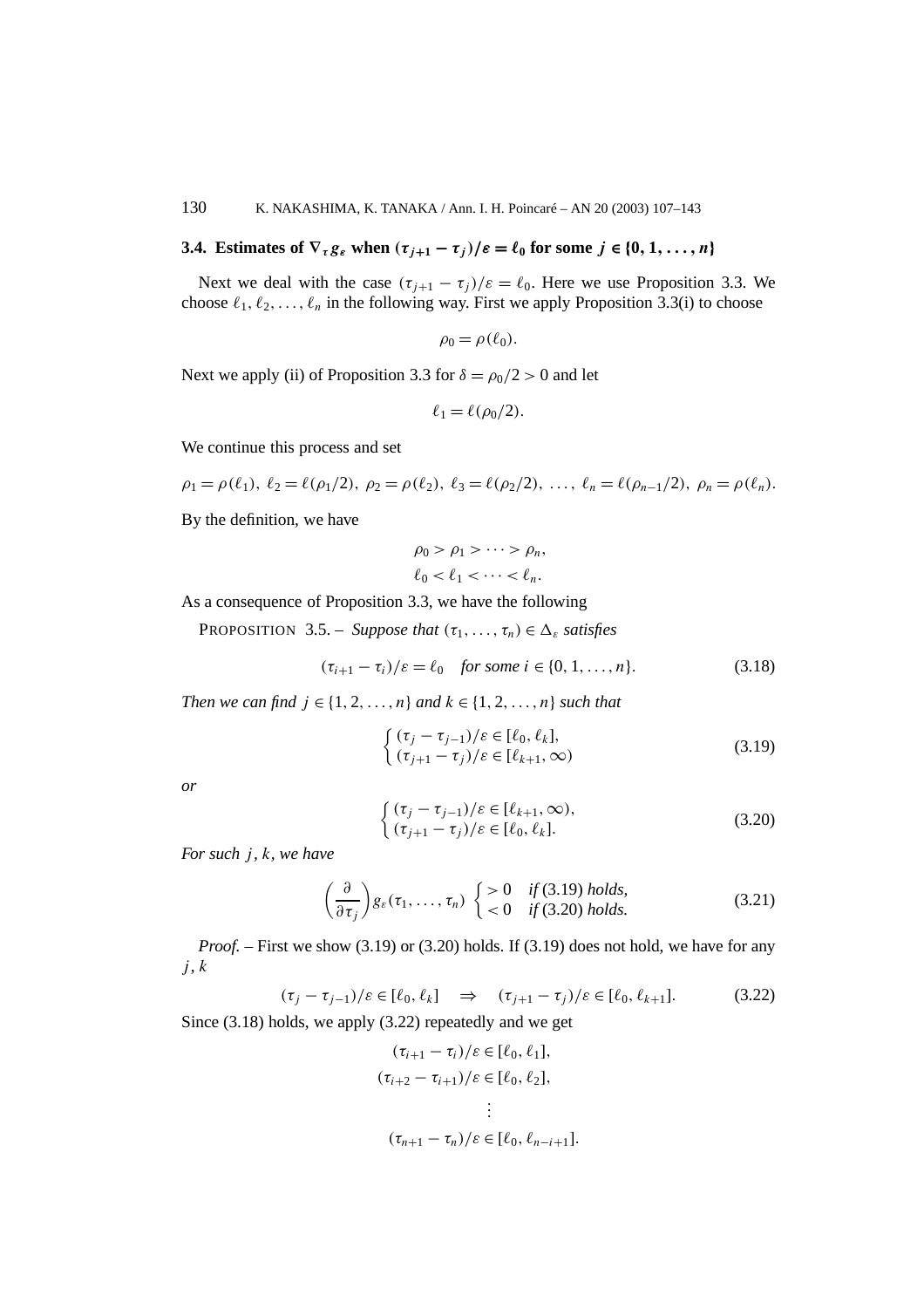If (3.20) does not hold, we have

$$
(\tau_{j+1} - \tau_j)/\varepsilon \in [\ell_0, \ell_k] \quad \Rightarrow \quad (\tau_j - \tau_{j-1})/\varepsilon \in [\ell_0, \ell_{k+1}]
$$

and

$$
(\tau_{i+1} - \tau_i)/\varepsilon \in [\ell_0, \ell_1],
$$
  
\n
$$
(\tau_i - \tau_{i-1})/\varepsilon \in [\ell_0, \ell_2],
$$
  
\n
$$
\vdots
$$
  
\n
$$
(\tau_1 - \tau_0)/\varepsilon \in [\ell_0, \ell_{i+1}].
$$

Thus, if both of  $(3.19)$  and  $(3.20)$  do not hold, we have

$$
(\tau_{j+1} - \tau_j)/\varepsilon \leq \ell_n \quad \text{for all } j \in \{0, 1, \ldots, n\}.
$$

In particular, we have

$$
\tau_{n+1} - \tau_0 \leqslant n\ell_n\varepsilon. \tag{3.23}
$$

Since  $\tau_{n+1} - \tau_0 \geq h$ , we can see (3.23) is impossible for small  $\varepsilon > 0$ . Therefore (3.19) or (3.20) holds for suitable *j* and *k*.

Next we assume that  $(3.19)$  holds for some *j*, *k* and prove  $(3.21)$ . The case, where (3.20) holds, can be treated in a similar way. By Proposition 3.3, we have for small *ε >* 0

$$
\varepsilon \frac{\partial}{\partial \tau_j} m_{DD}^{\pm}(\varepsilon; \tau_{j-1}, \tau_j) \geqslant \rho(\ell_k) = \rho_k,
$$
\n(3.24)

$$
\varepsilon \left| \frac{\partial}{\partial \tau_j} m_{DD}^{\pm}(\varepsilon; \tau_j, \tau_{j+1}) \right| \leq \frac{\rho_k}{2}.
$$
 (3.25)

Thus we have

$$
\frac{\partial}{\partial \tau_j} g_{\varepsilon}(\tau_1, \dots, \tau_n) = \frac{\partial}{\partial \tau_j} m_{DD}^{(-j^{j-1}}(\varepsilon; \tau_{j-1}, \tau_j) + \frac{\partial}{\partial \tau_j} m_{DD}^{(-j)}(\varepsilon; \tau_j, \tau_{j+1})
$$
\n
$$
\geq \frac{1}{2\varepsilon} \rho_k > 0.
$$
\n(3.26)

Here we remark that we need to modify our proof slightly if  $\tau_0 = 0$  or  $\tau_{n+1} = 1$ . If  $\tau_0 = 0$ and  $j = 1$ , we replace  $m_{DD}^{\pm}(\varepsilon; \tau_0, \tau_1)$  in (3.24)–(3.26) by  $m_{ND}^{\pm}(\varepsilon; \tau_0, \tau_1)$ . If  $\tau_{n+1} = 1$  and  $j = n$ , we replace  $m_{DD}^{\pm}(\varepsilon; \tau_n, \tau_{n+1})$  by  $m_{DN}^{\pm}(\varepsilon; \tau_n, \tau_{n+1})$ .  $\square$ 

### **4. Brouwer degree of ∇***τgε*

By the estimates developed in the previous section, we have

$$
\nabla_{\tau} g_{\varepsilon} \neq 0 \quad \text{on } \partial \Delta_{\varepsilon}
$$

for sufficiently small  $\varepsilon > 0$  and deg( $\nabla_{\tau} g_{\varepsilon}, \Delta_{\varepsilon}$ , 0) is well-defined. In this section we show that deg( $\nabla_{\tau}g_{\varepsilon}, \Delta_{\varepsilon}, 0$ ) =  $\pm 1$ . We consider 3 cases: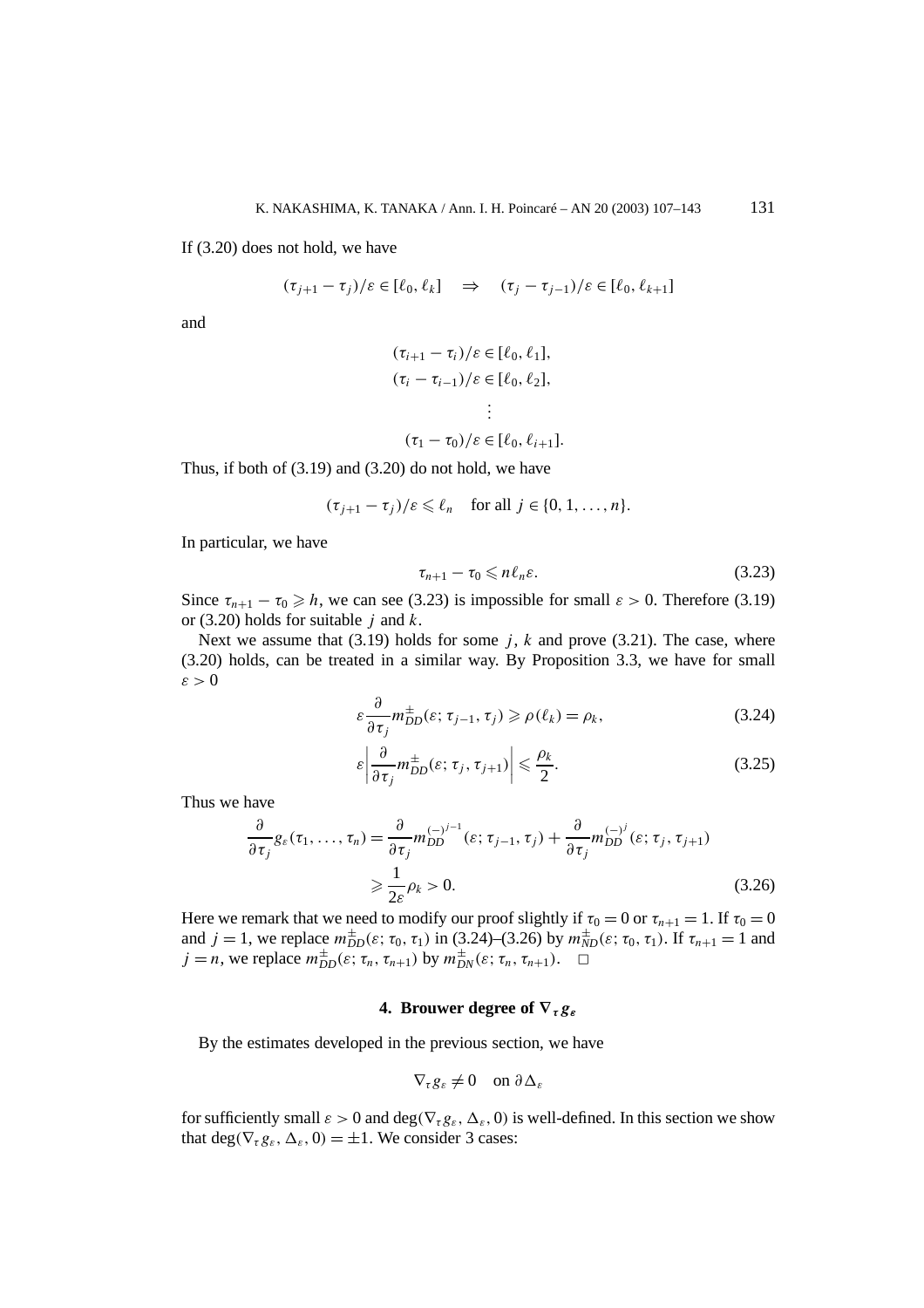Case 1:  $p \in M_-$  and  $n = 1$ . Case 2:  $p \in M_+ \setminus \{0, 1\}$  and  $n \ge 1$ . Case 3:  $p \in M_+ \cap \{0, 1\}$  and  $n \ge 1$ . In each case we set Case 1:  $\Phi_{\varepsilon}(\tau_1) = \frac{1}{2}(\tau_1 - p)^2$ , Case 2:  $\Phi_{\varepsilon}(\tau_1, \ldots, \tau_n) = -\frac{1}{2}(\tau_1 - p)^2 - \frac{1}{2}(\tau_n - p)^2 - \sum_{j=1}^{n-1} \exp(-\frac{\tau_{j+1} - \tau_j}{\varepsilon})$ , Case 3: If *p* = 0, we set  $Φ_ε(τ_1, …, τ_n) = -\frac{1}{2}τ_n^2 - \sum_{j=0}^{n-1} exp(-\frac{τ_{j+1} - τ_j}{ε})$ , where  $τ_0 = 0$ . If  $p = 1$ , we set  $\Phi_{\varepsilon}(\tau_1, \ldots, \tau_n) = -\frac{1}{2}(1 - \tau_1)^2 - \sum_{j=1}^n \exp(-\frac{\tau_{j+1} - \tau_j}{\varepsilon})$ , where  $\tau_{n+1} = 1.$ 

In each case we will see that  $\nabla_{\tau} g_{\varepsilon}$  and  $\nabla_{\tau} \Phi_{\varepsilon}$  is homotopic in  $\Delta_{\varepsilon}$ , that is,

$$
(1 - \theta)\nabla_{\tau} g_{\varepsilon}(\tau_1, \dots, \tau_n) + \theta \nabla_{\tau} \Phi_{\varepsilon}(\tau_1, \dots, \tau_n) \neq 0
$$
  
for all  $\theta \in [0, 1]$  and  $(\tau_1, \dots, \tau_n) \in \partial \Delta_n$ , (4.1)

and

$$
\deg(\nabla_{\tau} g_{\varepsilon}, \Delta_{\varepsilon}, 0) = \deg(\nabla_{\tau} \Phi, \Delta_{\varepsilon}, 0) = \begin{cases} 1 & \text{in Case 1,} \\ (-1)^n & \text{in Cases 2, 3.} \end{cases}
$$
(4.2)

In the following subsections we show  $(4.1)$  and  $(4.2)$  for each case.

#### **4.1.** Case 1:  $p \text{ } \in M_-\text{ and } n = 1$

In this case we have  $p \notin \{0, 1\}$ ,  $n = 1$  and  $\Delta_{\varepsilon} = [p - 2h, p + 2h]$ .

*Proof of (4.1) in Case 1.* – We remark that  $\tau_0 < p - 4h < p - 2h \leq \tau_1 \leq p + 2h <$  $p+4h < \tau_2$  and  $(\tau_1 - \tau_0)/\varepsilon$ ,  $(\tau_2 - \tau_1)/\varepsilon \geqslant 2h/\varepsilon \geqslant 3a_4 \log \varepsilon$  for sufficiently small  $\varepsilon > 0$ . Applying Proposition 3.4 with  $\tau_1 = p \pm 2h$ ,  $j = 1$ , we have

$$
\frac{\partial}{\partial \tau_1} g_{\varepsilon}(p-2h) < 0, \qquad \frac{\partial}{\partial \tau_1} g_{\varepsilon}(p+2h) > 0
$$

for sufficiently small  $\varepsilon > 0$ . Since we have  $\frac{\partial}{\partial \tau_1} \Phi_{\varepsilon}(p \pm 2h) = \pm 2h$ , we have (4.1).  $\Box$ 

*Proof of (4.2) in Case 1.* – By the homotopy invariance of Brouwer degree and (4.1), we have  $\deg(\nabla_{\tau} g_{\varepsilon}, [p-2h, p+2h], 0) = \deg(\nabla_{\tau} \Phi_{\varepsilon}, [p-2h, p+2h], 0)$ . It is clear that deg( $\nabla_{\tau} \Phi_{\varepsilon}$ ,  $[p - 2h, p + 2h]$ , 0*)* = 1.  $\Box$ 

### **4.2.** Case 2:  $p \in M_+ \setminus \{0, 1\}$  and  $n \ge 1$

*Proof of (4.1) in Case 2.* – It suffices to show that  $\Phi_{\varepsilon}(\tau_1,\ldots,\tau_n)$  has similar properties to  $g_{\varepsilon}(\tau_1,\ldots,\tau_n)$ . More precisely,

- (i) (3.12)–(3.13) implies  $(\frac{\partial}{\partial \tau_1} + \cdots + \frac{\partial}{\partial \tau_j}) \Phi_{\varepsilon}(\tau_1, \ldots, \tau_n) > 0$ ,
- (ii) (3.15)–(3.16) implies  $\left(\frac{\partial}{\partial \tau_j} + \cdots + \frac{\partial}{\partial \tau_n}\right)\Phi_{\varepsilon}(\tau_1, \ldots, \tau_n) < 0$ ,
- (iii) (3.19) or (3.20) imply (3.21) for  $\Phi_{\varepsilon}(\tau_1, \ldots, \tau_n)$ .

Suppose that (3.12) and (3.13) hold. Straightforward computation gives us

$$
\left(\frac{\partial}{\partial \tau_1}+\cdots+\frac{\partial}{\partial \tau_j}\right)\Phi_{\varepsilon}(\tau_1,\ldots,\tau_n)=- (\tau_1-p)-\frac{1}{\varepsilon}\exp\left(-\frac{\tau_{j+1}-\tau_j}{\varepsilon}\right)\geq 2h-\varepsilon^{3a_4-1}.
$$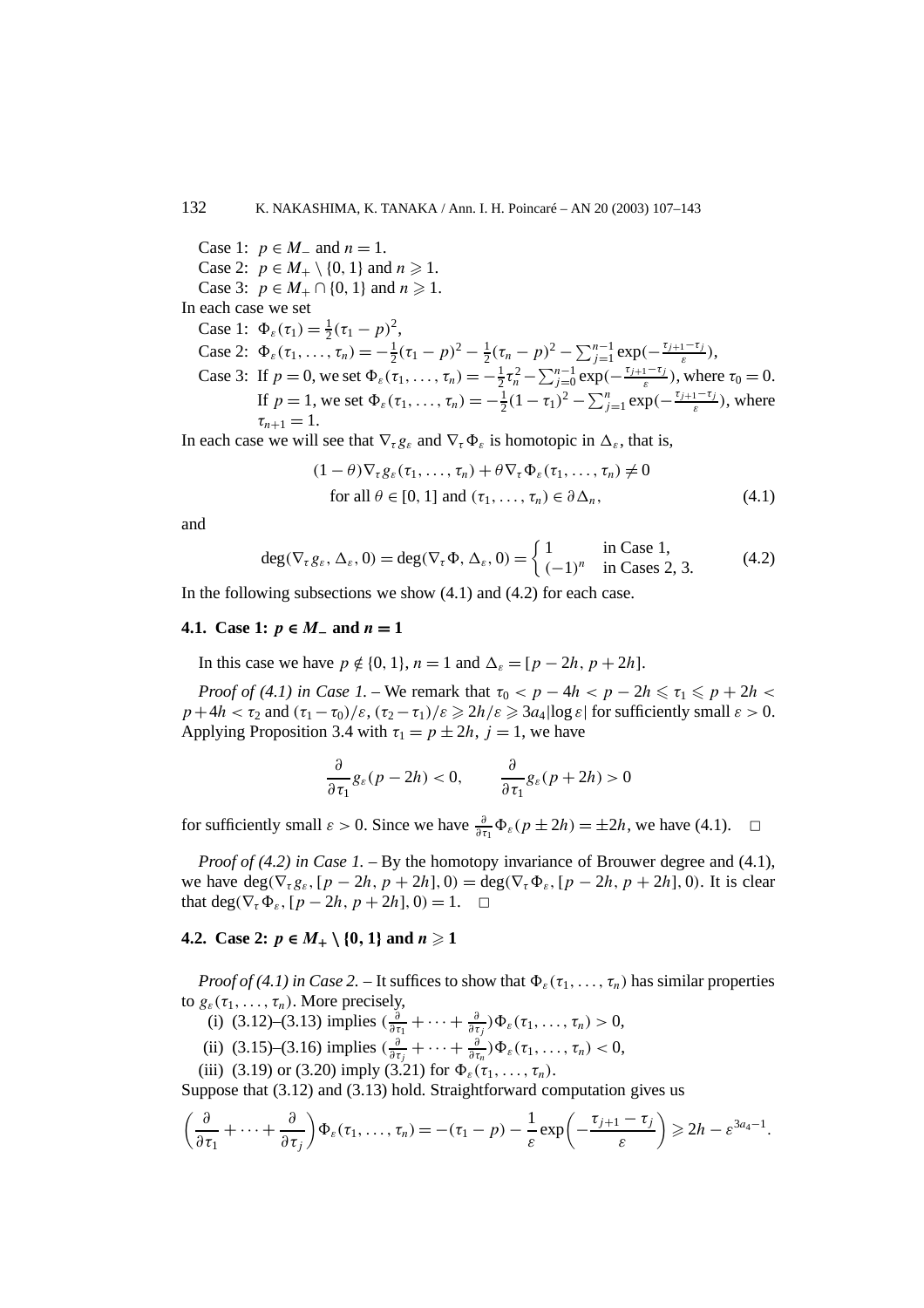We can assume  $3a_4 - 1 > 1$  and we have for sufficiently small  $\varepsilon > 0$ 

$$
\left(\frac{\partial}{\partial \tau_1}+\cdots+\frac{\partial}{\partial \tau_j}\right)\Phi_{\varepsilon}(\tau_1,\ldots,\tau_n)>0.
$$

Thus we get (i). We can also show (ii) in a similar way.

Next we show that (3.19) implies  $\frac{\partial}{\partial \tau_j} \Phi_{\varepsilon}(\tau_1, \ldots, \tau_n) > 0$ . In fact we have under (3.19) that

$$
\frac{\partial}{\partial \tau_j} \Phi_{\varepsilon}(\tau_1, \dots, \tau_n) = -\frac{1}{\varepsilon} \left( \exp\left(-\frac{\tau_{j+1} - \tau_j}{\varepsilon}\right) - \exp\left(-\frac{\tau_j - \tau_{j-1}}{\varepsilon}\right) \right)
$$

$$
\geq -\frac{1}{\varepsilon} \left( \exp(-\ell_{k+1}) - \exp(-\ell_k) \right) > 0.
$$

In a similar way, we can see that (3.20) implies  $\frac{\partial}{\partial \tau_j} \Phi_{\varepsilon}(\tau_1, \ldots, \tau_n) < 0$ .  $\Box$ 

*Proof of (4.2) in Case 2.* – By the homotopy invariance of Brouwer degree and (4.1), we have  $\deg(\nabla_{\tau}g_{\varepsilon}, \Delta_{\varepsilon}, 0) = \deg(\nabla_{\tau}\Phi_{\varepsilon}, \Delta_{\varepsilon}, 0)$ . We can also see that  $\Phi_{\varepsilon}$  has unique critical point in  $\Delta_{\varepsilon}$  and it is corresponding to a strict local maximum. Thus

$$
\deg(\nabla_{\tau}\Phi_{\varepsilon},\Delta_{\varepsilon},0)=(-1)^n.\qquad \Box
$$

### **4.3.** Case 3:  $p \in M_+ \cap \{0, 1\}$  and  $n \ge 1$

Here we assume  $0 \in M_+$  and we deal with the case  $p = 0$  and  $n \ge 1$ . The case  $p = 1$ can be treated in a similar way.

*Proofs of (4.1) and (4.2) in Case 3. –* In this case we have

$$
\Delta_{\varepsilon} = \{ (\tau_1, \dots, \tau_n); \ \varepsilon \ell_0 \leq \tau_1 < \tau_2 < \dots < \tau_n \leq 2h, \\ (\tau_{j+1} - \tau_j) / \varepsilon \geq \ell_0 \text{ for all } j = 0, 1, \dots, n-1 \}, \\ \partial \Delta_{\varepsilon} = \{ (\tau_1, \dots, \tau_n) \in \Delta_{\varepsilon}; \ (\tau_{j+1} - \tau_j) / \varepsilon = \ell_0 \text{ for some } j = 0, 1, \dots, n-1 \} \\ \cup \{ (\tau_1, \dots, \tau_n) \in \Delta_{\varepsilon}; \ \tau_n = 2h \}.
$$

Thus it suffices to show

- (i) (3.15)–(3.16) implies  $\left(\frac{\partial}{\partial \tau_j} + \cdots + \frac{\partial}{\partial \tau_n}\right)\Phi_{\varepsilon}(\tau_1, \ldots, \tau_n) < 0$ ,
- (ii) (3.19) or (3.20) imply (3.21) for  $\Phi_{\varepsilon}(\tau_1, \ldots, \tau_n)$ .

We can show the above properties essentially as in Case 2 and we omit the proof here.  $\square$ 

#### **5. Proofs of Theorems 0.1 and 0.3**

Now we can prove our Theorem 0.1.

*Proof of Theorem 0.1. –* It suffices to show that

$$
\deg(\nabla f_{\varepsilon}^{\pm}, \Delta_{\varepsilon}, 0) = \pm 1.
$$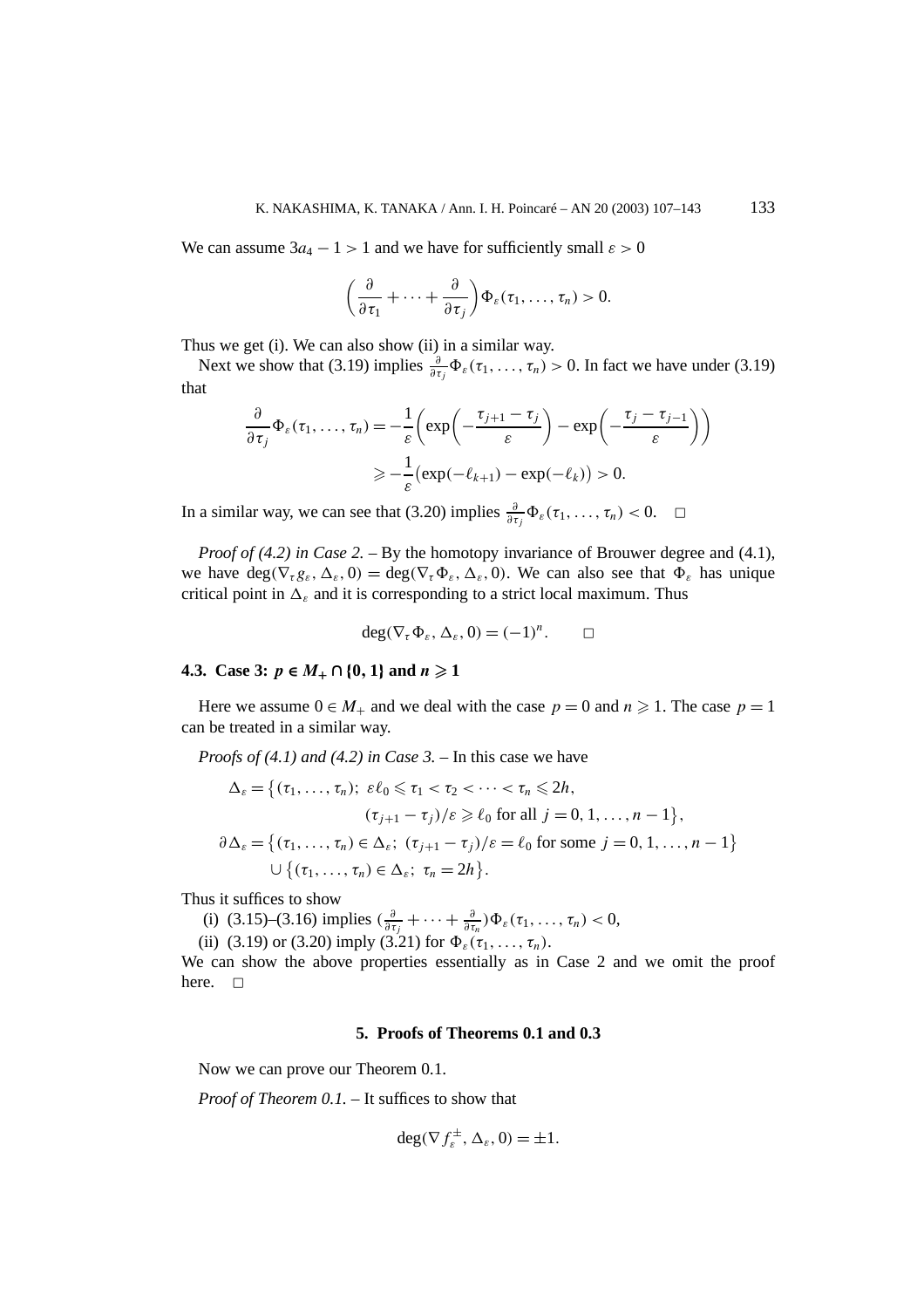For each  $p \in M$  we define  $\Phi_{\varepsilon}^{(p)}(\tau_1,\ldots,\tau_n)$  as in Section 4 and set  $\Psi_{\varepsilon} : \Delta_{\varepsilon}^1 \times \cdots \times \Delta_{\varepsilon}^N \to$  $\mathbf{R}^{n_1+\cdots+n_N}$  by

$$
\Psi_{\varepsilon}(t_{11},\ldots,t_{1n_1},\ldots,t_{N1},\ldots,t_{Nn_N})=\sum_{i=1}^N\Phi_{\varepsilon}^{(p_i)}(t_{i1},\ldots,t_{in_i}).
$$

Then we can see that  $\nabla f_{\varepsilon}^{\pm}$  is homotopic to  $\nabla \Psi_{\varepsilon}$  and

$$
\deg(\nabla f_{\varepsilon}^{\pm}, \Delta_{\varepsilon}^{1} \times \cdots \times \Delta_{\varepsilon}^{N}, 0) = \deg(\nabla \Psi_{\varepsilon}, \Delta_{\varepsilon}^{1} \times \cdots \times \Delta_{\varepsilon}^{N}, 0)
$$
  
= 
$$
\prod_{i=1}^{N} \deg(\nabla \Phi_{\varepsilon}^{(p_{i})}, \Delta_{\varepsilon}^{i}, 0)
$$
  
= 
$$
\pm 1.
$$

Thus  $f_{\varepsilon}^{\pm}$  has a critical point in  $\Delta_{\varepsilon}^{1} \times \cdots \times \Delta_{\varepsilon}^{N}$  and it has a desired profile stated in Theorem  $0.1. \square$ 

*Remark* 5.1. – From the proof of Theorem 0.1, it is clear that we can get the existence result in more general setting. For example, instead of (W3), we assume

- (W3')  $G(t)$  has critical sets  $(I_i)_{i \in \Lambda}$  such that
	- (i) for each *i*,  $I_i$  is an subinterval of  $(0, 1)$ .  $(I_i$  may be one point.) We write  $I_i = [a_i, b_i].$
	- (ii)  $I_i \cap I_j = \emptyset$  for  $i \neq j$ .
	- (iii)  $G'(t) = 0$  for all  $t \in \bigcup I_i$ .
	- (iv) For each *i* there exists  $\delta_i > 0$  such that

$$
\begin{cases} G'(t) > 0 & \text{in } [a_i - \delta_i, a_i), \\ G'(t) < 0 & \text{in } (b_i, b_i + \delta_i], \end{cases}
$$
\n(5.1)

or

$$
\begin{cases} G'(t) < 0 & \text{in } [a_i - \delta_i, a_i), \\ G'(t) > 0 & \text{in } (b_i, b_i + \delta_i]. \end{cases} \tag{5.2}
$$

We classify  $I_i$ 's into 2 groups:

$$
M_{+} = \{I_i; (5.1) holds\}, \qquad M_{-} = \{I_i; (5.2) holds\}.
$$

Then we can show the following result: *Assume* (W1), (W2) and (W3 ). *Then for any given sequence*  $(n_i)_{i \in \Lambda}$  *of non-negative integers satisfying* 

- (i)  $n_i = 0$  except for finitely many *i*,
- (ii)  $n_i$  ∈ {0, 1} if  $I_i$  ∈  $M_$ ,

there exists  $\varepsilon_0 > 0$  such that for  $\varepsilon \in (0, \varepsilon_0]$  our problem (0.1) has a solution  $u(x)$  with exactly  $n_i$ -layers in a neighborhood of  $I_i$ . We can also deal with boundary layers.

Finally we give a proof to our Theorem 0.3.

*Proof of (i) of Theorem 0.3.* – Let  $A > 0$  and  $\delta > 0$  are given numbers and let  $u_{\epsilon}(x)$  be a critical point of  $I_{\varepsilon}(u)$  satisfying

$$
I_{\varepsilon}(u_{\varepsilon}) \leqslant A. \tag{5.3}
$$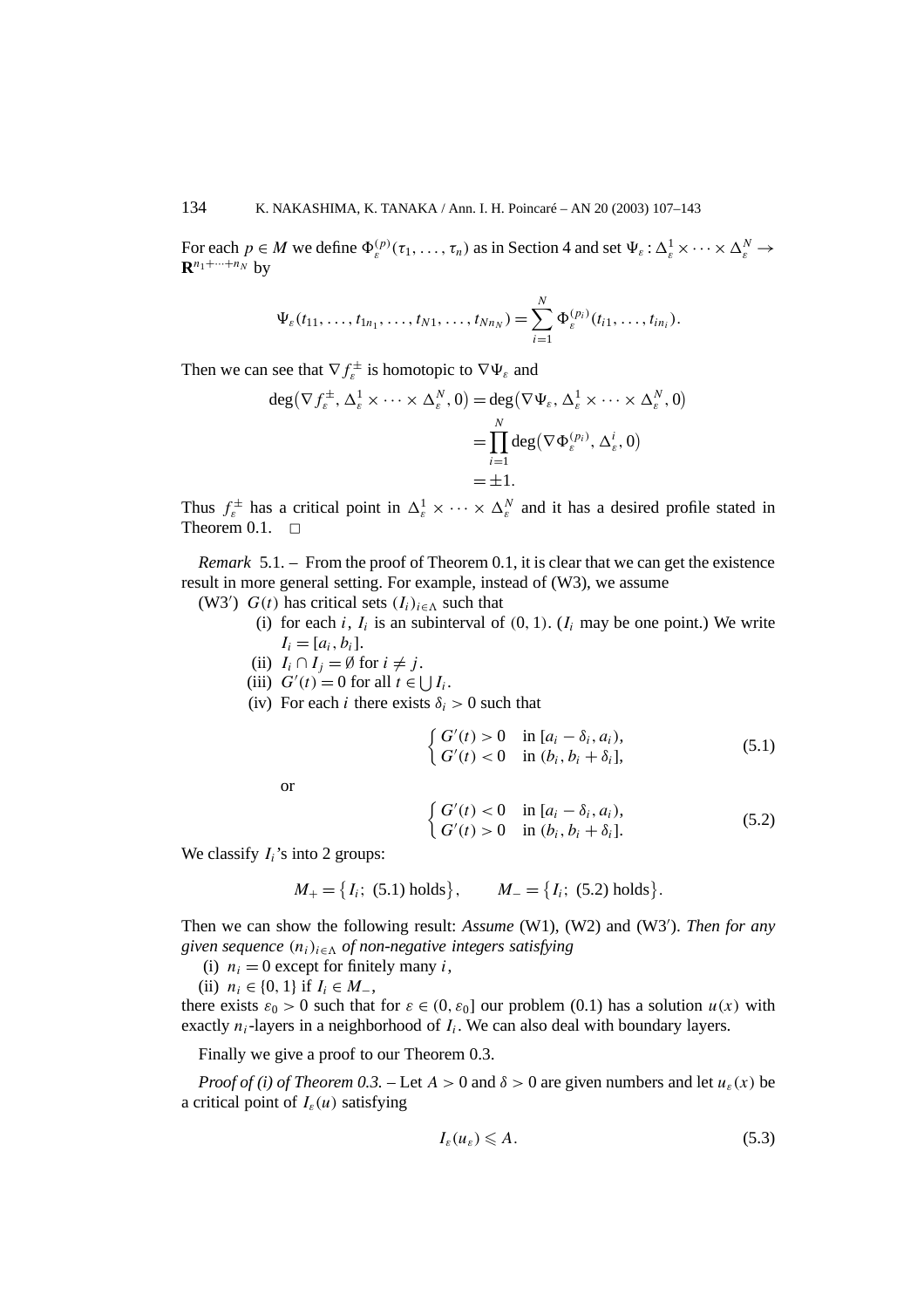Setting

$$
\nu(\delta) = \min\{W(x, u); \ x \in [0, 1], \ u \notin [\alpha_-(x) - \delta, \alpha_-(x) + \delta]
$$

$$
\cup [\alpha_+(x) - \delta, \alpha_+(x) + \delta] \} > 0,
$$

we have

$$
\nu(\delta) \operatorname{meas}\left\{x \in [0, 1]; \ u_{\varepsilon}(x) \notin [\alpha_{-}(x) - \delta, \alpha_{-}(x) + \delta] \right\}
$$

$$
\cup \left[\alpha_{+}(x) - \delta, \alpha_{+}(x) + \delta\right] \right\}
$$

$$
\leq \int_{0}^{1} W(x, u(x)) dx \leq \varepsilon I_{\varepsilon}(u_{\varepsilon}) \leq \varepsilon A.
$$

Thus choosing  $C(\delta) = A/v(\delta)$ , we have (i) of Theorem 0.3.  $\Box$ 

*Proof of (ii) of Theorem 0.3.* – Proof of (ii) of Theorem 0.3 consists of several steps. Let  $A > 0$  be a given number and let  $u_{\varepsilon}(x)$  be a critical point of  $I_{\varepsilon}(u)$  satisfying (5.3).

We fix small  $\rho_0 > 0$  satisfying

$$
\inf_{x \in [0,1], |\xi| \le \rho_0} W_{uu}(x, \alpha_{\pm}(x) + \xi) > 0.
$$

We set

$$
L_{\varepsilon} = \{ y \in [0, 1/\varepsilon]; \ u_{\varepsilon}(\varepsilon y) \notin [\alpha_{-}(\varepsilon y) - \rho_{0}, \alpha_{-}(\varepsilon y) + \rho_{0}] \}
$$

$$
\cup [\alpha_{+}(\varepsilon y) - \rho_{0}, \alpha_{+}(\varepsilon y) + \rho_{0}] \}.
$$

By (i) of Theorem 0.3, we have

$$
meas L_{\varepsilon} \leqslant C(\rho_0) \text{ independent of } \varepsilon. \tag{5.4}
$$

*Step* 1: Let  $s_{\varepsilon} \in L_{\varepsilon}$  *be a sequence such that*  $\tilde{s}_0 = \lim_{\varepsilon \to 0} \tilde{s}_{\varepsilon}$  *exists, where*  $\tilde{s}_{\varepsilon} = \varepsilon s_{\varepsilon}$ *. Set*  $v_{\varepsilon}(y) = u_{\varepsilon}(\tilde{s}_{\varepsilon} + \varepsilon y)$ . Then  $v_{\varepsilon}(y)$  converges in  $C_{\text{loc}}^2$  to a heteroclinic solution of

$$
-w_{yy} + W_u(\tilde{s}_0, w(y)) = 0
$$
\n(5.5)

*joining*  $\alpha_-(\tilde{s}_0)$  *and*  $\alpha_+(\tilde{s}_0)$ *.* 

In fact,  $v_{\varepsilon}(y)$  converges in  $C_{\text{loc}}^2$  to a solution  $w(y)$  of (5.5). By (i) of Theorem 0.3, for any  $\delta > 0$  there exists  $y_{\varepsilon,\delta} \in [\tilde{s}_{\varepsilon} - 2C(\delta), \tilde{s}_{\varepsilon} + 2C(\delta)]$  such that  $v_{\varepsilon}(y_{\varepsilon,\delta}) \in [\alpha - (\tilde{s}_{\varepsilon} + \delta)]$  $\epsilon y_{\varepsilon,\delta}$ ) −  $\delta$ ,  $\alpha_-(\tilde{s}_{\varepsilon} + \varepsilon y_{\varepsilon,\delta}) + \delta$ ]  $\cup$  [ $\alpha_+(\tilde{s}_{\varepsilon} + \varepsilon y_{\varepsilon,\delta}) - \delta$ ,  $\alpha_+(\tilde{s}_{\varepsilon} + \varepsilon y_{\varepsilon,\delta}) + \delta$ ]. Thus

$$
w([\tilde{s}_0 - 2C(\delta), \tilde{s}_0 + 2C(\delta)])
$$
  

$$
\cap ([\alpha_-(\tilde{s}_0) - \delta, \alpha_-(\tilde{s}_0) + \delta] \cup [\alpha_+(\tilde{s}_0) - \delta, \alpha_+(\tilde{s}_0) + \delta]) \neq \emptyset.
$$

Therefore there exists a sequence  $y_n \to \pm \infty$  such that  $w(y_n) \to \alpha_+(\tilde{s}_0)$  or  $w(y_n) \to$  $\alpha$ −*(svo)* By (ii) of Lemma 1.1,  $w(y)$  must be a heteroclinic solution joining  $\alpha$ −*(s<sub>0</sub>)* and  $\alpha_+(\tilde{s}_0)$ .

*Step* 2: Let  $s_{\varepsilon}$  *and*  $t_{\varepsilon}$  *be consecutive zeros of*  $u_{\varepsilon}(x)$ *. Then*  $\frac{t_{\varepsilon}-s_{\varepsilon}}{\varepsilon} \to \infty$  *as*  $\varepsilon \to 0$ *.* This is a direct consequence of Step 1. In a similar way, we have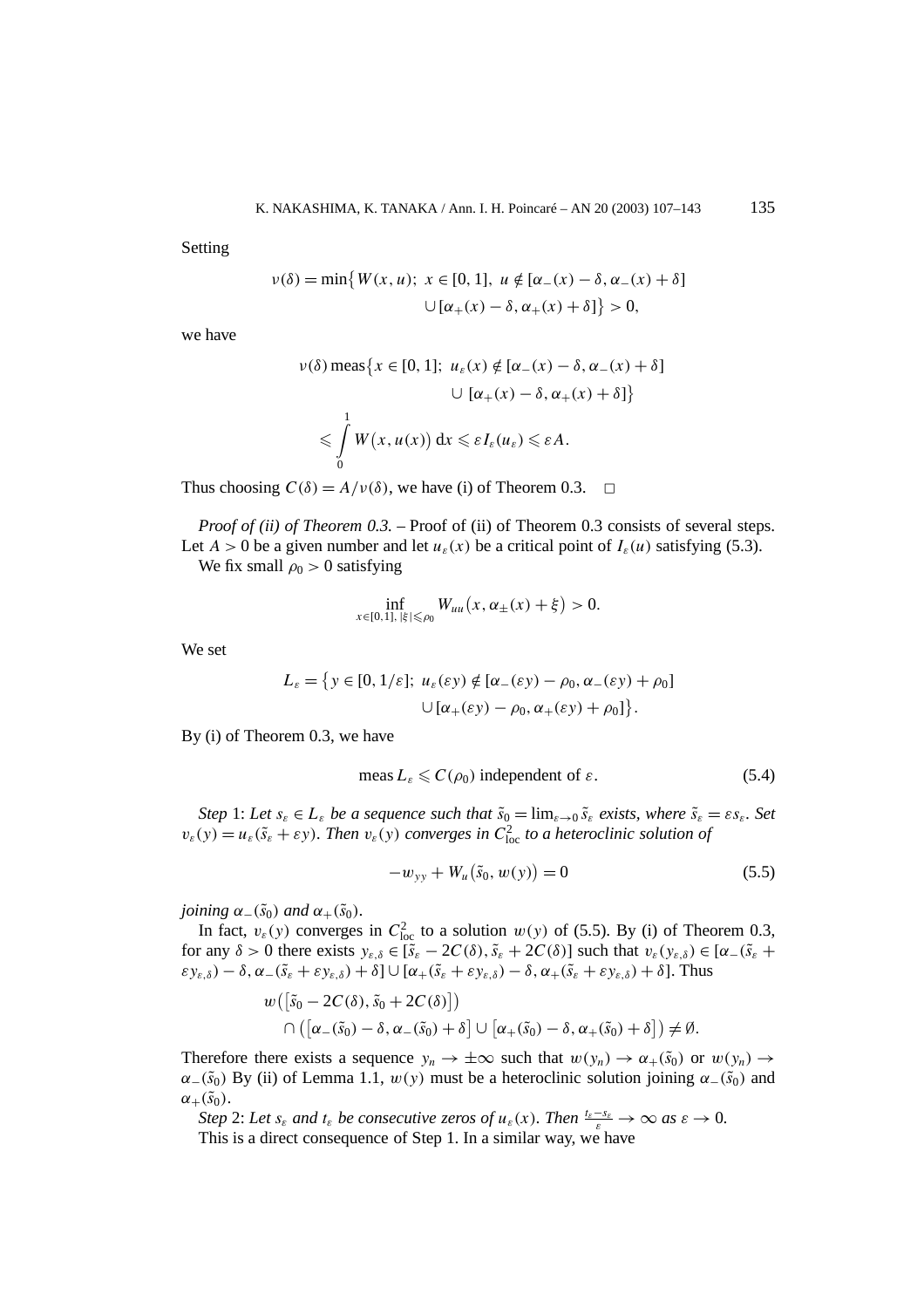*Step* 3: Let  $s_{\varepsilon}$  *be any zero of*  $u_{\varepsilon}(x)$ *. Then*  $\frac{s_{\varepsilon}}{\varepsilon} \to \infty$ ,  $\frac{1-s_{\varepsilon}}{\varepsilon} \to \infty$  as  $\varepsilon \to 0$ . Now we prove

*Step* 4: The number of zeros of  $u_{\varepsilon}(x)$  is bounded by a constant  $n_0(A)$  depending only on *A*.

In fact, let  $\{t_j^{(\varepsilon)}; j = 1, 2, ...\}$  be a set of zeros of  $u_{\varepsilon}(x)$ . By Steps 1–3, we can see

$$
\limsup_{\varepsilon\to 0} I_{\varepsilon}(u_{\varepsilon}) \geqslant \limsup_{\varepsilon\to 0} \sum_{j} G(t_j^{(\varepsilon)}) .
$$

Thus by (5.3), the number of zeros of  $u_{\varepsilon}(x)$  is bounded by  $n_0 = A/\min_{x \in [0,1]} G(x)$  for sufficiently small *ε*.

*Step* 5: Let  $0 < t_1^{(\varepsilon)} < t_2^{(\varepsilon)} < \cdots < t_n^{(\varepsilon)} < 1$  be set of zeros of  $u_{\varepsilon}(x)$ . Suppose  $u_{\varepsilon}(0) > 0$  ( $u_{\varepsilon}(0) < 0$  *respectively*). Then for sufficiently small  $\varepsilon > 0$ ,  $u_{\varepsilon}|_{[0,t_1]}(x)$ ,  $u_{\varepsilon}|_{[t_1,t_2]}(x),\ldots,u_{\varepsilon}|_{[t_n,1]}(x)$  are minimizers of  $m_{ND}^+(\varepsilon;0,t_1), m_{DD}^-(\varepsilon;t_1,t_2),\ldots, m_{DN}^{(-)^n}(\varepsilon;t_n,$ 1)  $(m_{ND}^-(\varepsilon; 0, t_1), m_{DD}^+(\varepsilon; t_1, t_2), \ldots, m_{DN}^{(-)^{n+1}}(\varepsilon; t_n, 1)$  respectively).

We prove just for  $u_{\varepsilon}|_{[t_j,t_{j+1}]}(x)$  ( $j = 1, 2, ..., n - 1$ ). By Steps 1–3 and (5.4), we can see  $u_{\varepsilon}|_{[t_i, t_{i+1}]}(x)$  satisfies

$$
\left|u_{\varepsilon}(t_j + \varepsilon y) - \alpha_{\pm}(t_j + \varepsilon y)\right| \leqslant \rho_0 \quad \text{for } y \in \left[C(\rho_0), \frac{t_{j+1} - t_j}{\varepsilon} - C(\rho_0)\right].\tag{5.6}
$$

Thus applying Lemma 6.4 in Section 6, we can get uniqueness of solutions in  $(t_i, t_{i+1})$ satisfying (5.6). The minimizer of  $m_{DD}^{\pm}(\varepsilon; t_j, t_{j+1})$  is also a solution satisfying (5.6). Therefore  $u_{\varepsilon}|_{[t_j,t_{j+1}]}(x)$  is a minimizer of  $m_{DD}^{\pm}(\varepsilon;t_j,t_{j+1})$ .

*Step* 6: *Conclusion*.

For sufficiently small  $\varepsilon > 0$ ,  $u_{\varepsilon}(x)$  is characterized as a critical point of  $f_{\varepsilon}^{\pm}(t_1, \ldots, t_n)$ . Thus by the arguments in Section 3, we can get the desired result.

## **6.** Properties of  $m_{DD}^{\pm}(\varepsilon; s, t)$ ,  $m_{ND}^{\pm}(\varepsilon; s, t)$ ,  $m_{DN}^{\pm}(\varepsilon; s, t)$

Here we give proofs to Proposition 1.2 and Lemmas 1.8–1.11.

First we deal with Proposition 1.2. We mainly consider  $m_{DD}^{\dagger}(\varepsilon; s, t)$ . Setting  $\ell =$  $(t - s)/\varepsilon$  and  $v(y) = u(s + \varepsilon y)$ , it suffices to prove uniqueness of minimizer of the following minimizing problem:

$$
c(\varepsilon, s, \ell) = \inf_{v \in E_{DD}^+(s, \ell)} J(\varepsilon, s, \ell; v)
$$

for sufficiently small  $\varepsilon$  and large  $\ell$ . Here

$$
J(\varepsilon, s, \ell; v) = \int_{0}^{\ell} \frac{1}{2} |v_{y}|^{2} + W(s + \varepsilon y, v(y)) dy.
$$

We start with the following lemma.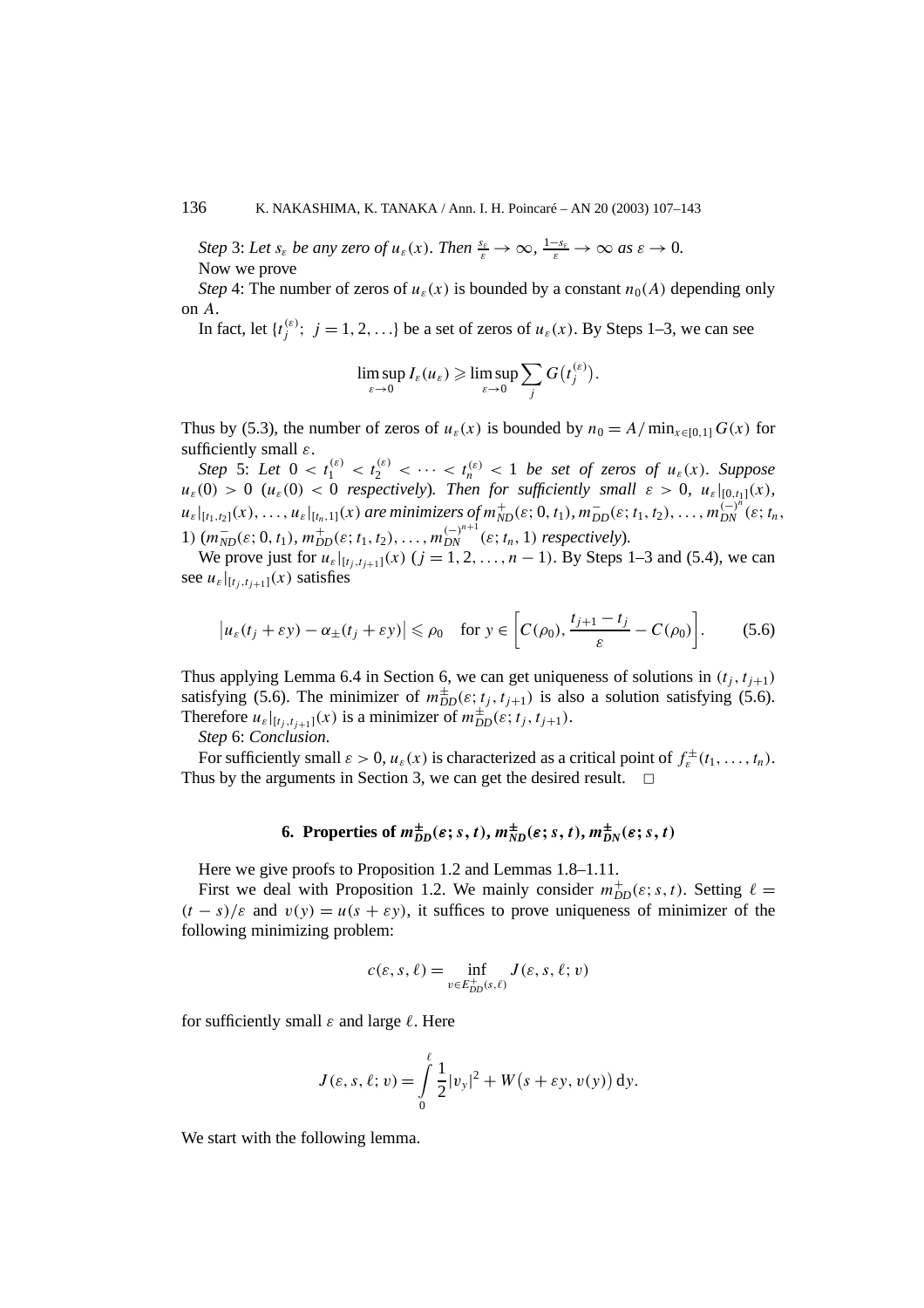LEMMA 6.1. – *For sufficiently small*  $\varepsilon$  *and large*  $\ell$ ,  $c(\varepsilon; s, \ell)$  *has a minimizer*  $v(y)$ *which satisfies*

$$
v(y) > 0 \quad \text{in } (0, \ell).
$$

*Proof.* – It is clear that  $c(\varepsilon, s, \ell)$  is achieved and the corresponding minimizer  $v(y)$ satisfies

$$
v(y) \geq 0 \quad \text{in } [0, \ell].
$$

Under (W1)–(W2) we can easily see that  $v(y) \neq 0$  for large  $\ell$ .

Suppose that  $v(y) = 0$  in  $[0, \delta]$  ( $\delta > 0$ ) and  $v(y) > 0$  in  $(\delta, m)$  ( $m \le \ell$ ). Then we have

$$
-v_{yy} + W_u(s + \varepsilon y, v(y)) = 0 \quad \text{in } (\delta, m).
$$

For  $h \in (0, \delta)$ , we set

$$
v_h(y) = \begin{cases} 0 & \text{in } [0, \delta - h), \\ \frac{v(\delta + h)}{2h}(y - (\delta - h)) & \text{in } [\delta - h, \delta + h), \\ v(y) & \text{in } [\delta + h, \ell]. \end{cases}
$$

Then we can see

$$
\frac{\mathrm{d}}{\mathrm{d}h}\bigg|_{h=0}J(\varepsilon,s,\ell;v_h)=-\frac{1}{4}|v_y(\delta)|^2<0.
$$

Thus  $J(\varepsilon, s, \ell; v_h) < J(\varepsilon, s, \ell; v)$  for small  $h > 0$ . This is a contradiction and we have  $\delta = 0$ . In a similar way, we can see that  $v(y) > 0$  in  $(0, \ell)$ .

As a fundamental property of  $c(\varepsilon, s, \ell)$  we have

LEMMA 6.2. – *There exists a constant*  $A_1 > 0$  *independent* of  $\varepsilon \in (0, 1]$ *,*  $s \in [0, 1]$ *,*  $\ell \geqslant 2$  *such that* 

$$
c(\varepsilon, s, \ell) \leq A_1
$$
 for all  $\varepsilon, s, \ell$ .

*Proof. –* We set

$$
v(y) = \begin{cases} s\alpha_{+}(s+\varepsilon) & \text{for } y \in [0,1], \\ \alpha_{+}(s+\varepsilon y) & \text{for } y \in [1,\ell-1], \\ (\ell-s)\alpha_{+}(s+\varepsilon(\ell-1)) & \text{for } y \in [\ell-1,\ell]. \end{cases}
$$

Then we have  $\int_{[0,1]\cup[\ell-1,\ell]} \frac{1}{2} |v_y|^2 + W(s+\varepsilon y, v(y)) dy \leq C$ , where  $C > 0$  is independent of  $\varepsilon$ ,  $s$ ,  $\ell$ . Thus we have

$$
c(\varepsilon, s, \ell) \leq C + \int_{1}^{\ell-1} \frac{1}{2} |v_y|^2 + W(s + \varepsilon y, v(y)) \, dy
$$

$$
= C + \int_{1}^{\ell-1} \frac{1}{2} \varepsilon^2 |\alpha_+'(s + \varepsilon y)|^2 \, dy
$$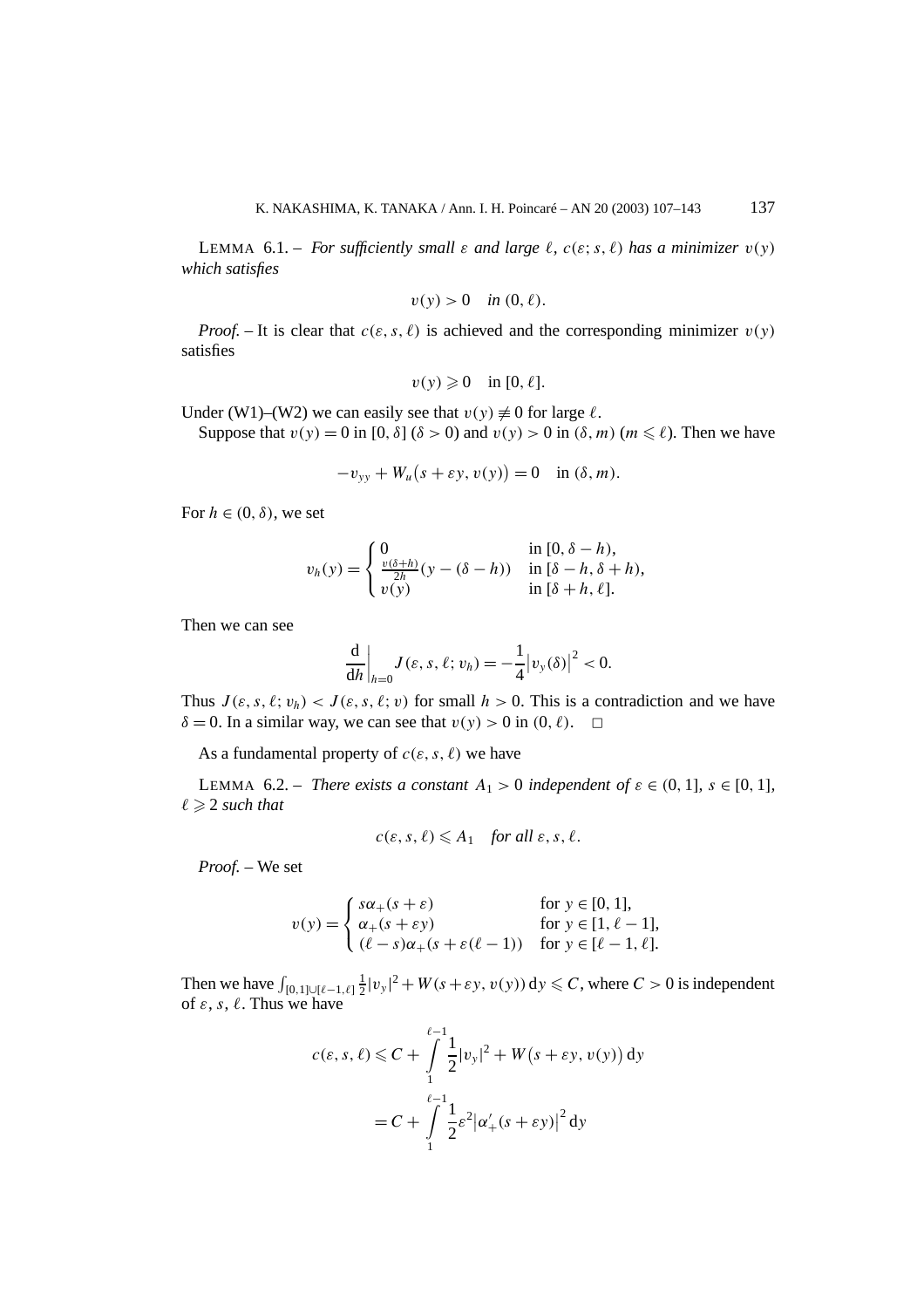$$
= C + \frac{\varepsilon}{2} \int_{s+\varepsilon}^{s+\varepsilon(\ell-1)} |\alpha'_+(x)|^2 dx
$$
  
\$\leq C + \frac{\varepsilon}{2} \int\_{0}^{1} |\alpha'\_+(x)|^2 dx.\$

Thus we get Lemma 6.2.  $\Box$ 

Next we show the minimizer  $v(y)$  stays near  $\alpha_+(s + \varepsilon y)$  except neighborhoods of boundaries of  $[0, \ell]$ .

LEMMA 6.3. – *For any*  $\rho > 0$  *there exists*  $L_2(\rho) > 0$  *such that for any minimizer*  $v(y)$  *of*  $c(\varepsilon, s, \ell)$  *it holds that* 

$$
|v(y) - \alpha_+(s + \varepsilon y)| \le \rho \quad \text{for all } y \in [L_2(\rho), \ell - L_2(\rho)]. \tag{6.1}
$$

*Proof.* – First we show that for any  $\eta > 0$  there exists  $A_2(\eta) > 0$  such that

$$
\text{meas}\big\{y\in(0,\ell);\ \big|v(y)-\alpha_+(s+\varepsilon y)\big|\geqslant\eta\big\}\leqslant A_2(\eta). \tag{6.2}
$$

In fact, setting

$$
\nu_{\eta} = \inf_{t \in [0,1], \ \xi \in [0,\alpha_{+}(t)-\eta] \cup [\alpha_{+}(t)+\eta,\infty)} W(t,\alpha_{+}(t)+\xi) > 0,
$$

we have from Lemma 6.2 that

$$
\nu_{\eta} \operatorname{meas}\left\{y \in (0,\ell); \ |v(y) - \alpha_{+}(s + \varepsilon y)| \geqslant \eta\right\} \leqslant J(\varepsilon, s, \ell; v) = c(\varepsilon, s, \ell) \leqslant A_{1}.
$$

Thus we have (6.2) for  $A_2(\eta) = A_1/\nu_n$ . Next we show the following property holds for any minimizer  $v(y)$  of  $c(\varepsilon, s, t)$ :

*For any*  $\delta > 0$  *there exist*  $d(\delta) > 0$  *and*  $\varepsilon(\delta) > 0$  *such that for*  $\varepsilon \in (0, \varepsilon(\delta))$  *and*  $y_1$ *,*  $y_2 \in (0, \ell)$  *satisfying* 

$$
\left|v(y_i) - \alpha_+(s + \varepsilon y_i)\right| \leq d(\delta) \quad \text{for } i = 1, 2,
$$
\n
$$
(6.3)
$$

*it holds that*

$$
\int_{y_1}^{y_2} \frac{1}{2} |v_y|^2 + W(s + \varepsilon y, v(y)) \, dy \le \delta. \tag{6.4}
$$

To prove this fact, we consider two cases:  $|y_2 - y_1| \ge 3$  and  $|y_2 - y_1| < 3$ . When  $|y_2 - y_1| \ge 3$ , we consider a function  $w(y)$  defined by

$$
w(y) = \begin{cases} (y - y_1)\alpha_+(s + \varepsilon y_1) + (1 - y + y_1)v(y_1) & \text{for } y \in [y_1, y_1 + 1], \\ \alpha_+(s + \varepsilon y) & \text{for } y \in [y_1 + 1, y_2 - 1], \\ (y_2 - y)\alpha_+(s + \varepsilon y_2) + (1 + y - y_2)v(y_2) & \text{for } y \in [y_2 - 1, y_2]. \end{cases}
$$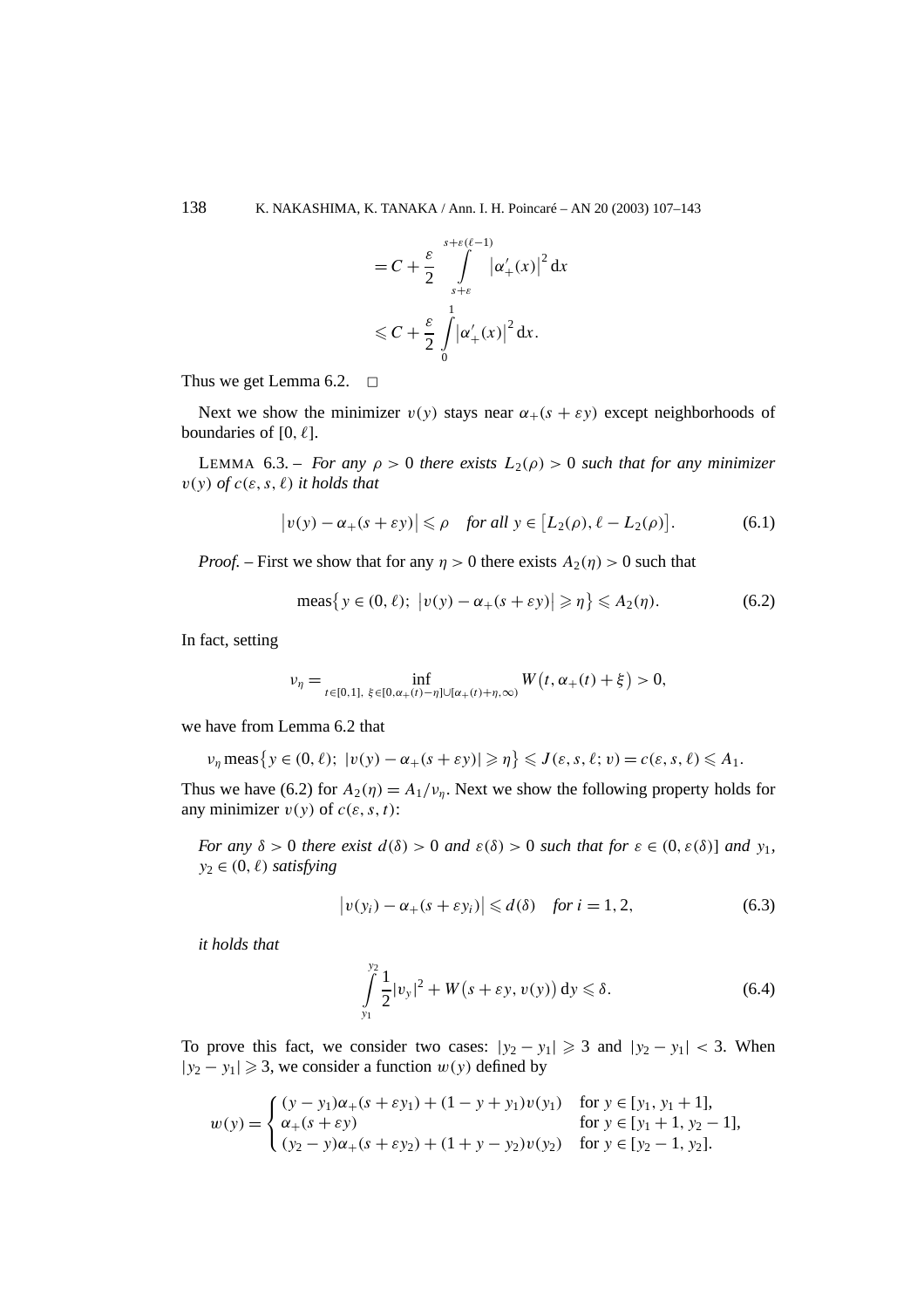When  $|y_2 - y_1| < 3$ , we consider

$$
w(y) = \frac{y - y_1}{y_2 - y_1} v(y_1) + \frac{y_2 - y}{y_2 - y_1} v(y_2).
$$

In both cases, we have

$$
\int_{y_1}^{y_2} \frac{1}{2} |w_y|^2 + W(s + \varepsilon y, w(y)) dy \to 0
$$
  
as  $\varepsilon$ ,  $|v(y_1) - \alpha_+(s + \varepsilon y_1)|$ ,  $|v(y_2) - \alpha_+(s + \varepsilon y_2)| \to 0$ .

Since  $v(y)$  is a minimizer, we have

$$
\int_{y_1}^{y_2} \frac{1}{2} |v_y|^2 + W(s + \varepsilon y, v(y)) \, dy \leq \int_{y_1}^{y_2} \frac{1}{2} |w_y|^2 + W(s + \varepsilon y, w(y)) \, dy
$$

and we can find desired  $\varepsilon(\delta)$ ,  $d(\delta)$ .

Suppose  $|v(y_0) - \alpha_+(s + \varepsilon y_0)| > \rho$  and our goal is to show that  $y_0$  lies in a neighborhood of 0 or  $\ell$ . We assume  $y_0 \in [1, \ell - 1]$  and we remark that there exists a constant  $c(\rho) > 0$  depending only on  $\rho$  such that

$$
\int_{y_0-1}^{y_0+1} \frac{1}{2} |v_y|^2 + W(s + \varepsilon y, v(y)) dy \ge c(\rho).
$$
 (6.5)

For  $\delta = c(\rho)/2 > 0$  we choose  $d(\delta)$ ,  $\varepsilon(\delta) > 0$  so that (6.3) implies (6.4). Applying (6.2) with  $\eta = d(\delta) > 0$ , we can find  $y_1 \in [0, A_2(\eta)], y_2 \in [\ell - A_2(\eta), \ell]$  such that (6.3) holds. Thus we have

$$
\int_{y_1}^{y_2} \frac{1}{2} |v_y|^2 + W(\alpha_+(s + \varepsilon y), v(y)) \, dy \le \delta = c(\rho)/2. \tag{6.6}
$$

Comparing (6.5) with (6.6), we have  $y_0 \in [0, \ell] \setminus [A_2(\eta) + 1, \ell - A_2(\eta) - 1]$ . Thus we get (6.1) for  $L_2(\rho) = A_2(\eta) + 1$ .  $\Box$ 

For the proof we choose  $\rho_0 > 0$  such that

$$
\delta_0 = \inf_{t \in [0,1], |\xi| \le \rho_0} W_{uu}(t, \alpha_+(t) + \xi) > 0.
$$
 (6.7)

Next lemma is an essential part of the proof of Proposition 1.2. It is also used in the proof of Theorem 0.3.

LEMMA 6.4. – Let  $\rho_0 > 0$  be a number satisfying (6.7). For any  $L_0 > 0$  there exist  $\bar{\ell}_0 > 0$  *and*  $\bar{\epsilon}_0 > 0$  *such that for any*  $\epsilon \in (0, \bar{\epsilon}_0]$ ,  $\ell \geq \bar{\ell}_0$  *satisfying*  $s + \epsilon \ell \leq 1$ , positive (*or negative*) *solution v(y) of*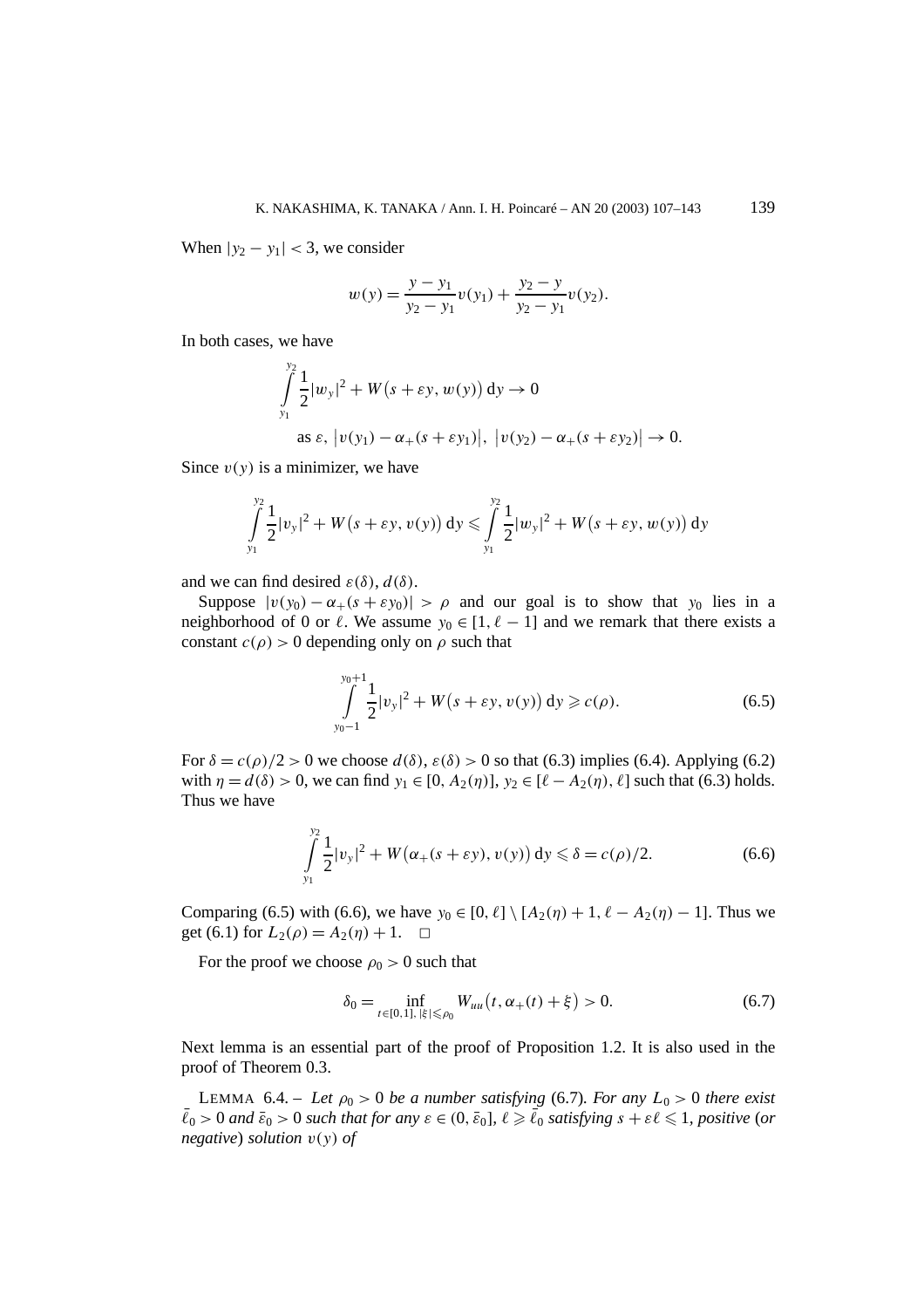140 K. NAKASHIMA, K. TANAKA / Ann. I. H. Poincaré – AN 20 (2003) 107–143

$$
-v_{yy} + W_u(s + \varepsilon y, v(y)) = 0 \quad \text{in } (0, \ell), \tag{6.8}
$$

$$
v(0) = v(\ell) = 0 \tag{6.9}
$$

*with a property*:

$$
|v(y) - \alpha_+(s + \varepsilon y)| \le \rho_0 \quad \text{in } [L_0, \ell - L_0]
$$
\n(6.10)

*is unique.*

*Proof.* – We argue indirectly and suppose that there exist sequences  $(\varepsilon_n)_{n=1}^{\infty}$ ,  $(s_n)_{n=1}^{\infty}$ ,  $(\ell_n)_{n=1}^{\infty}$  such that

$$
\varepsilon_n \to 0, \qquad \ell_n \to \infty
$$

and the corresponding problem (6.8)–(6.9) has two distinct solutions  $v_n^1(y)$  and  $v_n^2(y)$ which satisfy the property (6.10). We may assume

$$
s_n \to s_0, \quad s_n + \varepsilon_n \ell_n \to t_0 \in (0, 1].
$$

It is not difficult to see that  $v_n^1(y)$ ,  $v_n^2(y)$  converge in  $C_{\text{loc}}^2$  to some solution  $w(y)$  of

$$
-w_{yy} + W_u(s_0, w(y)) = 0.
$$
\n(6.11)

Solutions of (6.11) can be classified into 3 classes; unbounded solutions, periodic solutions and heteroclinic solutions. Since  $v_n^1(y)$ ,  $v_n^2(y)$  has no zeros in [0,  $\ell_n$ ] and  $\ell_n \to \infty$ , the limit function  $w(y)$  must be a heteroclinic solution which is asymptotic to  $\alpha_{+}(s_0)$  by the property (6.10). Thus we have

$$
v_n^1(y), v_n^2(y) \to \omega^+(s_0, \infty; y) \quad \text{uniformly in } [0, L] \text{ as } n \to \infty
$$

for any  $L > 0$ . Similarly we have for any  $L > 0$ 

$$
v_n^1(\ell_n - y), v_n^2(\ell_n - y) \to \omega^+(t_0, \infty; y) \quad \text{uniformly in } [0, L] \text{ as } n \to \infty.
$$

Since both of  $v_n^1(y)$  and  $v_n^2(y)$  satisfy (6.8) in [0,  $\ell_n$ ], we can find that  $h_n(y) = (v_n^1(y)$  $v_n^2(y)$ / $||v_n^1(y) - v_n^2(y)||_{H^1}$  satisfies

$$
-h_{nyy} + W_{uu}(s_n + \varepsilon_n y, \theta_n v_n^1 + (1 - \theta_n) v_n^2) h_n = 0,
$$
  
\n
$$
h_n(0) = h_n(\ell_n) = 0,
$$
  
\n
$$
||h_n||_{H^1} = 1
$$
\n(6.12)

for a suitable  $\theta_n = \theta_n(y) \in (0, 1)$ .

Multiplying  $h_n(y)$  to (6.12) and integrating over [0,  $\ell_n$ ], we can find

$$
\int_{0}^{\ell_n} |h_{ny}|^2 + W_{uu}(s_n + \varepsilon_n y, \theta_n v_n^1 + (1 - \theta_n) v_n^2) h_n^2 \, dy = 0.
$$
 (6.13)

Thus by (6.7) and (6.13)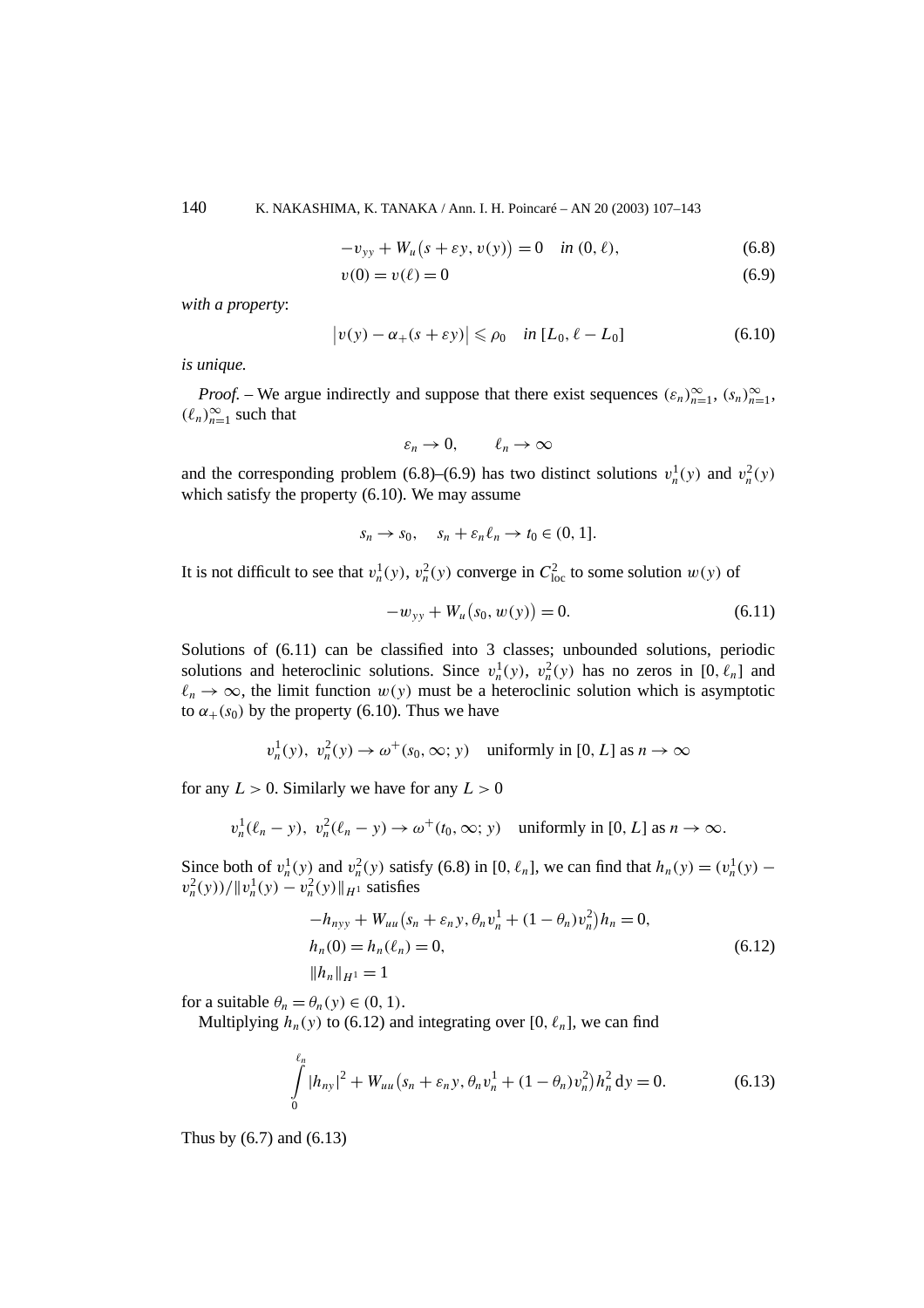$$
\int_{0}^{\ell_{n}} |h_{ny}|^{2} + \delta_{0} \int_{L_{2}(\rho_{0})}^{\ell_{n}-L_{2}(\rho_{0})} |h_{n}|^{2} dy
$$
\n
$$
\leqslant \int_{[0,L_{2}(\rho_{0})] \cup [\ell_{n}-L_{2}(\rho_{0}),\ell_{n}} W_{uu}(s_{n}+\varepsilon_{n} y, \theta_{n} v_{n}^{1} + (1-\theta_{n})v_{n}^{2}) h_{n}^{2} dy.
$$
\n(6.14)

Therefore we have

$$
||h_n||_{L^2(0,L_2(\rho_0))} \nrightarrow 0 \quad \text{or} \quad ||h_n||_{L^2(\ell_n - L_2(\rho_0),\ell_n)} \nrightarrow 0 \quad \text{as } n \to \infty.
$$

In fact, if not, (6.14) implies  $||h_n||_{H^1} \to 0$  and it is a contradiction to  $||h_n||_{H^1} = 1$ .

Here we assume  $||h_n||_{L^2(0,L_2(\rho_0))} \nrightarrow 0$ . The case  $||h_n||_{L^2(\ell_n-L_2(\rho_0),\ell_n)} \nrightarrow 0$  can be treated in a similar way. By (6.14), we may assume that  $h_n \rightharpoonup h \neq 0$  weakly in  $H^1$ . By (6.14), we have

$$
-h_{yy} + W_{uu}(s, \omega^+(s, \infty; y))h = 0 \quad \text{in } [0, \infty),
$$
  
 
$$
h(0) = 0,
$$
  
 
$$
h \in H^1(0, \infty) \quad \text{and} \quad h \neq 0.
$$

On the other hand  $\omega_y^+(y) = \omega_y^+(s, \infty; y)$  also satisfies

$$
-(\omega_{y}^{+})_{yy} + W_{uu}(s, \omega^{+}(s, \infty; y))\omega_{y}^{+} = 0,
$$
  

$$
\omega_{y}^{+}(0) \neq 0.
$$

Thus  $h(y)$  and  $\omega_y^+(y)$  are linearly independent solutions of

$$
-\zeta_{yy} + W_{uu}(s, \omega^+(s, \infty; y))\zeta = 0 \quad \text{in } [0, \infty). \tag{6.15}
$$

Since  $W_{uu}(s, \omega^+(s, \infty; y)) \to W_{uu}(s, \alpha_+(s)) > 0$  as  $y \to \infty$ , (6.15) have a unbounded solution  $\zeta(y)$ . However  $\zeta(y)$  must be a linear combination of  $h(y)$  and  $\omega_y^+(y)$ . We remark that both of  $h(y)$  and  $\omega_y^+(y)$  are bounded in [0, ∞). It is a contradiction and the solution of (6.8)–(6.10) is unique for large  $\ell$  and small  $\varepsilon$ .  $\Box$ 

Now we can complete the proof of Proposition 1.2.

*Proof of Proposition 1.2.* – Let  $v(y)$  be a minimizer for  $c(\varepsilon, s, \ell)$ . By Lemma 6.3,  $v(y)$  satisfies the assumption of Lemma 6.4. Thus by Lemma 6.4, we get uniqueness of minimizer of  $m_{DD}^+(\varepsilon; s, t)$  for sufficiently small  $\varepsilon$  and large  $(t - s)/\varepsilon$ . Uniqueness for minimizers of  $m_{DD}^-(\varepsilon; s, t)$ ,  $m_{ND}^{\pm}(\varepsilon; s, t)$ ,  $m_{DN}^{\pm}(\varepsilon; s, t)$ ,  $b^{\pm}(s, \ell)$  can be proved essentially in same way.  $\square$ 

As to the corollaries to uniqueness result for minimizers, we can prove Lemmas 1.8, 1.10 and 1.11.

*Proof of Lemma 1.8.* – We give a proof just for  $u_{DD}^+(\varepsilon, s, t; s + \varepsilon y)$ . If the conclusion of Lemma 1.8 does not hold, we can find  $\delta > 0$  and sequences  $\varepsilon_n$ ,  $s_n$ ,  $t_n$  such that  $\varepsilon_n \to 0$ and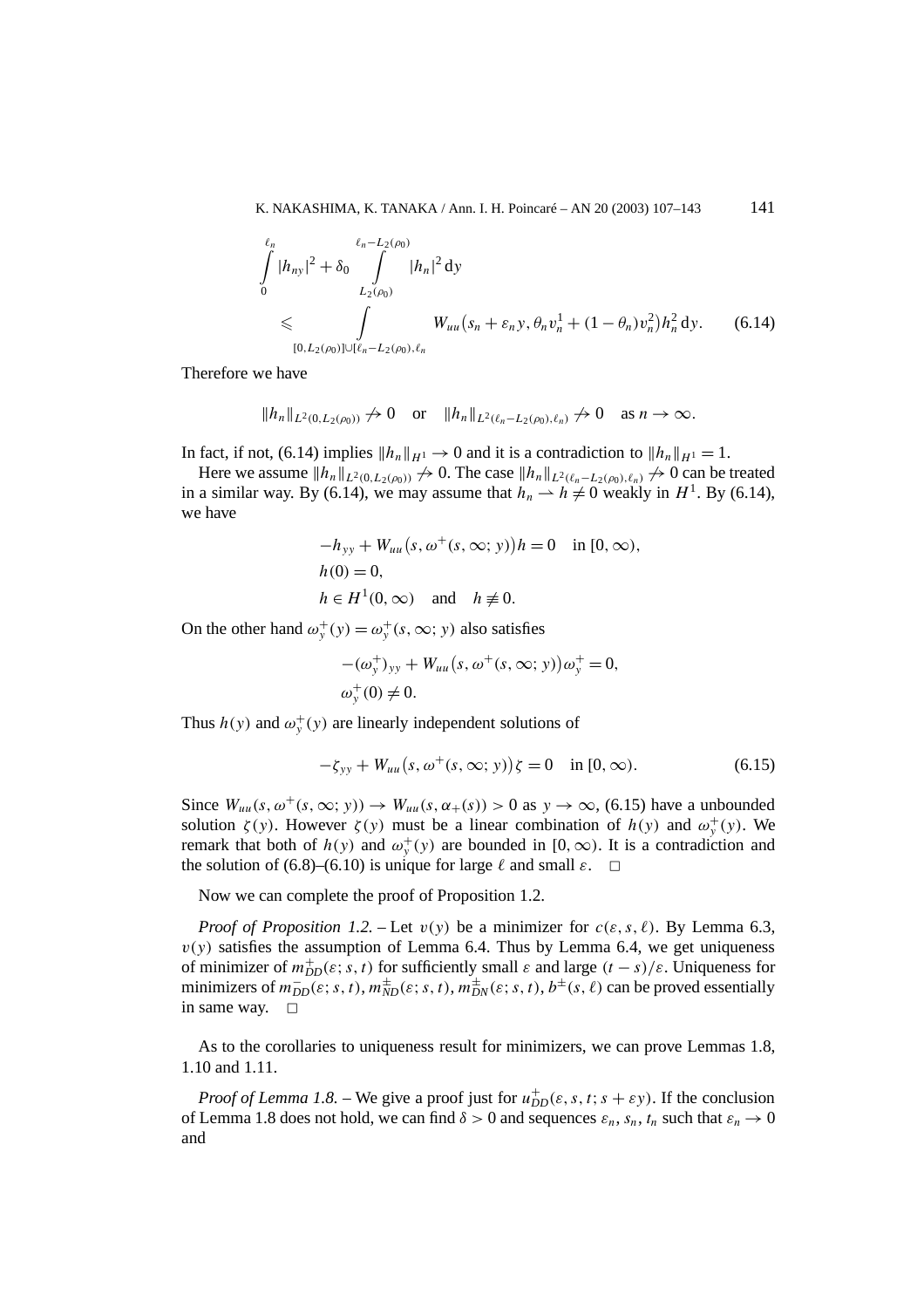$$
\frac{t_n - s_n}{\varepsilon_n} \ge \ell_0,
$$
\n
$$
\left\| u_{DD}^+(\varepsilon_n, s_n, t_n; s_n + \varepsilon_n y) - \omega^+ \left( s_n, \frac{t_n - s_n}{2\varepsilon_n}; y \right) \right\|_{C^2(0, \tilde{L}/2)} \ge \delta \tag{6.16}
$$

for all  $n \in \mathbb{N}$ . We may also assume  $s_n \to s_\infty$  and  $\ell_\infty = \lim_{n \to \infty} (t_n - s_n)/\epsilon_n \in [\ell_0, \infty]$ exists.

When  $\ell_{\infty} = \infty$ , we can easily see that  $u_{DD}^+(\varepsilon_n, s_n, t_n; s_n + \varepsilon_n y) \to \omega^+(s_{\infty}, \infty; y)$  in  $C_{\text{loc}}^2$  and this is a contradiction to (6.16).

When  $\ell_{\infty} \in [\ell_0, \infty)$ , we can also see that  $u_{DD}^+(\varepsilon_n, s_n, t_n; s_n + \varepsilon_n y) \to w(y)$  in  $C^2([0, \ell_\infty])$ , where  $w(y)$  is a unique solution of

$$
-w_{yy} + W_u(s_{\infty}, w(y)) = 0 \text{ in } (0, \ell_{\infty}),
$$
  
 
$$
w(y) > 0 \text{ in } (0, \ell_{\infty}),
$$
  
 
$$
w(0) = w(\ell_{\infty}) = 0.
$$

We have  $w(y) = \omega^+(0, \ell_\infty/2; y)$  in [0,  $\ell_\infty/2$ ] and this is also contradiction to (6.16).  $\Box$ 

*Proof of Lemma 1.10. –* The result of Lemma 1.10 is essentially obtained in the proof of Lemma 6.3.  $\Box$ 

*Proof of Lemma 1.11.* – We choose  $\rho_0 > 0$  so that (6.7) holds. Writing  $w(y) =$  $v(y) - \alpha_+(s + \varepsilon y)$  and applying Lemma 6.3, we have

$$
-w_{yy} + W_{uu}(s + \varepsilon y, w(y) + \alpha_+(s + \varepsilon y)) = \varepsilon^2 \alpha''_+(s + \varepsilon y),
$$
  

$$
|w(y)| \le \rho_0 \quad \text{in } [L_2(\rho_0), \ell - L_2(\rho_0)].
$$

Thus applying maximal principle to  $w(y)$  in  $[L_2(\rho_0), \ell - L_2(\rho_0)]$ , we have the result of Lemma 1.11.  $\square$ 

#### **Acknowledgements**

The authors would like to thank Professor M. del Pino and Professor P. Felmer for their valuable advice and Professor H. Kokubu for informing papers [13,8].

#### **REFERENCES**

- [1] S. Ai, S.P. Hastings, A shooting approach to layers and chaos in a forced duffing equation, I, Preprint.
- [2] A. Ambrosetti, M. Badiale, S. Cingolani, Semiclassical states of nonlinear Schrödinger equations, Arch. Rat. Mech. Anal. 140 (1997) 285–300.
- [3] S.B. Angenent, J. Mallet-Paret, L.A. Peletier, Stable transition layers in a semilinear boundary value problem, J. Differential Equations 67 (1987) 212–242.
- [4] C.-N. Chen, Multiple solutions for a class of nonlinear Sturm–Liouville problems on the half line, J. Differential Equations 85 (1990) 236–275.
- [5] M. del Pino, P. Felmer, Local mountain passes for semilinear elliptic problems in unbounded domains, Calc. Var. PDE 4 (1996) 121–137.